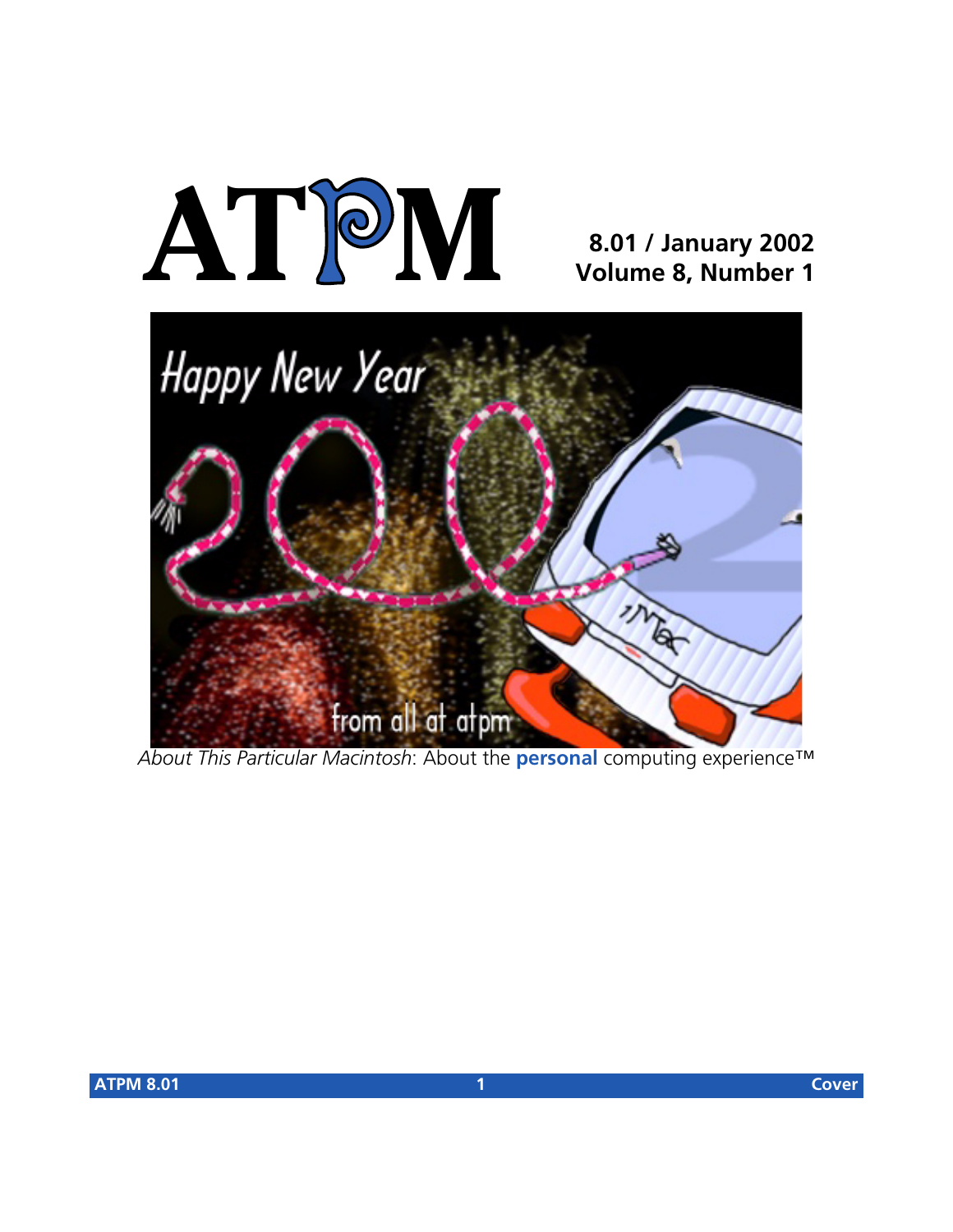#### **Cover Art**

Copyright © 2002 by [Grant Osborne](mailto:gosborne@atpm.com) We need new cover art each month. [Write to us!](mailto:cover-art@atpm.com)

#### **Editorial Staff**

Publisher/Editor-in-Chief [Michael Tsai](mailto:mtsai@atpm.com) Managing Editor *Vacant* Associate Editor/Reviews [Paul Fatula](mailto:pfatula@atpm.com) Copy Editors [Raena Armitage](mailto:rarmitage@atpm.com) [Johann Campbell](mailto:jcampbell@atpm.com) [Ginny O'Roak](mailto:goroak@atpm.com) [Ellyn Ritterskamp](mailto:eritterskamp@atpm.com) [Brooke Smith](mailto:bsmith@atpm.com) *Vacant* Web Editor [Lee Bennett](mailto:lbennett@atpm.com) Publicity Manager *Vacant* Webmaster [Michael Tsai](mailto:mtsai@atpm.com) Beta Testers [The Staff](mailto:editor@atpm.com)

#### **Contributing Editors**

At Large/Welcome Robert Paul Leitao Desktop Pictures [Daniel Chvatik](mailto:dchvatik@atpm.com) General [Dierk Seeburg](mailto:dseeburg@atpm.com) Graphics *Vacant* How To *Vacant* Interviews *Vacant* Legacy Corner *Vacant* Music [David Ozab](mailto:dozab@atpm.com) Networking [Matthew Glidden](mailto:mglidden@atpm.com) Opinion [Tom Iovino](mailto:tiovino@atpm.com) [Mike Shields](mailto:mshields@atpm.com) *Vacant* Reviews [Eric Blair](mailto:eblair@atpm.com) [Jamie McCornack](mailto:jmccornack@atpm.com) [Gregory Tetrault](mailto:gtetrault@atpm.com) [Christopher Turner](mailto:cturner@atpm.com) *Vacant*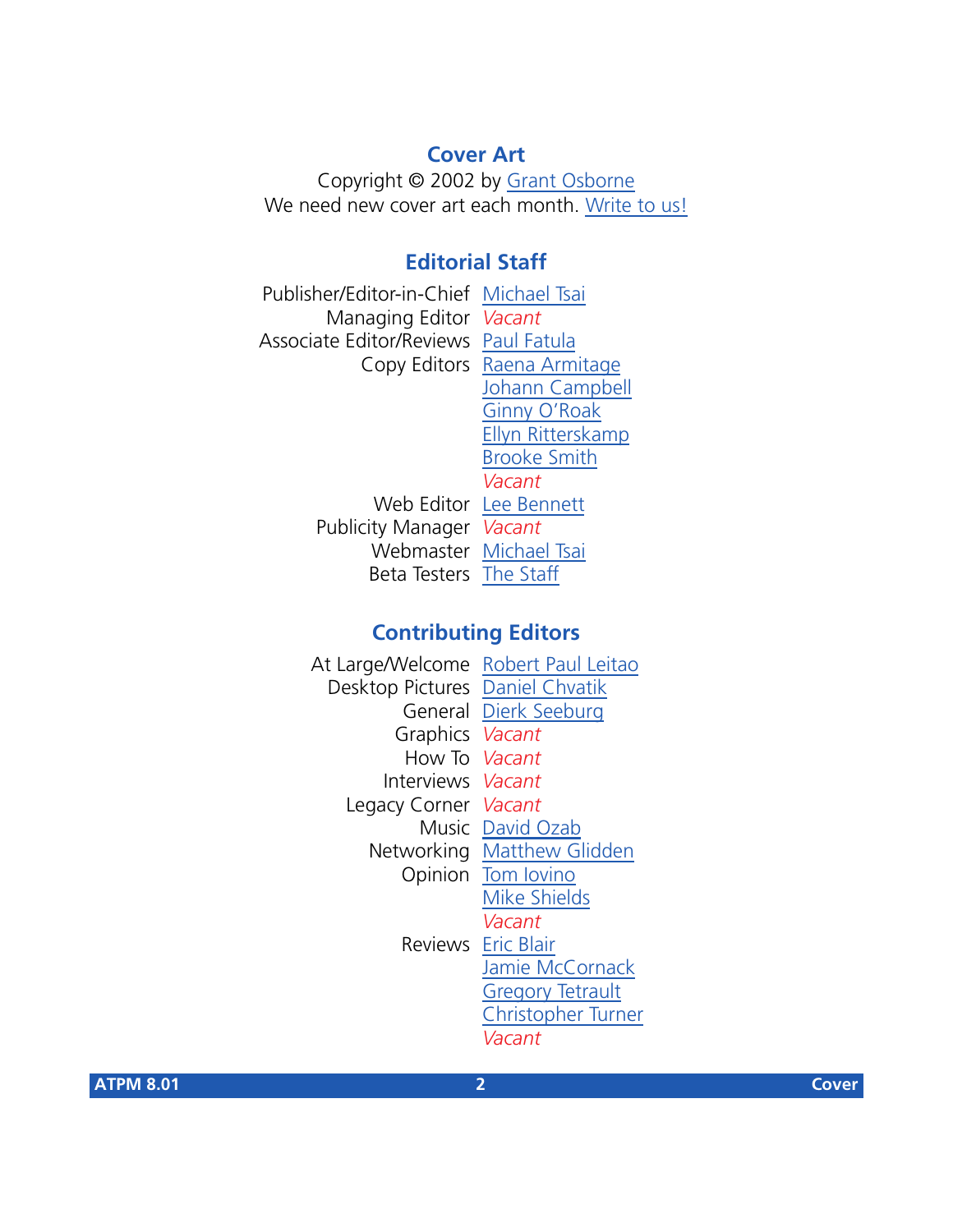Shareware Reviews [Brooke Smith](mailto:bsmith@atpm.com) Technical [Evan Trent](mailto:etrent@atpm.com)

#### **Artwork & Design**

Graphics Director [Grant Osborne](mailto:gosborne@atpm.com) Graphic Design Consultant [Jamal Ghandour](mailto:jghandour@atpm.com) Layout and Design [Michael Tsai](mailto:mtsai@atpm.com) Cartoonist [Mike Flanagan](mailto:sensible@sensible.screaming.net) Blue Apple Icon Designs Mark Robinson Other Art RD Novo

#### **Emeritus**

RD Novo Robert Madill Belinda Wagner

#### **Contributors**

Eric Blair Daniel Chvatik Paul Fatula Mike Flanagan Matthew Glidden Robert Paul Leitao David Ozab Mike Shields Brooke Smith Gregory Tetrault Evan Trent Michael Tsai Christopher Turner Chris Ward *Macintosh users like you*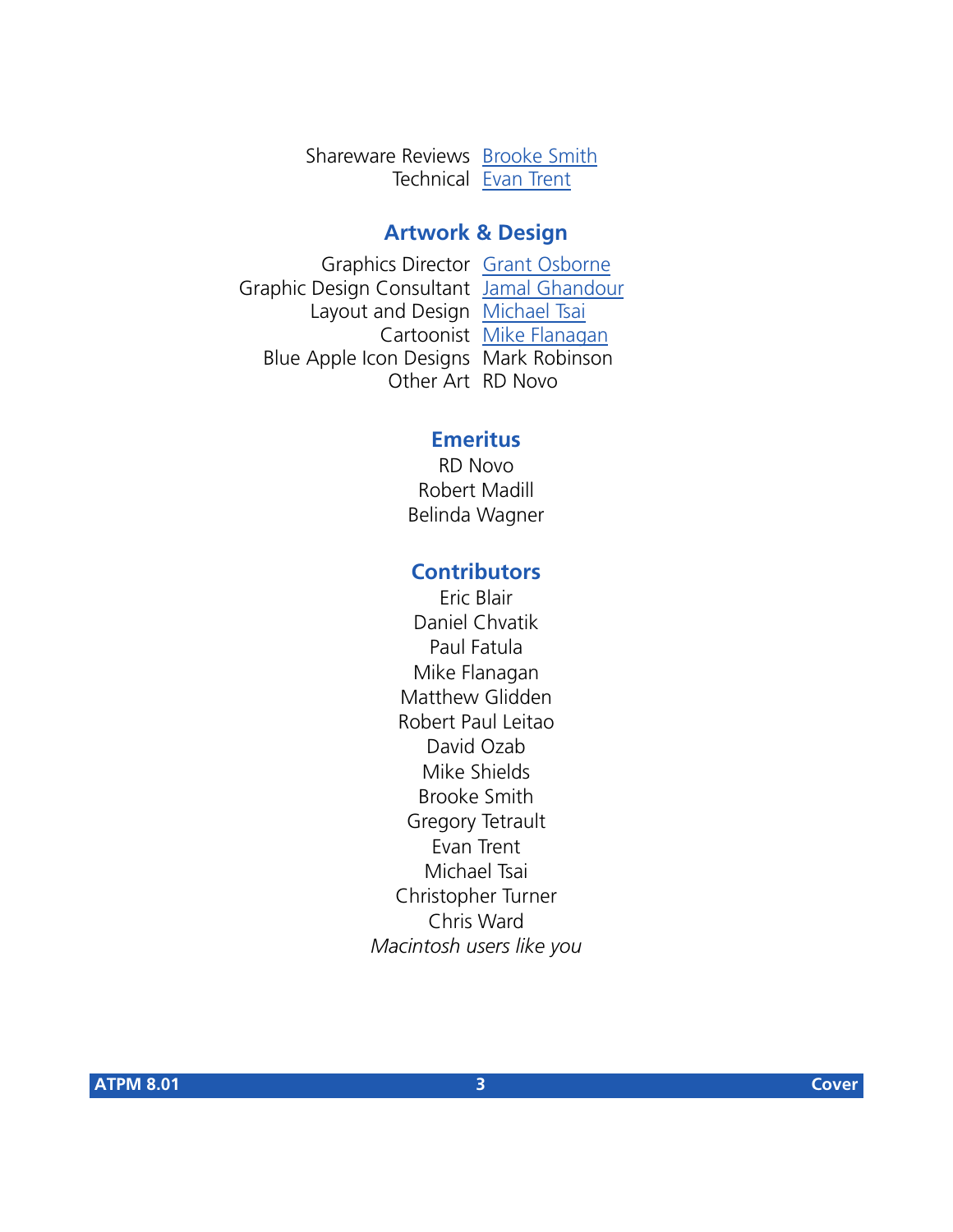#### **Subscriptions**

Sign up for **free** subscriptions using the [Web form](http://www.atpm.com/subscribe/) or [by e-mail.](mailto:subscriptions@atpm.com)

#### **Where to Find ATPM**

Online and downloadable issues are available at [http://www.atpm.com.](http://www.atpm.com)

ATPM is a product of ATPM, Inc. © 1995–2002, All Rights Reserved ISSN: 1093-2909

#### **Production Tools**

Acrobat AppleScript BBEdit CVL CVS Disk Copy FileMaker Pro FrameMaker+SGML iCab ImageReady Interarchy MacPerl MacSQL Monitor Mailman Mailsmith Mesh Snapz Pro X **StuffIt** 

#### **The Fonts**

Cheltenham Frutiger Isla Bella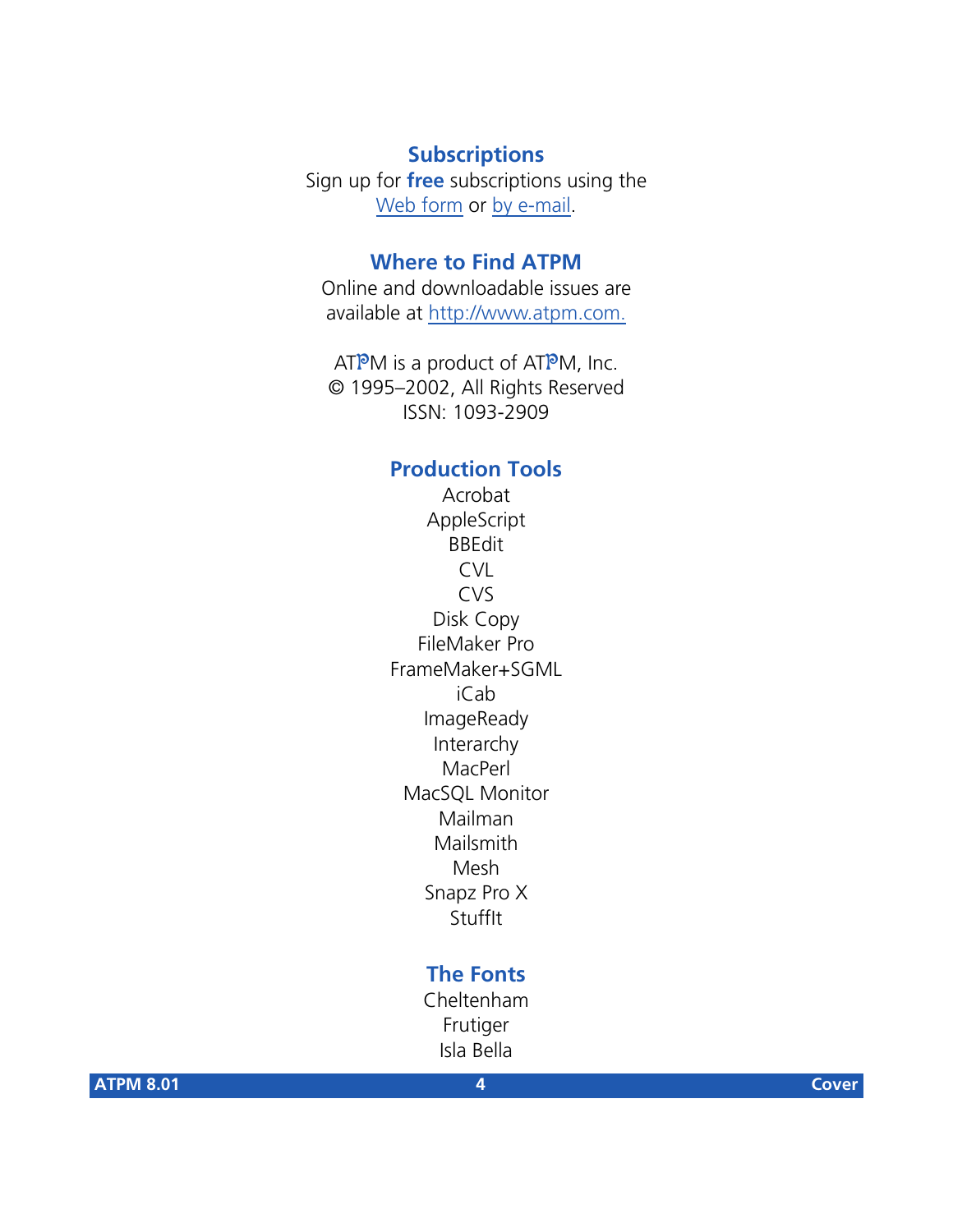#### Marydale Minion

#### **Reprints**

Articles and original art cannot be reproduced without the express permission of ATPM, unless otherwise noted. You may, however, print copies of ATPM provided that it is not modified in any way. Authors may be contacted through ATPM's editorial staff, or at their e-mail addresses, when provided.

#### **Legal Stuff**

*About This Particular Macintosh* may be uploaded to any online area or included on a CD-ROM compilation, so long as the file remains intact and unaltered, but all other rights are reserved. All information contained in this issue is correct to the best of our knowledge. The opinions expressed in ATPM are not necessarily those of this particular Macintosh. Product and company names and logos may be registered trademarks of their respective companies. Thank you for reading this far, and we hope that the rest of the magazine is more interesting than this.

Thanks for reading ATPM.

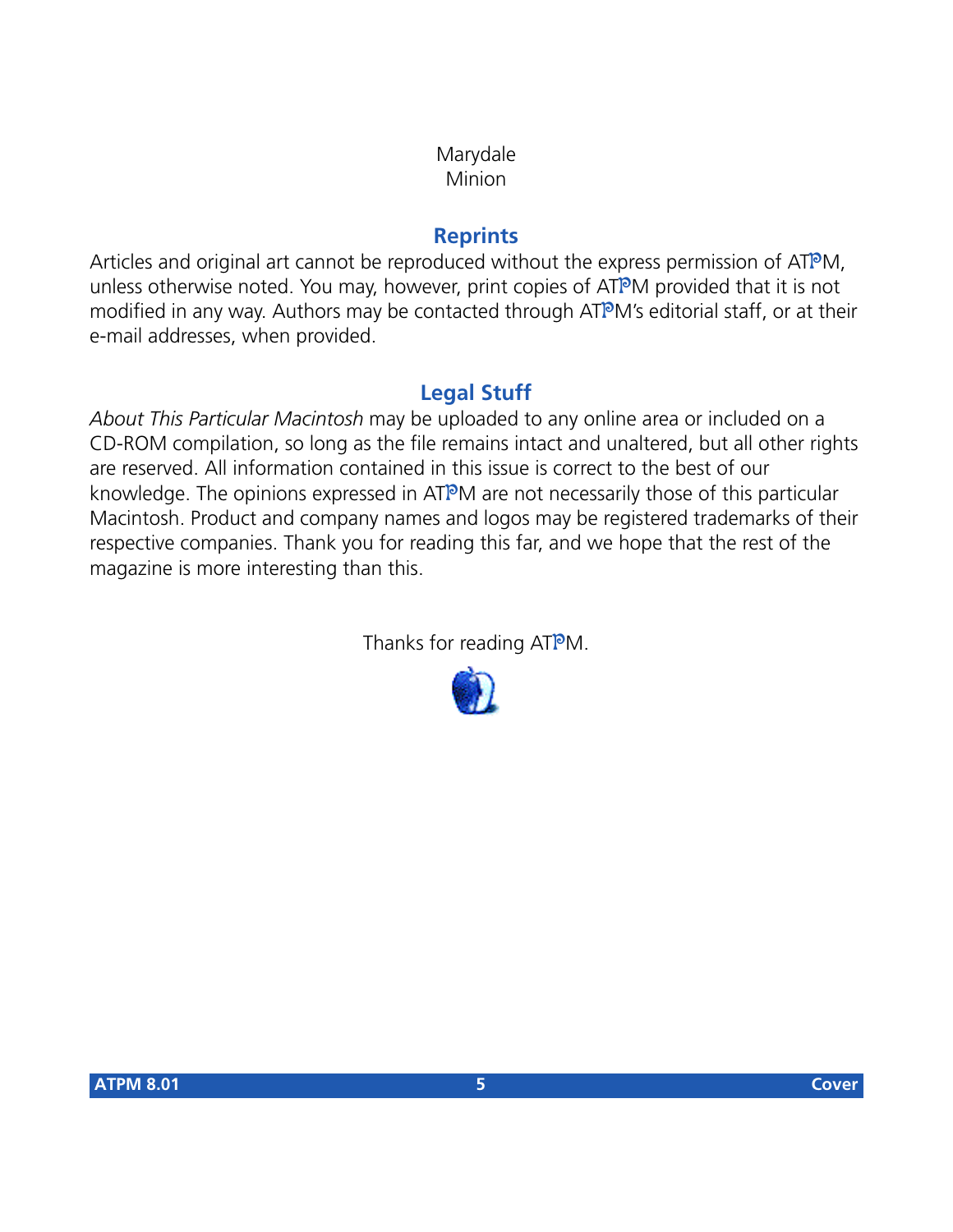## **Sponsors**

*About This Particular Macintosh* is free, and we intend to keep it that way. Our editors and staff are volunteers with "real" jobs who believe in the Macintosh way of computing. We don't make a profit, nor do we plan to. As such, we rely on advertisers to help us pay for our Web site and other expenses.

We are now accepting inquiries from interested sponsors and advertisers. We have a variety of programs available to tailor to your needs. Please contact us at [advertise@atpm.com](mailto:advertise@atpm.com) for more information.

You can help support ATPM by buying from online retailers using the following links: [Amazon.com](http://www.amazon.com/exec/obidos/redirect-home/aboutthisparticu), [MacConnection](http://service.bfast.com/bfast/click/mid9452939?siteid=13311227&bfpage=machomepage), [MacMall](http://www.commission-junction.com/track/track.dll?AID=53427&PID=297078&URL=http%3A%2F%2Fwww%2Emacmall%2Ecom%2Fmacaffiliate), [MacZone,](http://service.bfast.com/bfast/click?bfmid=1942029&siteid=26240435&bfpage=mac_zone) and [Outpost.com.](http://www.linksynergy.com/fs-bin/stat?id=N00D3BtDeo0&offerid=2161&type=3)

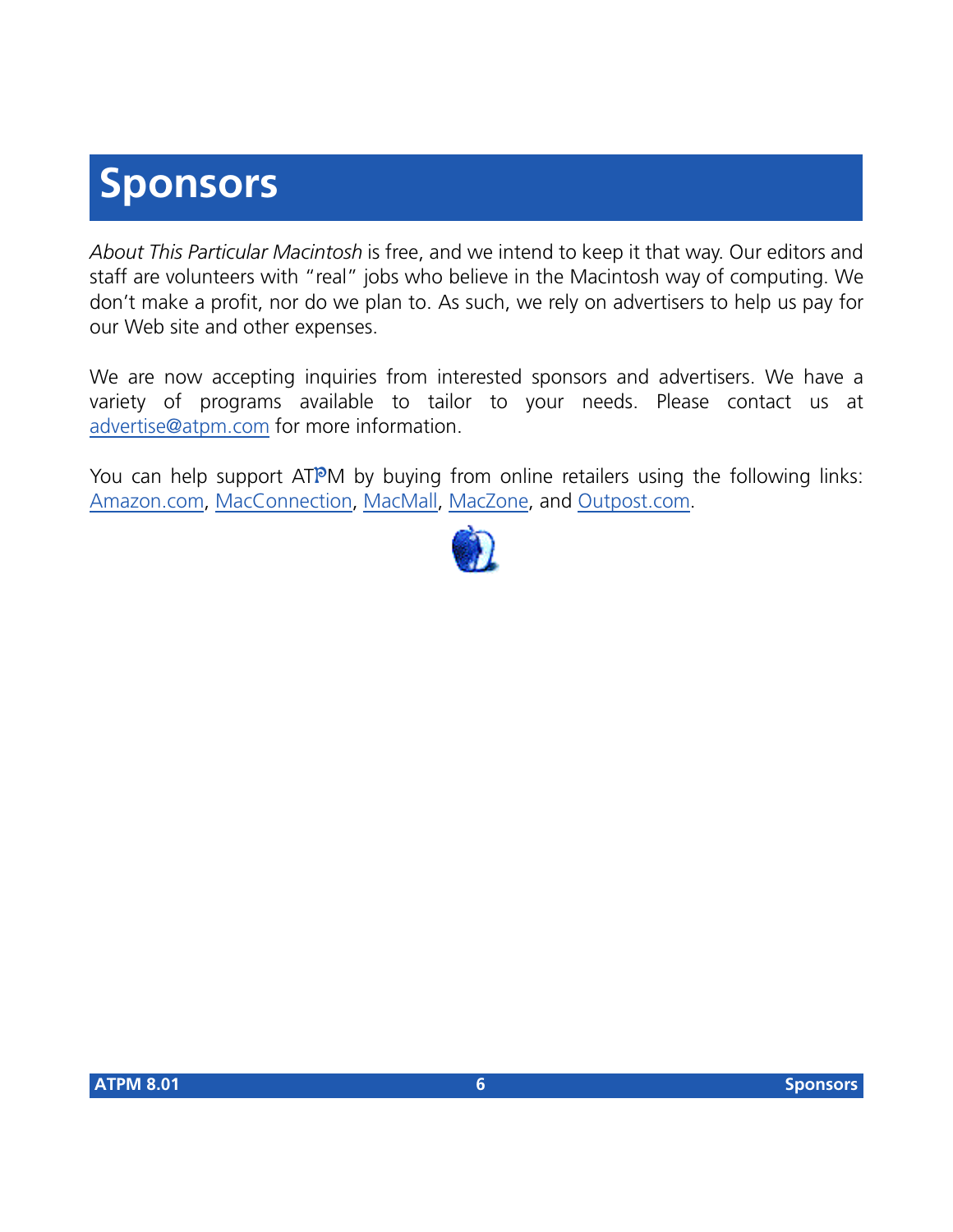# **Welcome**

Welcome to the January 2002 issue of *About This Particular Macintosh*! This issue marks the beginning our eighth calendar year of publication. When the first issue of ATPM was uploaded to the Apple eWorld server, Michael Spindler was CEO of Apple and Newt Gingrich was Speaker of the US House of Representatives.

Our monthly Internet magazine has spanned two presidential administrations, three Apple CEOs, a few House Speakers and the first and only ATPM staff karaoke night. The karaoke night began and ended when ATPM staffer Mike Shields began his personal rendition of Ray Charles' "Georgia." It wasn't that his song was so bad, but a local in a cowboy hat and tutu quickly upstaged him. We didn't ponder whether or not the local was working through a personal identity crisis or just preferred costumes that clashed. We can say that his attire was far more interesting than his performance.

Part of the problem with Mike's song was that we weren't in Georgia. We were in Austin, Texas. This was back in the days before Apple Computer purchased the material assets of Power Computing and both Apple and Power Computing has significant operations in the Austin area. We thought it would be a cool place to stage our first annual and ultimately only ATPM staff karaoke night. We found out later that the local performer was a lead engineer for Dell.

#### **What's the Prob?**

Well, right now there really isn't one. A casual review of the ATPM staff e-mail exchanges over the past few months reveals an interesting contrast to the staff correspondence when ATPM began publication several years ago. Noticeably absent from our recent exchanges are conversations concerning Apple's ability to remain in business and talk about the Mac's moribund market share. Today's e-mail exchanges often concern the latest advancements in Apple technology and the continuing transition to Mac OS X and Mac OS X software applications.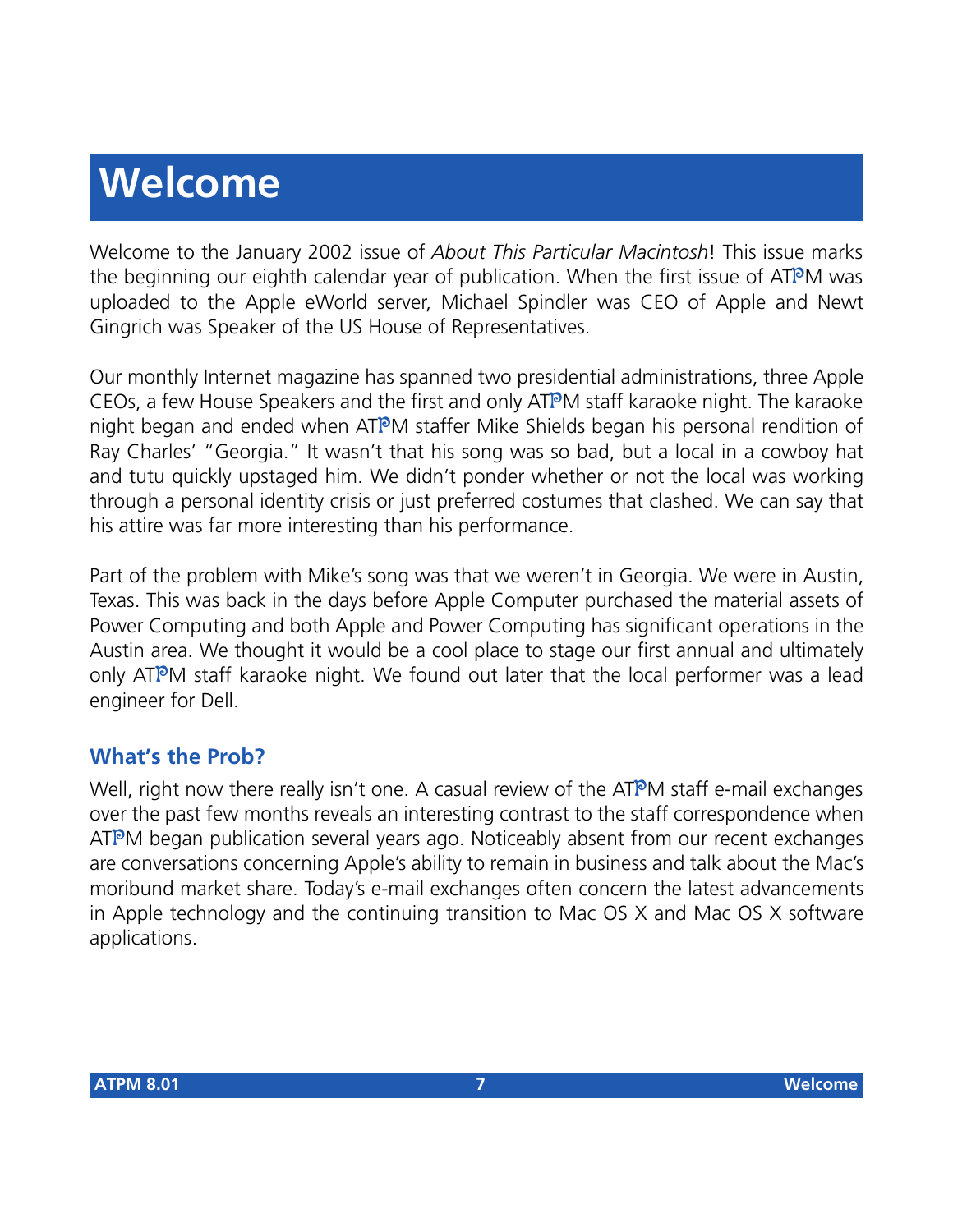#### **Big Blues**

No. This is not about the folks at IBM. After all Big Blue smartly chose to exit the consumer PC business long ago. Big Blue is the co-designer of Apple's processors and owns the PowerPC trademark. What bad things can we say now about Apple's original nemesis and latter day partner?

What we can say is that 2001 was not a particularly good year for the PC business. But these days it's not Mac users singing the blues. The HP-Compaq merger plan is on the rocks, and Gateway is struggling to survive in a very difficult market for Windows box makers.

That fateful night in Austin taught us an important lesson—PC patrons weren't ready for the blues, at least not soon after the release of Windows 95. They'd prefer a cowboy in drag to a heartfelt rendition of an American classic. Apple was the archetype of the Silicon Valley IPO and its travails over the years have provided the makings for a modern-day Shakespearean tragedy turned triumph. Unfortunately, an appreciation for culture often takes a back seat in the minds of those looking for a fast buck, a quick laugh, or just a good time.

#### **Culture in a Cup**

The days of engineers in cowboy hats and tutus running roughshod over veteran Mac users like Mike are over. We really don't mean to pick on the Dell engineers. But in our view locating a fashionable and innovative product in the Dell line would be akin to finding fine cheese in the Velveeta section of your supermarket. That's not to say there isn't a place for Velveeta or Dell, but both sets of products may be designed for people whose first thought of the world "culture" is that it comes at the bottom of a Dannon yogurt cup.

#### **The King is Dead…**

2002 may be the year that the computing world accepts the end of the desktop paradigm. In our view there are only two PC makers that have anticipated the changing needs of consumers—Apple and Sony. For all its might (and we do give credit where credit is due—Dell has probably the best customer service set-up among all major PC makers) the days of cheap PC boxes meeting the needs of an ever more mobile and more sophisticated computer user ended before the start of the new millennium.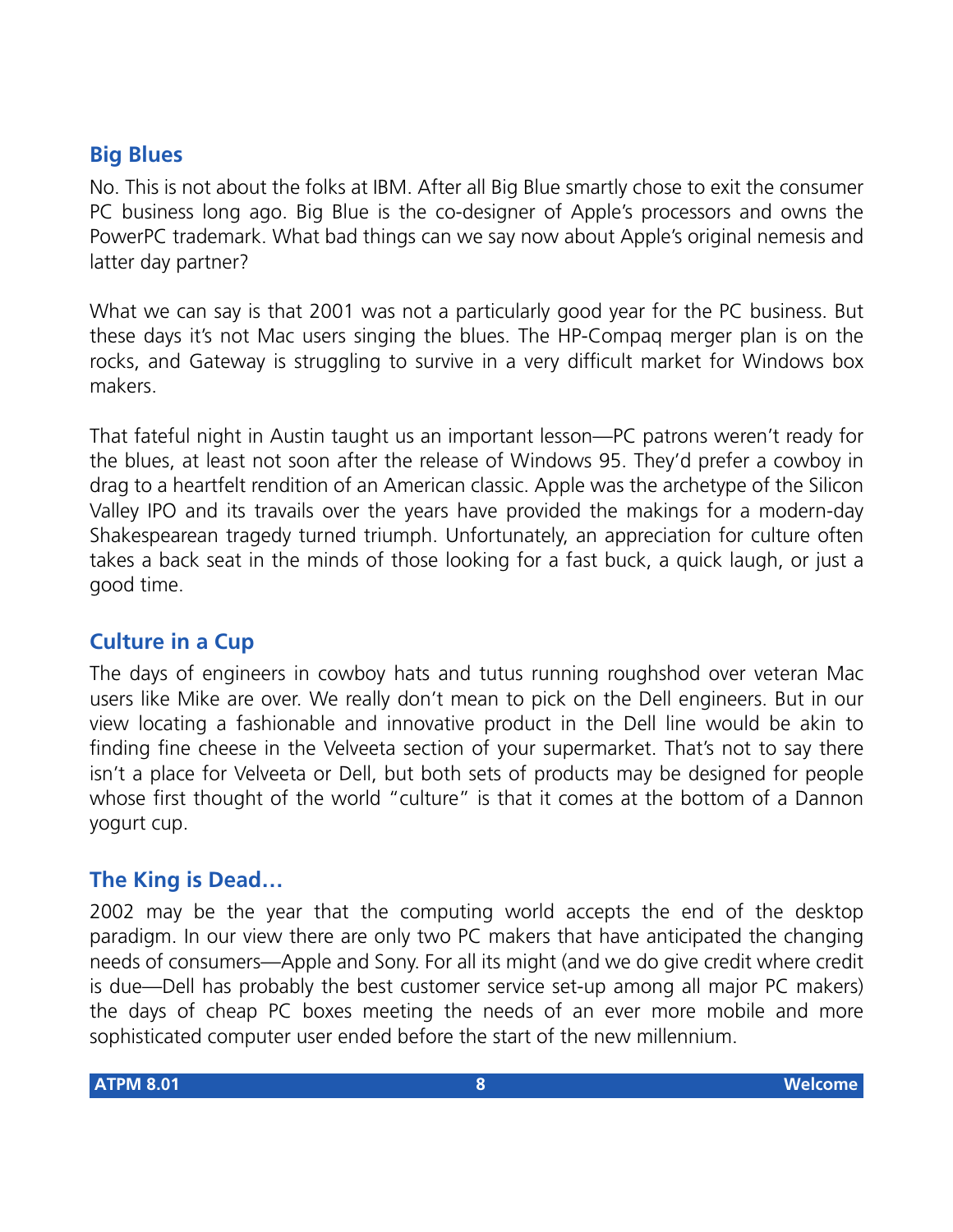The desktop PC box has been on borrowed time and the precipitous drop in PC sales evidences that consumers want more than a cheap PC with Windows XP. Windows XP might have been fine two or three years ago, but the market has changed and Microsoft's products and business model are out-of-date. A victim of their own success, they now have to compete for new revenue in markets that companies like Sony and Nintendo control. Good luck maintaining sales and revenue growth in markets with more savvy competitors.

#### **Long Live the King**

The former problem with Apple is that it relied on its product name at a time when its products were no longer conspicuously better that its competitors. The company then tried to play "me too" too quickly. It was kind of like a venerable opera troupe overnight changing its specialty to modern dance.

Several years in the making, the release of Mac OS X heralded a new day for Apple and a reiteration of the strategy that originally brought the company success. The company's products are well integrated and designed to meet the needs of its select clientele. Apple has learned the hard way that the best way to meet a suitable mate isn't to date every available person in town, just those who share a common interest. Apple products are uniquely designed to meet the needs of their users.

Macworld Expo is just a few days away. Apple's PR department has outdone itself this year. The buildup to this expo is dripping with so much honey-laced hype; the game wardens in Northern California will be working overtime to keep bears away from the convention center.

#### **Honey, I Shrunk the PC**

Expect new product announcements (of course) but be ready for details about the next phase of Apple's integrated product strategy. Unlike the other major PC makers, Apple's products no longer have the look of a wardrobe set from a Village People performance.

The desktop paradigm has come and gone. Sure Apple will continue to make iMacs for the education market and consumers who would prefer a family-style PC. But the minitower is geared toward pros and home enthusiasts who expect the best of themselves and the equipment they choose to use.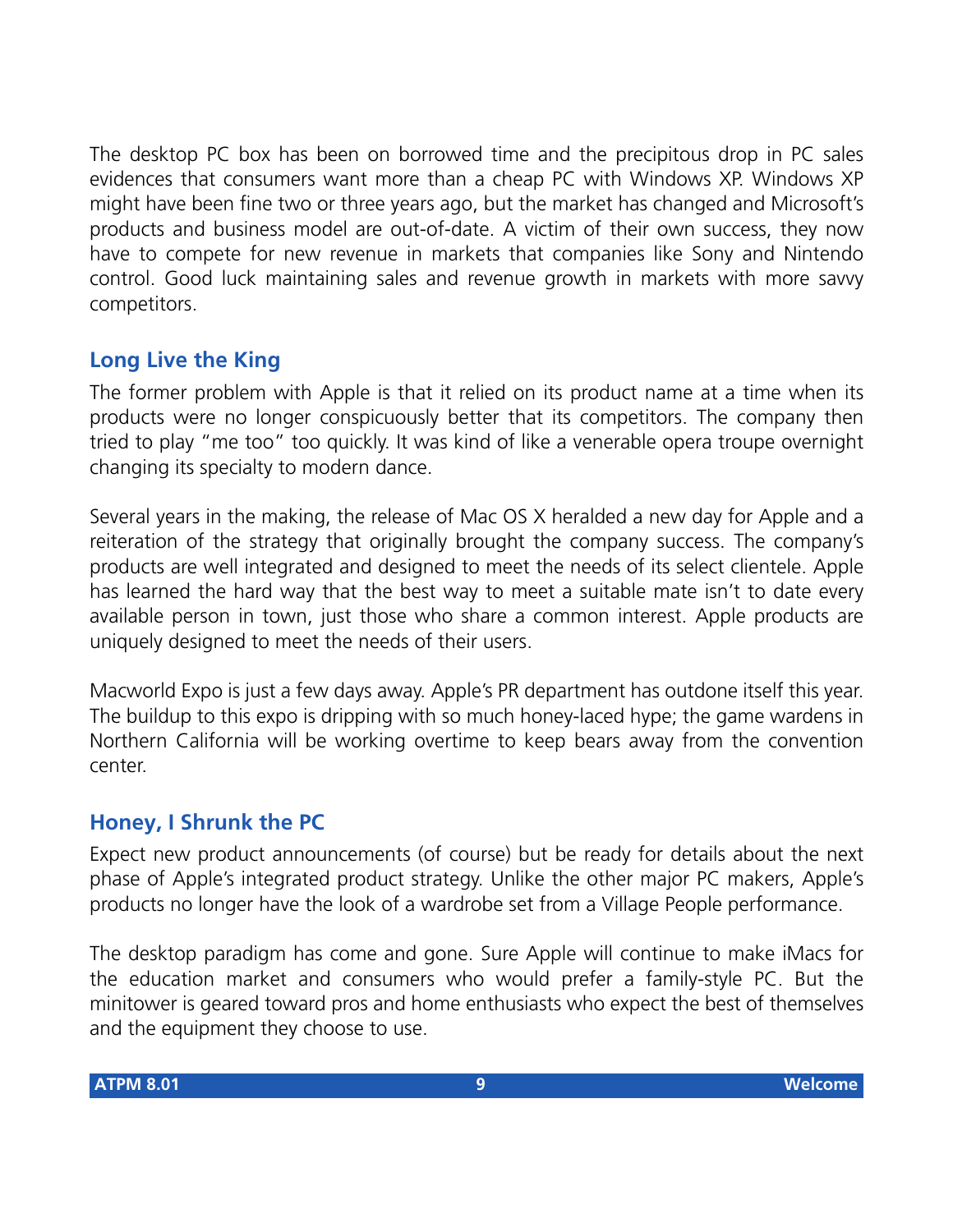The iBook and TiBook will continue to outshine the products offered by Apple's competitors in terms of both ease-of-use and total functionality. Mac users now have a luxury box seat from which to watch Apple's Wintel competitors continue their long and drawn out song and dance. The music has slightly changed but the wardrobes haven't gotten any better. Alas, there will not be a second ATPM Staff karaoke night. Apple and Mac users are no longer apologetically singing anyone else's tunes (iPod users notwithstanding).

#### **Same Time Next Month**

In next month's issue of ATPM we will review Apple's results for the first fiscal quarter and provide an in-depth review of the major announcements from Macworld Expo. Until then, please enjoy the quality commentaries and columns inside this month's issue. Eight calendar years and counting…

The ATPM Stoff

This issue of ATPM includes:

#### **Beyond the Barline: My Resolution**

For the first time in several years, David Ozab is making a New Year's resolution, and putting it in print just to keep himself honest. Will he keep it? History says "no," but anything's possible.

#### **Hollywood: Comic Con and DV Expo**

Mike Shields reports on the Mac presence at the San Diego Comic Con and DV Expo, bringing up conspiracy theories, Final Cut Pro 3, and trade show goodies.

#### **About This Particular Web Site**

Paul Fatula reports on fun sites like Pork4Kids and The Flying Cow, as well as useful ones such as a great software site and one that tells how to get spammers to pay up. Last, but not least, you can see how clever your fellow Netizens are by checking out the Gallery of CSS Descramblers.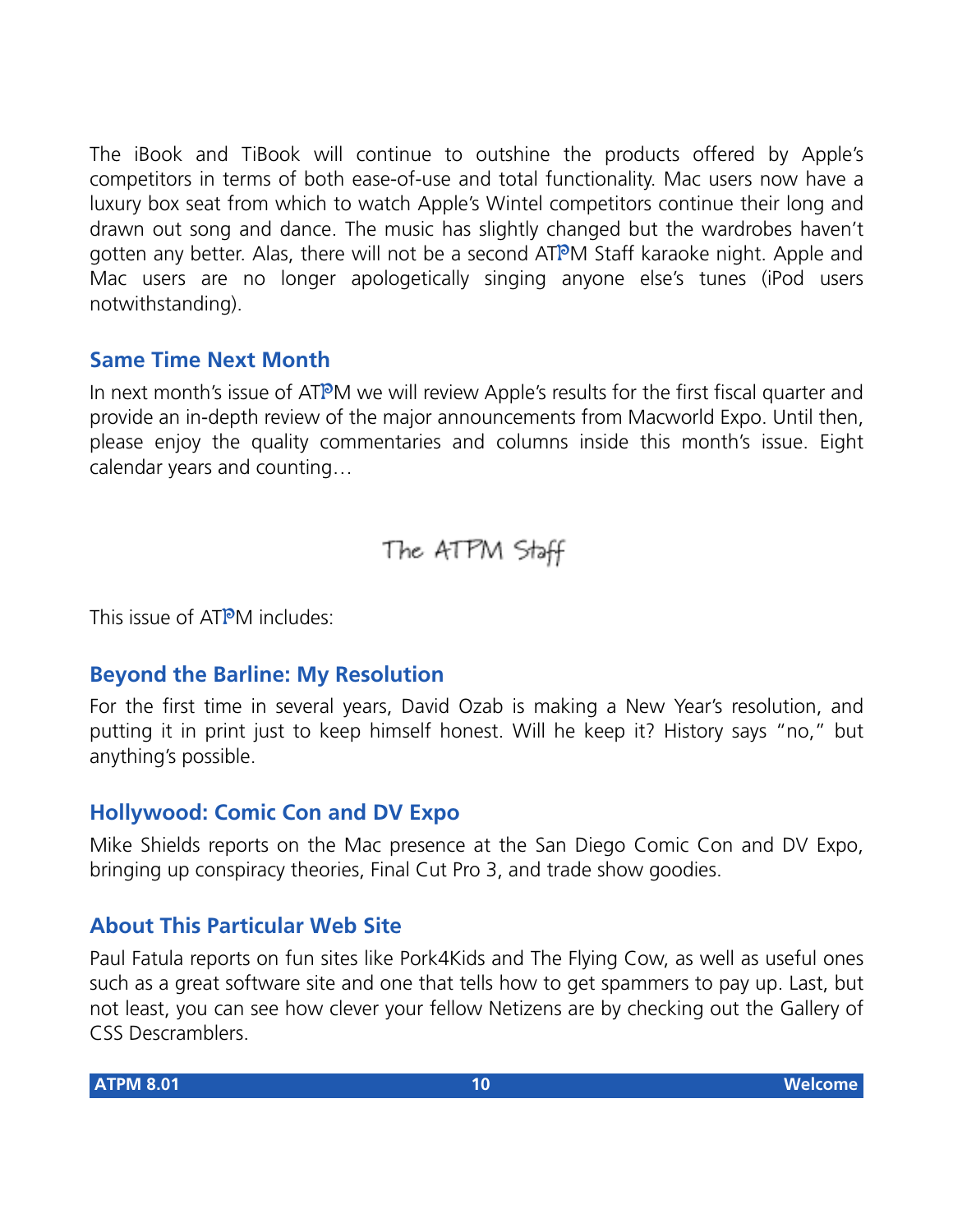#### **Interview with Frank Vercruesse**

Daniel Chvatik interviews Frank Vercruesse, author of the popular Mac OS X utility ASM (Application Switcher Menu), which brings some beloved OS 9 behaviors to OS X.

#### **Report: MacExpo in London**

Chris Ward brings us news from London's MacExpo trade show, covering big guns like Adobe and Macromedia as well as smaller developers such as Perforce and P&L.

#### **Networking: Sharing an Apple Printer on a Mac Network**

Matthew Glidden explains the networking options for Apple printers, from Ethernet and LocalTalk to non-networkable printers that can nonetheless be shared using appropriate software on a host Mac.

#### **How To: Working with Downloaded Files without Special Utilities**

Have you ever downloaded a file and discovered that you cannot open it? Gregory Tetrault writes a 'how-to' column for dealing with difficult files. He also challenges ATPM readers to a contest: find a downloadable file that stumps him!

#### **Desktop Pictures from Hawai'i and Montréal**

Chris Turner brings back some desktop pictures from his trip to Hawai'i, focussing on Pearl Harbor and the Place of Refuge (on the southern Kona coast of the big island). Daniel Chvatik's pictures of snowy Montréal are less exotic but no less beautiful on your desktop.

#### **Shareware Roundup: Financial Help**

Brook Smith reviews three OS X shareware programs for managing your personal finances: Moneydance, Hold-Up, and Where Did All My Money Go?.

#### **Review: LaunchBar 3.1.2**

Michael Tsai reviews LaunchBar, an innovative Mac OS X system enhancement that makes applications, folders, and URLs quickly accessible from the keyboard without requiring a lengthy configuration process.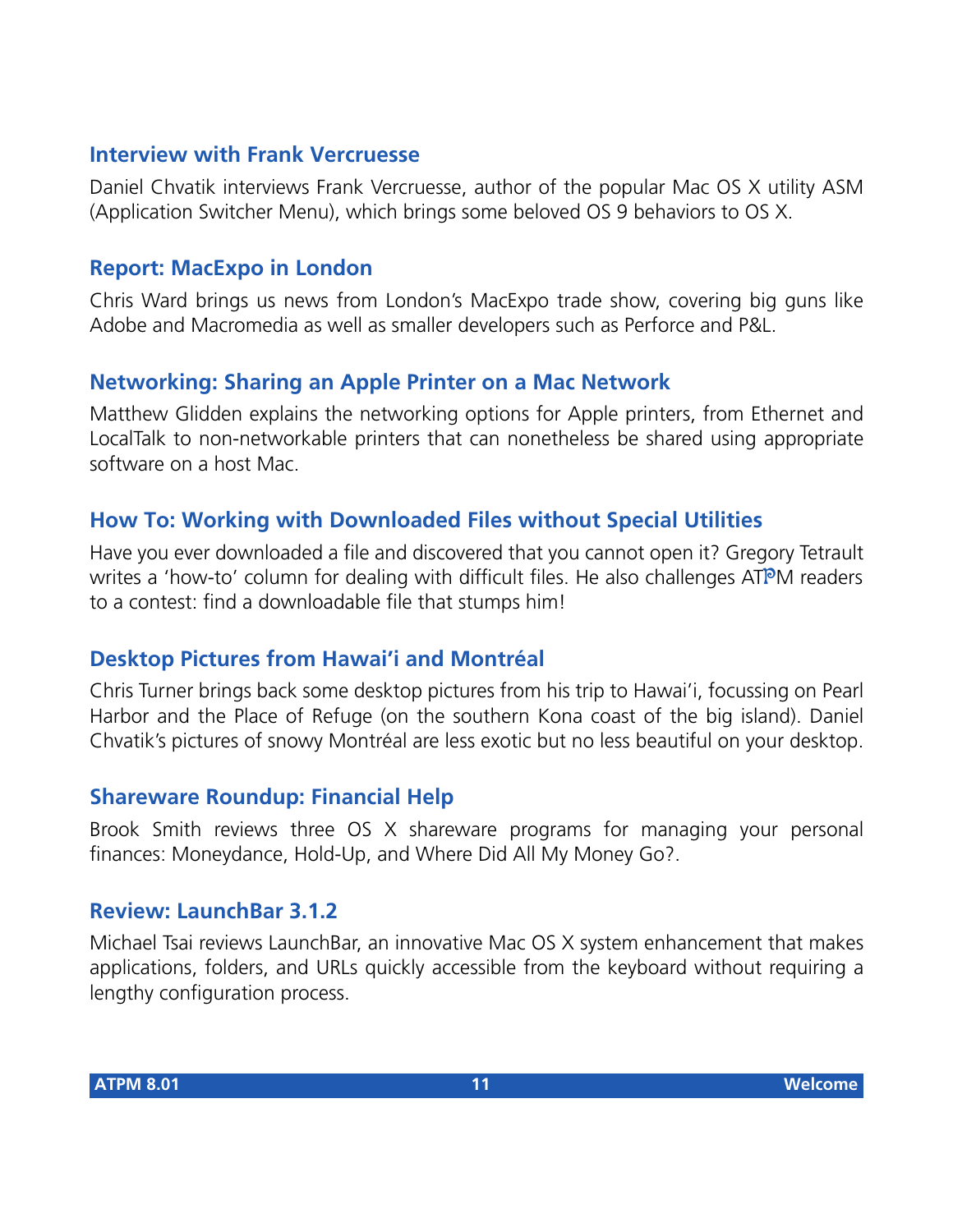#### **Review: Portraits & Prints Template Maker**

Eric Blair reviews Portraits & Prints Template Maker, a companion application to the recently reviewed Portraits and Prints.

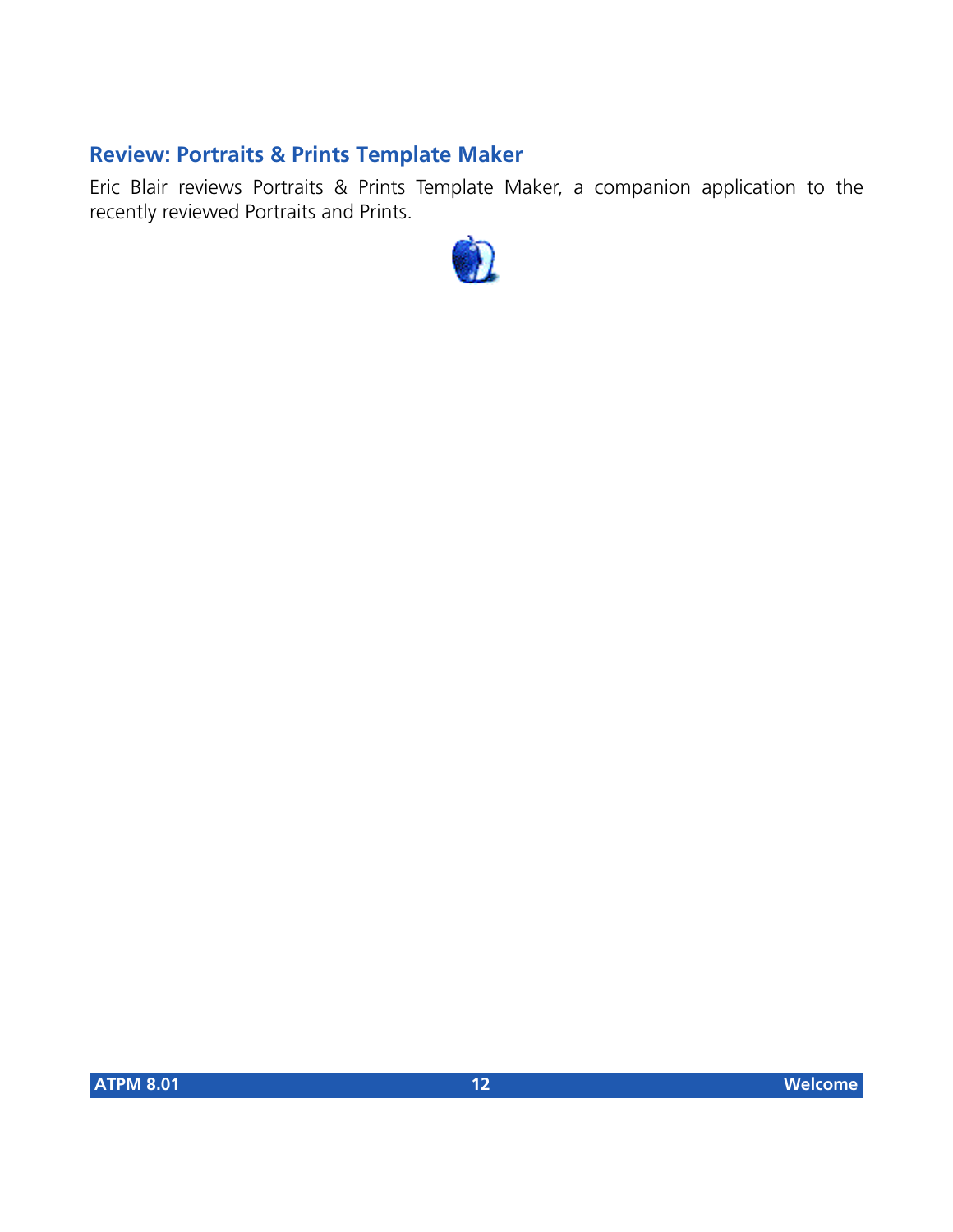#### **Changing the Default JPEG Opener**

I would like to know how to change the default application for a JPEG file. Let me explain: If I have downloaded a photo from the Internet and my default application for JPEG pictures was QuickTime PictureViewer, it will be saved as a Picture Viewer file. But if I have now decided that I wanted to view this picture with Goldberg, which is a picture application that doesn't allow any editing functions (except copy-paste, which I can't use because it would be too long), how can I do it? Does all this have to do with what Internet Explorer calls the "file creator" (which is "pig2" for Goldberg and "ogle" for PictureViewer?

#### *—Rccladdict*

There are a few ways to tackle this. The least technical is to use the File Translation tab of the File Exchange control panel. Then, find a JPEG file set to be opened with QuickTime PictureViewer and map that file to Goldberg. Now, whenever you double-click a QuickTime JPEG file, it will open with Goldberg. (I have done this to make TeachText and SimpleText documents open in SimpleEdit.)

You can also go to Internet Explorer's preferences and select File Helpers. Sort these by extension and scroll down to the jpe, jpeg, and jpg entries. Then assign those files to Goldberg.

Another solution is to use an AppleScript applet designed to change the creator of any JPEG file dragged on it to Goldberg. There are plenty of sample scripts that do this type of task. *—Gregory Tetrault*

#### **A Simple Mac CAD Program?**

Is there a design programme that would enable me to set up a grid on the page, and on that grid measure out and draw an object? The objects in this case are the various timbers of an old-time sailing ship. Ideally the programme would enable me to draw out one side of the frame and then ask it to add another, identical, side, reversed, on the other side of the keel. I am sorry to sound so vague. I know this could be done on a simple CAD programme, but such a thing doesn't seem to exist in the Mac world. Your help and suggestions would be much appreciated.

*—Marius Pope*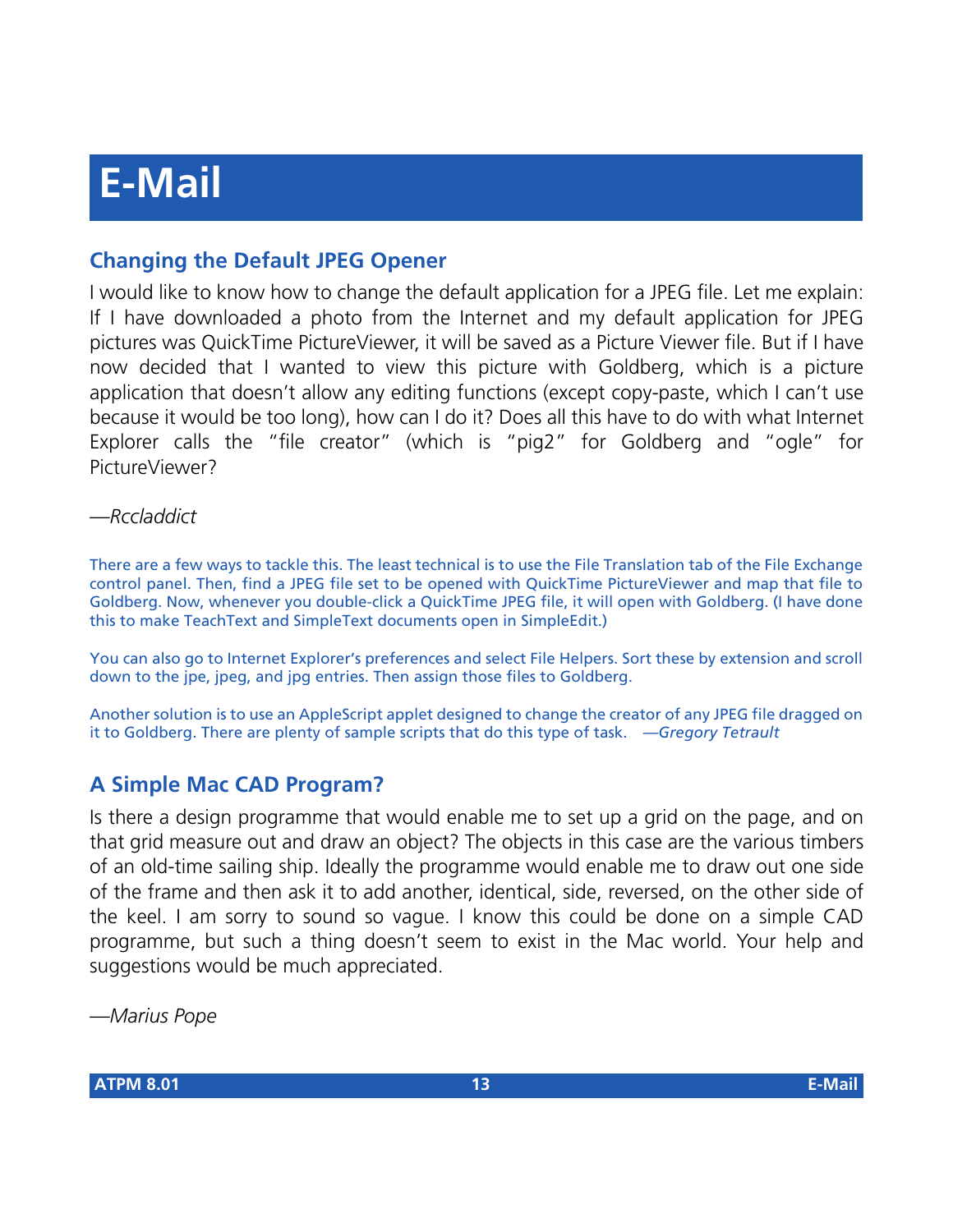You are correct that a CAD program would do this for you. One option is [CADintosh](http://www.lemkesoft.com/us_cadabout.html), a shareware program by the author of GraphicConverter. Another option would be something along the lines of AppleWorks which has a very good, albeit basic, drawing component that should suit your needs quite nicely. *—Eric Blair and Evan Trent*

#### **Think Different**

I was wondering if you happen to know where I might be able to download a QuickTime version (or whatever) of the think different ad "here's to the crazy ones." I have a friend that used to have it and lost it in a system crash. I was trying to find it for her again.

*—Carole Williamson*

I found [one site](http://www.uriah.com/apple-qt/think-different-one.html) with a somewhat low-quality QuickTime video. Another site has some nice annotated [desktop pictures](http://www.sleepingcat.com/other/thinkdifferent/). *—Michael Tsai*

#### **[Mixed Networks Make Strange Bedfellows](http://www.atpm.com/6.04/networking.shtml)**

I appreciate your efforts to get this article online. I could not find the help I needed in several networking books and I find it for "free" right here.

Great asset to both the Mac *and* the PC-using community. Thanks!

*—Kevin Raley*

#### **[Macs and PCs Sharing the Same Internet Connection](http://www.atpm.com/6.05/networking.shtml)**

Could I do this using a wireless network? What would be different in the setup? I know Apple has AirPort which is pretty fast (11 Mbps). AirPort cards only work on Macs, right? Could I use an AirPort card on the Mac and a compatible card (IEEE 802.11b) on the PC? Would they be able to communicate?

*—Samuel Kravin*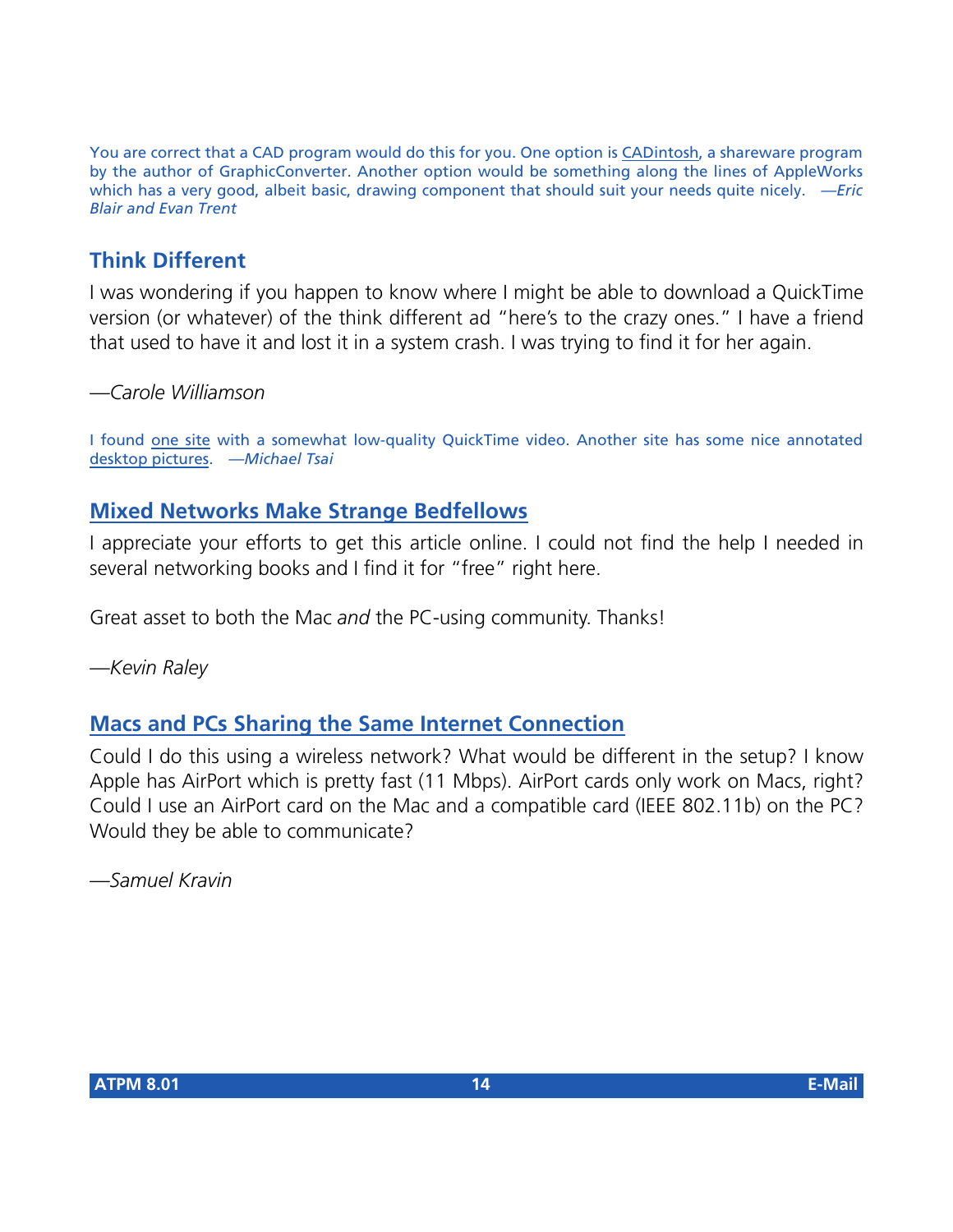Yes, it works. The setup depends what type of card you have on the PC. I have an AirPort network here, and a friend uses his PC laptop to connect. However, with his card (Linksys) I had to disable WEP password protection to make it work. Since you can use a closed network with access control, and since WEP is easily breakable, it's not such a big loss. *—Evan Trent*

*Copyright © 2002 the ATPM Staff,* [editor@atpm.com](mailto:editor@atpm.com)*. We'd love to hear your thoughts about our publication. We always welcome your comments, criticisms, suggestions, and praise. Or, if you have an opinion or announcement about the Macintosh platform in general, that's OK too. Send your e-mail to* [editor@atpm.com](mailto:editor@atpm.com)*. All mail becomes the property of* ATPM*.*

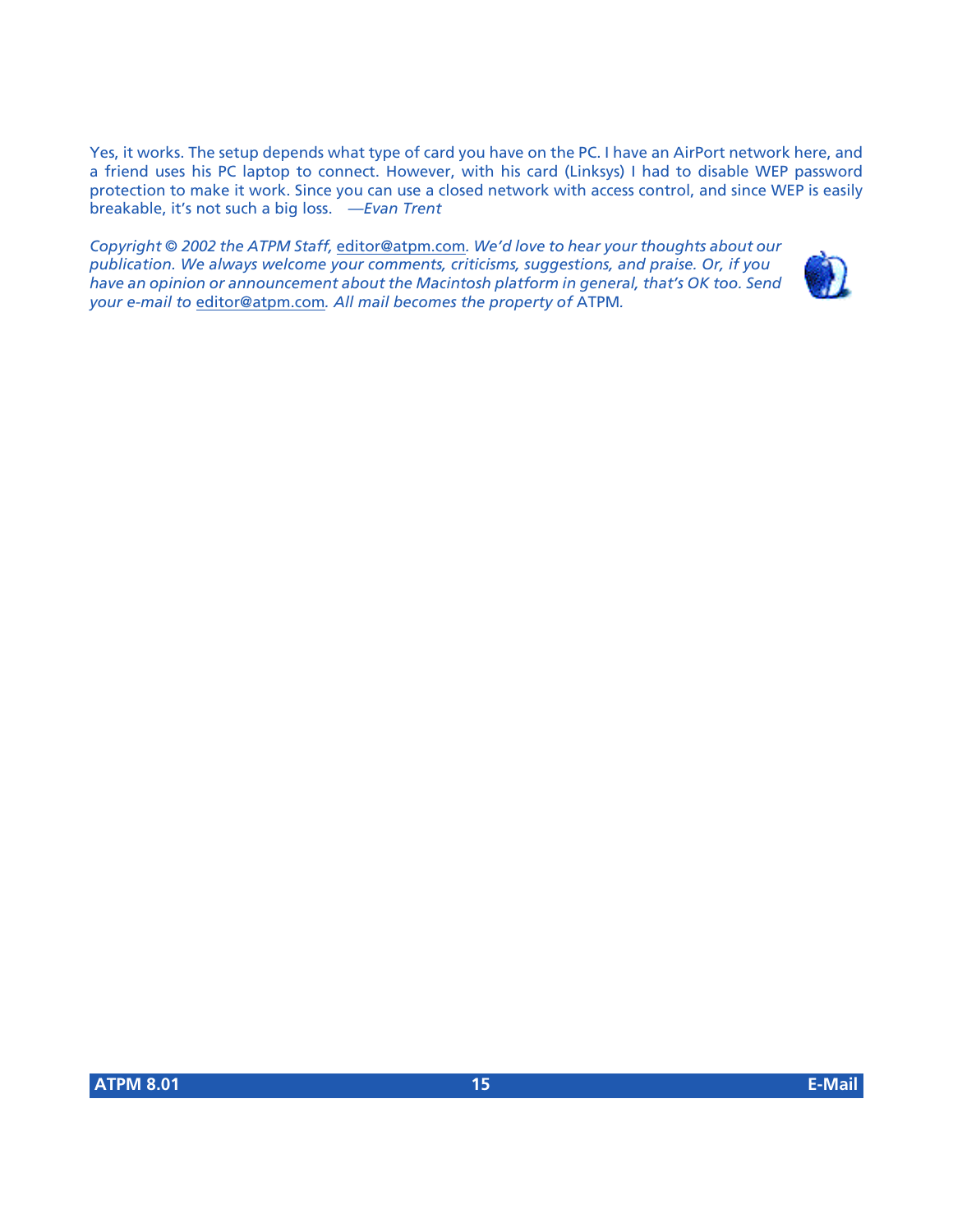### **My Resolution**

New Year's is traditionally the time for resolutions, those great promises we make to ourselves on January 1st, only to break them all by Groundhog Day. Like most people, I've had a terrible history with resolutions, so much so that I've given up making them. This year, though, I'd like to take another crack at it. I'm only making one, and I'm giving myself the whole year to accomplish it. I'm also putting it in print to keep me from backsliding.

#### **Drum Roll Please**

My resolution for 2002 is to be running OS X on my Mac by the end of the year. Doesn't sound so tough, does it? But wait, I'm a musician. My software doesn't work on OS X. True, but slowly that is changing, and I'm facing the New Year with confidence. This is the year I will upgrade to OS X.

#### **What Works?**

Actually more than you might imagine. First, and most importantly, my sound card, the Midiman Delta 2496 is OS X compatible. Midiman also has new drivers for their MIDI interfaces. I had been looking at the Midisport USB 2X2 as a possible purchase, and now that I know it will work with X, I have no reason to be apprehensive.

The shareware audio editor [Felt Tip Sound Studio](http://www.atpm.com/7.05/sound-studio.shtml) (which I use extensively) was among the first audio programs carbonized. When I'm ready to move up to a more sophisticated package, Bias' Peak 3.0 and Deck 3.0 will soon be OS X compatible as well. Bias' Peak DV, a stripped-down version optimized for use with Final Cut Pro, is already out for OS 10.1.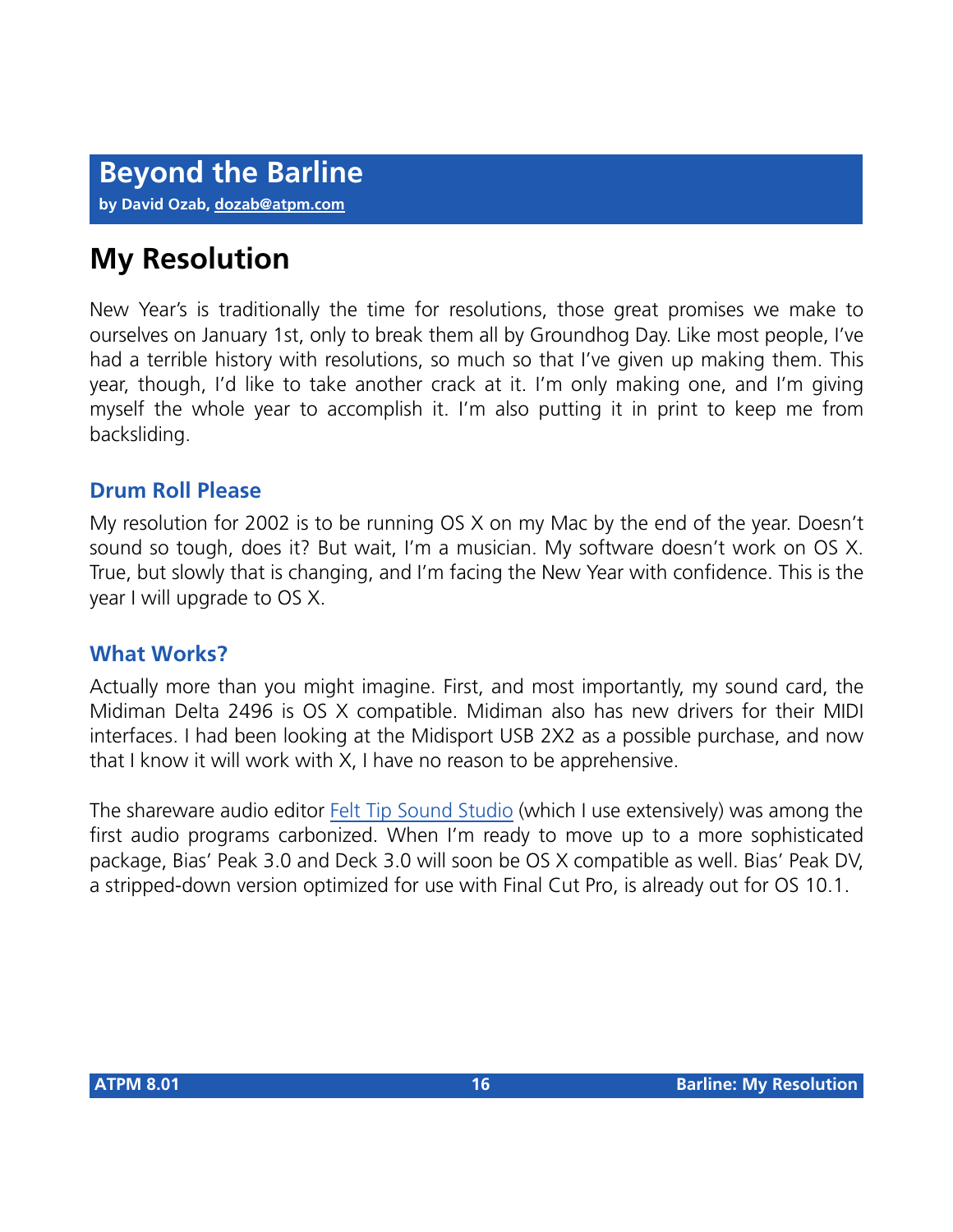#### **What's Coming?**

Bitheadz is working on Version 3.0 of the Unity DS-1 Digital Sampler, which, along with many other improvements, will be OS X compatible. I presently own version 1.4, which I'm very happy with, but I've resisted upgrading without the promise of OS X support. Now that I know for certain that Unity DS-1 will run on 10.1, I am willing to pay for the upgrade when I have the available funds.

Emagic is scheduled to release their new versions of the Logic Audio series (Platinum, Gold, and Silver) for OS X this month, along with compatible hardware interfaces. These were demonstrated at the last Macworld, and were originally slated for a September release, but were then delayed until January. I'm in the market for a new sequencer, and though Logic might not be my first choice overall (I find Cubase more intuitive), a 10.1 version will go a long way to changing my mind.

Steinberg's Nuendo (basically Cuebase without MIDI) is also due out for OS X in the first half of next year. No word yet on a release date for a carbonized Cuebase, however. As far as other applications I might consider, neither Digidesign nor Mark of the Unicorn has made any announcements regarding OS X. MOTU's has "aquafied" the look of Digital Performer 3, maybe that's a hopeful sign, though personally, I'd take either Logic or Cubase over D.P.

#### **What's Missing?**

There are three applications I just can't manage without, and none of them are scheduled for OS X compatibility any time soon. First, there's Coda's Finale. I'm presently up to my elbows in my dissertation (serves me right for writing an opera!), and a notation program is indispensable. Despite my occasional gripes with Finale, I've invested far too much time, and created way too many scores to switch easily. So I'm sticking with Finale 2000 until I can upgrade to a carbonized version.

Cycling '74's Max is another program I can't live without. I paid for the upgrade to 4.0 (the first paid upgrade in years) to get the integrated Max/MSP package along with more stable performance with my sound card. Now I'm hoping for a carbonized version, and, maybe if it's not too much to ask, make it 4.1 so it's free to those of us with the latest upgrade.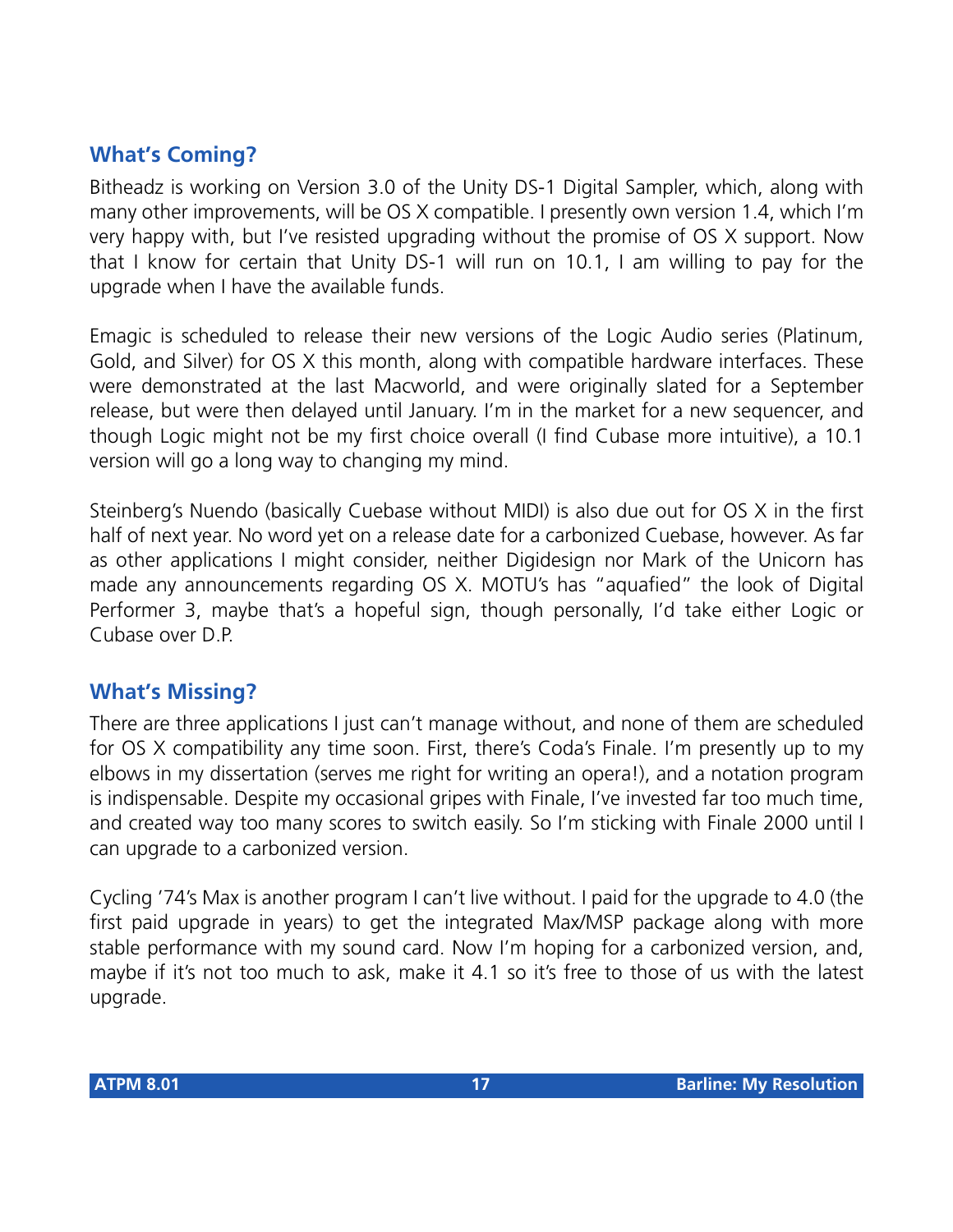Finally, there's U & I Software's Metasynth (along with the bundled Metatrack and Xx). If you missed [my columns](http://www.atpm.com/6.09/barline.shtml) on August 2000's MetaCamp, suffice to say that Metasynth is one of the most unique and flexible sound synthesis programs ever made. Todd Barton is talking about reviving MetaCamp this year, and, if he does, I will be there. My first question to Eric and Edward will be, "When will it run on OS X?"

#### **Conclusion**

So that's my goal. I'm a lot closer now than I was in May (when I wrote my first column on OS X), but I've still got a long way to go. That said, I still hope to fulfill my resolution, and, at this time next year, to be writing at length about my new OS X–based home setup. If for some reason, though, the upgrades I'm hoping for get delayed and I can't keep my resolution, I have one consolation: I can blame it on someone else!

*Copyright © 2002 David Ozab,* [dozab@atpm.com](mailto:dozab@atpm.com)*.* [David Ozab](http://darkwing.uoregon.edu/%7Edlo) *is an adjunct instructor at the University of Oregon School of Architecture and Allied Arts where he teaches an introductory class*  in electronic music for the new Multimedia Minor. He is also a Ph.D. candidate in the U.O. School *of Music, and is taking a year's leave-of-absence to work on his dissertation.*

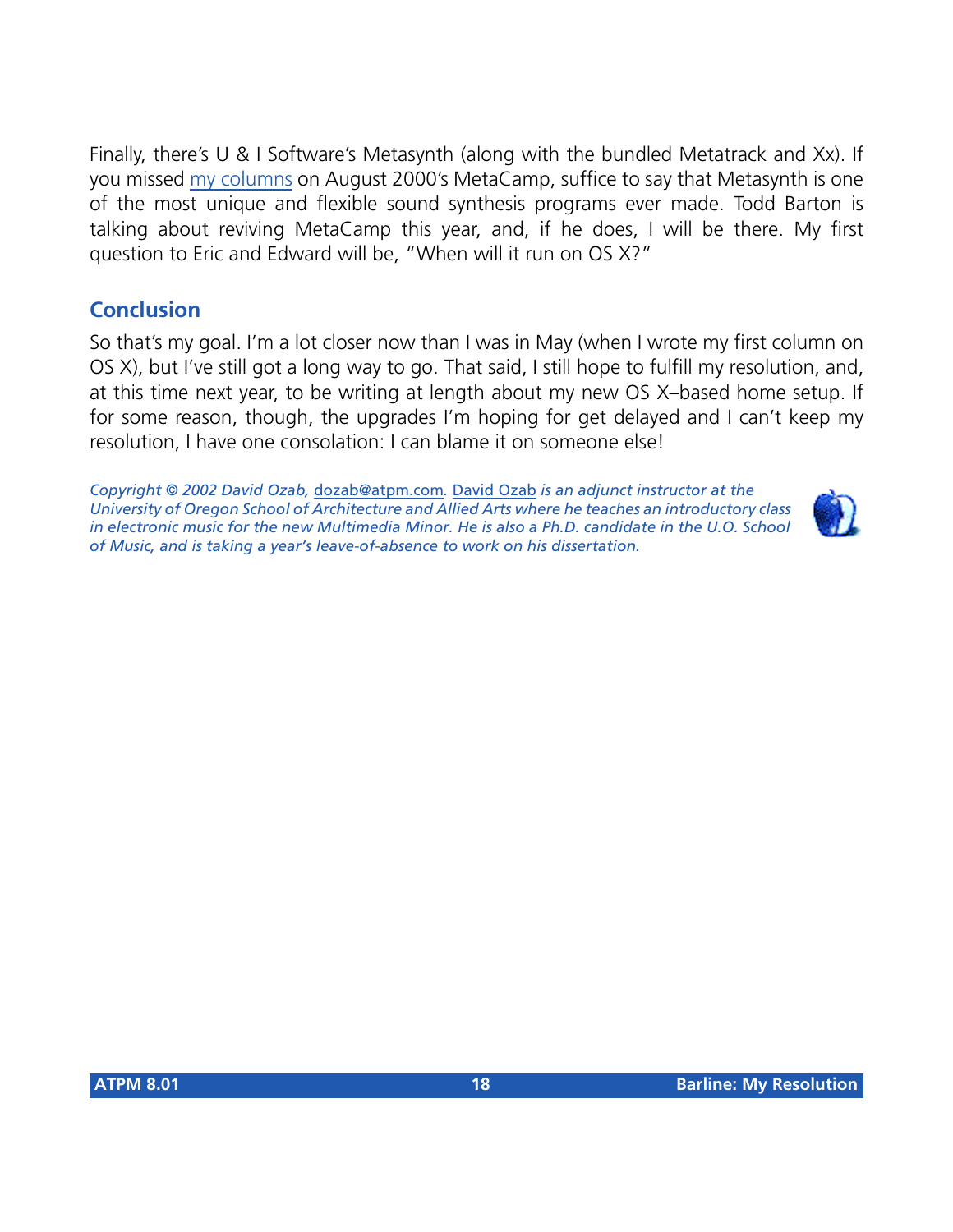**by Mike Shields, [mshields@atpm.com](mailto:mshields@atpm.com)**

### **Comic Con and DV Expo**

Clearly, things have changed since last I spoke here, and time will only tell how they have affected me. And as a result, you, my loyal three readers, drop me an e-mail, to let me know how I'm doing.

#### **This Is a Job For…**

Macintosh! Of all the Conventions and Expos I've attended lately, the San Diego Comic Con has been the most recent. And, surprisingly, it was the one with the greatest number of Macs in attendance, I guess, for those of us that couldn't attend Macworld Expo in New York, which took place at the same time. I attend about six of these types of things a year, Macworld not being one of them, for various reasons. I hit Internet World, and the Showbiz Expo, and one or two others.

With the Mac having 40% penetration on the Web, it surprises me to no end how out of the way the people at Internet World go to avoid the Macintosh issue. It's the same with the Showbiz Expo, as us creative types have skewed the Mac owning statistic for awhile now. Yet, they were nowhere to be found. Sure, a couple of booths were using them as point of sale cash registers, and the fine folks at both Final Draft, Inc. and Screenplay Systems had the decency to feature their fine software (unsolicited plug) on both platforms. However, for the most part, the Mac had gone missing. But not in San Diego. Creative types were giving Photoshop seminars, and various companies were demonstrating their characters and video games on the latest and greatest.

If I were into conspiracies, which I am, I'd say that Bill Gates had spread some money around the industry. And as you my three readers know, when I refer to the industry, I'm of course speaking of, the business. Think of it, Microsoft Inc., as the 21st Century mafia—my connections with the Russian mafia notwithstanding. Ok, I'm not really connected, more on the outside, looking in; but they might finance my film, hopefully, before the new century starts. But I digress. The facts are in place. The Mac is the easiest, quickest, and most cost effective solution to all things movie-related. This was proven out when I more recently attended the: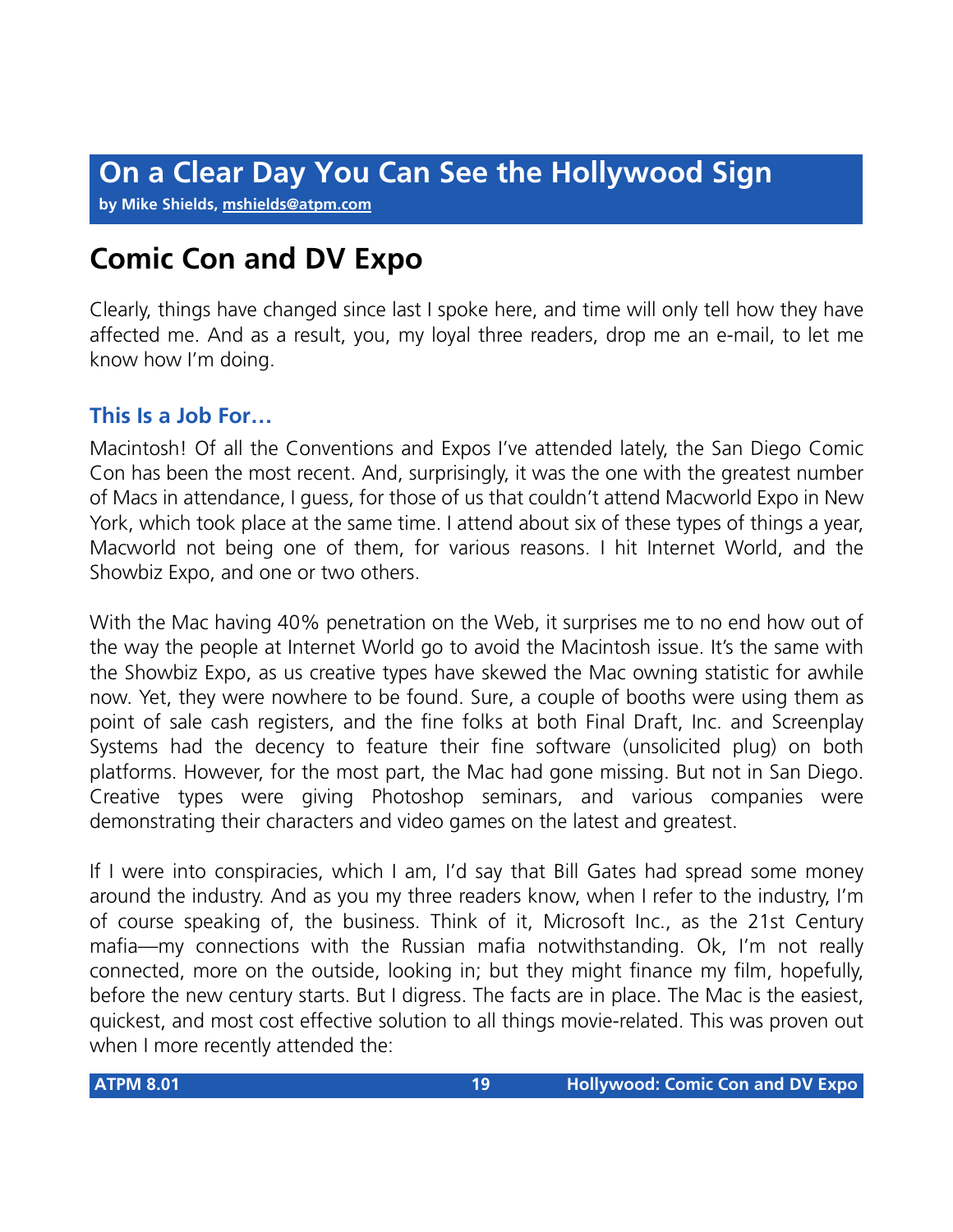#### **DV Expo**

I walk in, and the first thing I saw was the black booth. Very slick, stylish, yet understated. Minimalist in its approach, with the big fat Apple logo staring me in the face. The words Final Cut Pro 3 emblazoned below. They lost points for not having any free handouts, as well as needing to pay actual money to attend the Final Cut Pro 3 seminar—although they were demoing the software at the individual workstations.

The more serious infraction occurs when you move to the Matrox with RTMac booth and discover that they're bundling the board with Adobe Premiere. I asked one of the vendors why, and they said Apple is not returning their calls. This is perplexing, as I've seen FCP get a boost from the [Matrox board](http://www.matrox.com/videoWeb/products/enduser/rtmac_benefits.htm). Yet another conspiracy? Only time will tell. If I don't tell you before then….

Well, that's enough Apple and Mac bashing for one column, I think. Good things about FCP3? Many. There's the [definitive review.](http://www.2-pop.com/article/mainv/0,7220,32091,00.html) The biggest and best thing is, of course, OS X support! That collective sigh of relief you just heard came from G4 users everywhere comes from not needing to run in Classic mode anymore. Personally, I think this should've happened when they released OS X, however, beggars can't be choosers. Other new features include integrated compositing (including Adobe AfterEffects plug-in support) and QuickView, a new preview mode that lets you quickly preview complex effects before you render them. Rendering is a four letter word to most of the DV editing community. Of course, the latest and greatest G4 allows quick render times, however, it's always good to not render if you don't have to.

Other highlights, of my day, which may or may not be Mac-related, include, but are not limited to, winning a free T-shirt and mousepad from the aforementioned Adobe; getting yet another T-shirt from the fine folks at DV magazine, one of *the* sponsors of the event, for simply filling out a form; and finding a lens that I can attach to the Canon XL1s, for a film look. This last one cuts another 50K off of my movie *Diamond is a Girl's Best Friend*'s budget, which can't be a bad thing.

The DV Guys were giving out free tote bags, with their logo on it. I needed one, as the aforementioned sponsors wouldn't give me one, as they didn't think I was press. I went there first. I even pitted them against the booth next to them, in a bidding war over equipment. Remember, anything that creates an opportunity to spend less money is a good thing. I did receive a couple of Microwave-of-the-months. Some companies still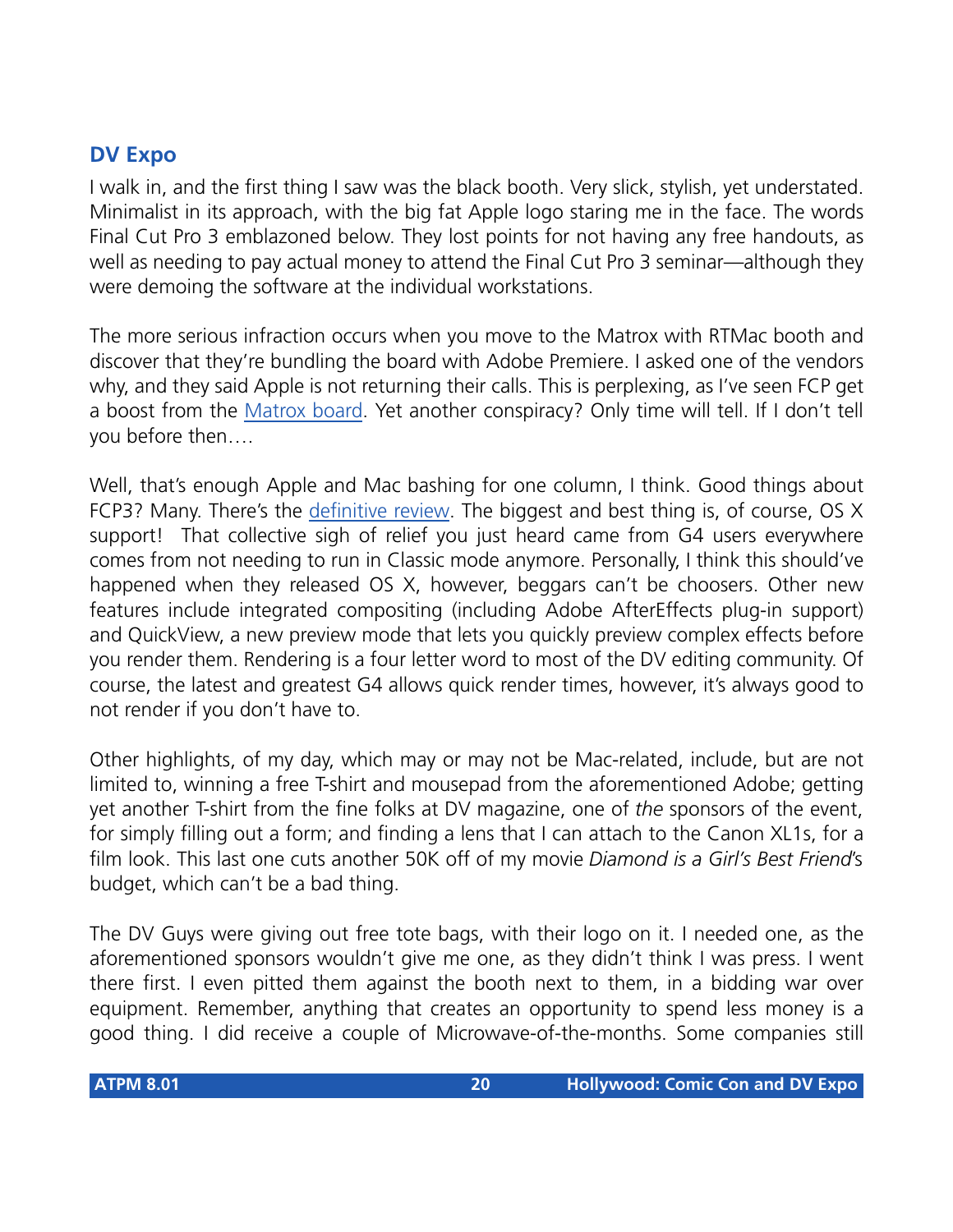don't get that you should give out a cross-platform CD at these events. Or, even provide Mac software in the first place. And before I get e-mails, try ten seconds on high, put it on top of a styrofoam cup, and watch the light show. And before I get other e-mails, no, I don't actually advocate this.

Another thing I noticed was the size of the Expo, or rather, the lack thereof. I was able to walk the floor in a couple of hours. This included the three demos that I attended. I walked around twice, just to make sure that I didn't miss anything. I didn't. It was indeed fully one fourth the size of [The Streaming Media Expo](http://www.atpm.com/7.07/hollywood.shtml) that I've recently reported on to you. And, what's worse, I didn't even get any good job leads. If digital video truly is the wave of the future that I believe it to be, and that Bill Gates believes it to be, where was the Microsoft booth? Where were all the companies that support Microsoft and its foray into non-linear video editing that Our Good Buddy Bill is about to buy?

There must've been another Expo that week. Or maybe I'm the only one on the DV bandwagon. I'd hope it was the former, as the latter is intuitively denied by the record attendance, as well as the knowledge that everyone who has ever bought a G4 receives a copy of the current version of iMovie, a.k.a. Final Cut Pro Lite. Anyone who can successfully edit the demo clips provided can put together a video good enough to put up on his personal Web site.

I'd begun to think that people were starting to give up on the Mac. This was of course, before I attended last month's DV Expo. So, popular opinion to the contrary, and conspiracy theories aside, the Mac is back. Hopefully, the various vendors and dealers will be, too. If not, be here next time, when I can tell you all about it.

72 and sunny in Redondo…

E you next time.

*Copyright © 2002 Mike Shields,* [mshields@atpm.com](mailto:mshields@atpm.com)*.*

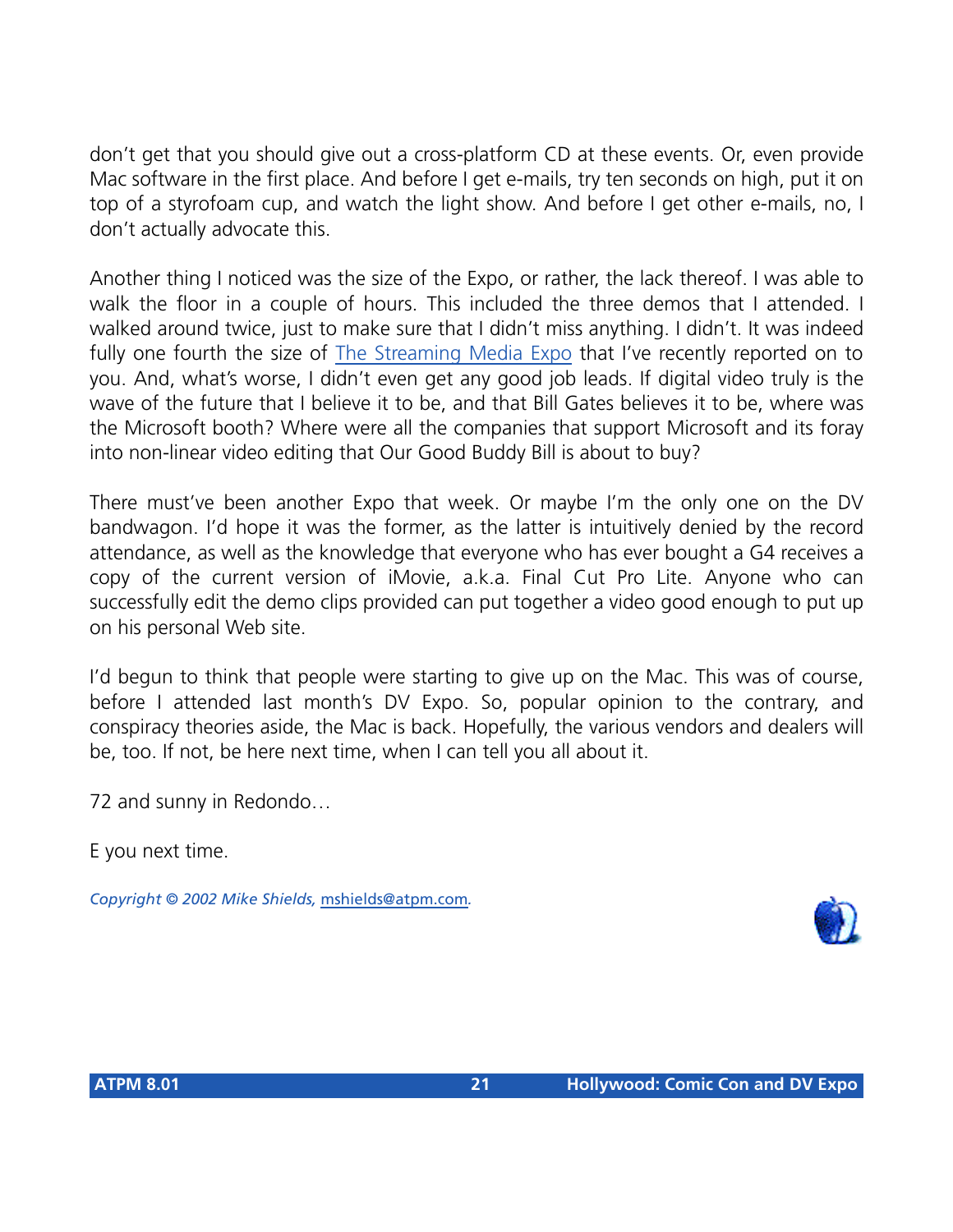**by Paul Fatula, [pfatula@atpm.com](mailto:pfatula@atpm.com)**

#### **[Pork4Kids](http://www.pork4Kids.com/default.asp)**

This site, which proudly proclaims itself "a service of the National Pork Board," begins with three animated children and a pig floating about the screen. Ironically, it is one of the children who says, "Build a sandwich with me," while the naïve piglet by his side smiles a wide grin. Kids can "Go Hog Wild" playing simple games, touring a real hog farm, and sending pig e-cards to their friends. Links for Teachers and Parents take a more educational direction. There are also plenty of recipes to be found here, and you can even make a Cyber Sandwich if you get hungry…but if you want roast beef on that sandwich, you'll just have to wait: [Beef4Kids](http://www.beef4Kids.com) is still under construction.

#### **[OSNews](http://www.osnews.com/)**

This site, which covers every OS out there in its goal of "exploring the future of computing," features, as I write this, articles about OS X, Linux, Windows XP, and Novell Netware. I discovered the site when I followed a link to an [extensive article by Scot Hacker,](http://www.osnews.com/story.php?news_id=421) a fan (like myself) of BeOS, who made the leap to OS X. In addition to off-site links and feature articles, there are interviews, editorials, and forums in which readers can discuss their OS of choice. Interestingly, BeOS, the most popular category, has nearly 50 times as many posts as Mac OS/Mac OS X.

#### **[Getting Spammers to Pay Up](http://www.wa-state-resident.com/tugpayup.htm)**

What's an *ATPW* without an anti-spam link? This one, sadly, is of practical use only to residents of Washington State, but it's well worth a read for others as well. Its author, in fact, is working on a *book* about fighting spam. This site helps Washington residents take advantage of the state's anti-spam laws, providing not only a list of steps to successfully collect money from spammers, but also a sample DEMAND FOR DAMAGES letter and, should that fail, a sample formal complaint, ready to submit to court. (Those outside Washington might want to consult [Spam Laws](http://www.spamlaws.com) to read applicable laws, if any, for their area.)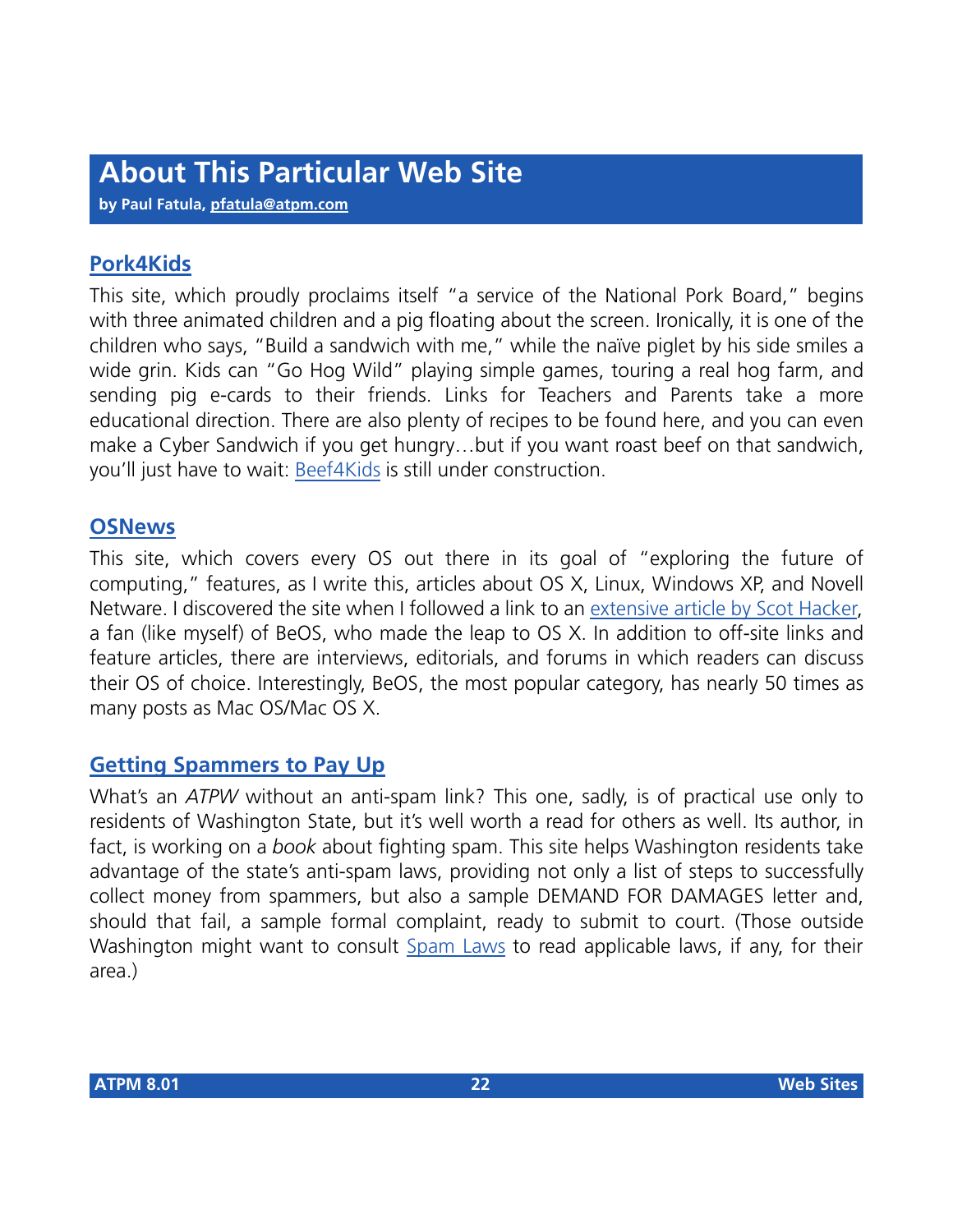#### **[Gallery of CSS Descramblers](http://www-2.cs.cmu.edu/%7Edst/DeCSS/Gallery/index.html)**

In case you've been sleeping under a rock for the last few years, DeCSS is a program that lets a computer break DVD encryption protocols, either for innocent playing or, well, less innocent purposes. Long a victim of court battles, free availability of the DeCSS source code represents a victory of free speech over the reviled Digital Millennium Copyright Act, and this page is a monument to that victory. It links to numerous implementations of the DeCSS algorithm as well as some rather creative expressions thereof, including T-shirts, songs, and even haiku.

#### **[The Flying Cow](http://www.flingthecow.com/)**

Of course, a flying cow! I mean, come on. What could be more normal than that? Cow tipping is for wimps. In this game, you put a cow on a catapult and fling him towards a target, under the watchful eyes of a farmer. The cow moos when he hits the ground, and the farmer occasionally remarks on your skills (or lack thereof). If you get more than 300 points, you are inaugurated into the Cow Flingers of All Time. Go ahead, make your mommy proud: fling a cow today!

*Copyright © 2002 Paul Fatula,* [pfatula@atpm.com](mailto:pfatula@atpm.com)*.*

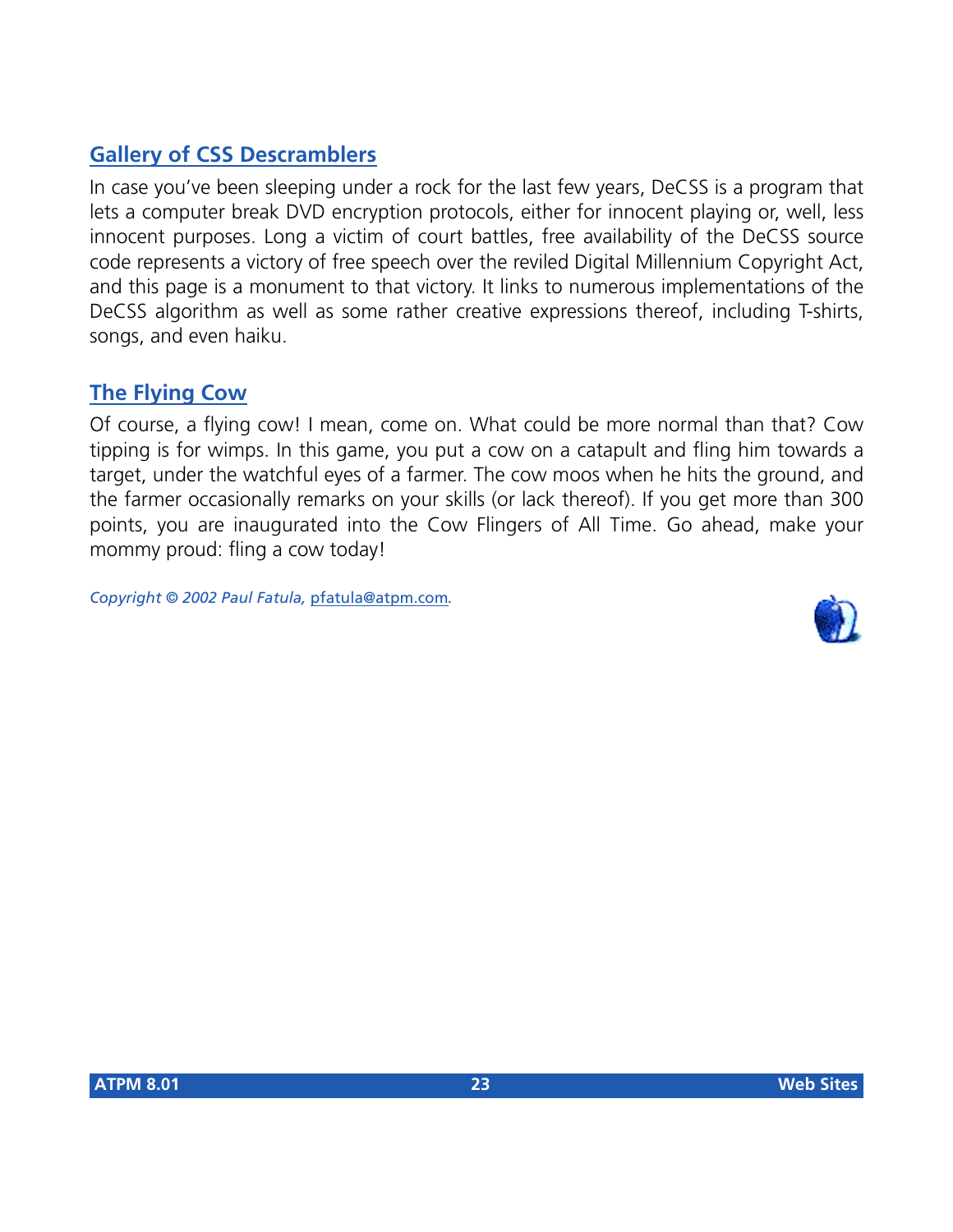### **Frank Vercruesse (author of Application Switcher Menu)**

ATPM had the pleasure of interviewing [Frank Vercruesse,](mailto:frank@vercruesse.de) author of [ASM](http://asm.vercruesse.de/) (Application Switcher Menu), last month. ASM is an extension to Mac OS X that provides OS X with the equivalent of a superior version of OS 9's application menu. In addition to the customizable menu, ASM lets the user modify some of OS X's application switching and window layering behavior, and it includes other enhancements to improve the transition to and enjoyment of OS X.

**• • •**

*Tell us a bit about yourself. Where do you live and what do you do for a living? How did you get started programming, especially for Mac OS X, and what setup do you use when you develop projects like ASM?*

My name is Frank Vercruesse. I am a 23-year-old student of computer science at the University of Leipzig, one of the bigger cities in Germany. And that's where I live too.

I started programming more than ten years ago. At that time we had no computer at home. However, there was a study group for computer enthusiasts in the neighborhood. Most of the time we played only games, but I also wrote my first, simple programs there. In 1991 my father finally bought a computer. It was a Mac LC, which still runs fine by the way, and I played around a lot with HyperCard and explored almost every corner of the system using ResEdit. Later I learned C and some other programming languages.

As the long awaited public beta of Mac OS X came out last year, I was very excited about it. After a few weeks of tweaking, I was familiar with the new OS and its development tools. It took another while until I could write my first Cocoa program, because I had to learn Objective-C first in order to use the frameworks. For the development of ASM and my other projects I mainly use Project Builder and Interface Builder. My current machine is an indigo iMac (400 MHz G3, 384 MB RAM).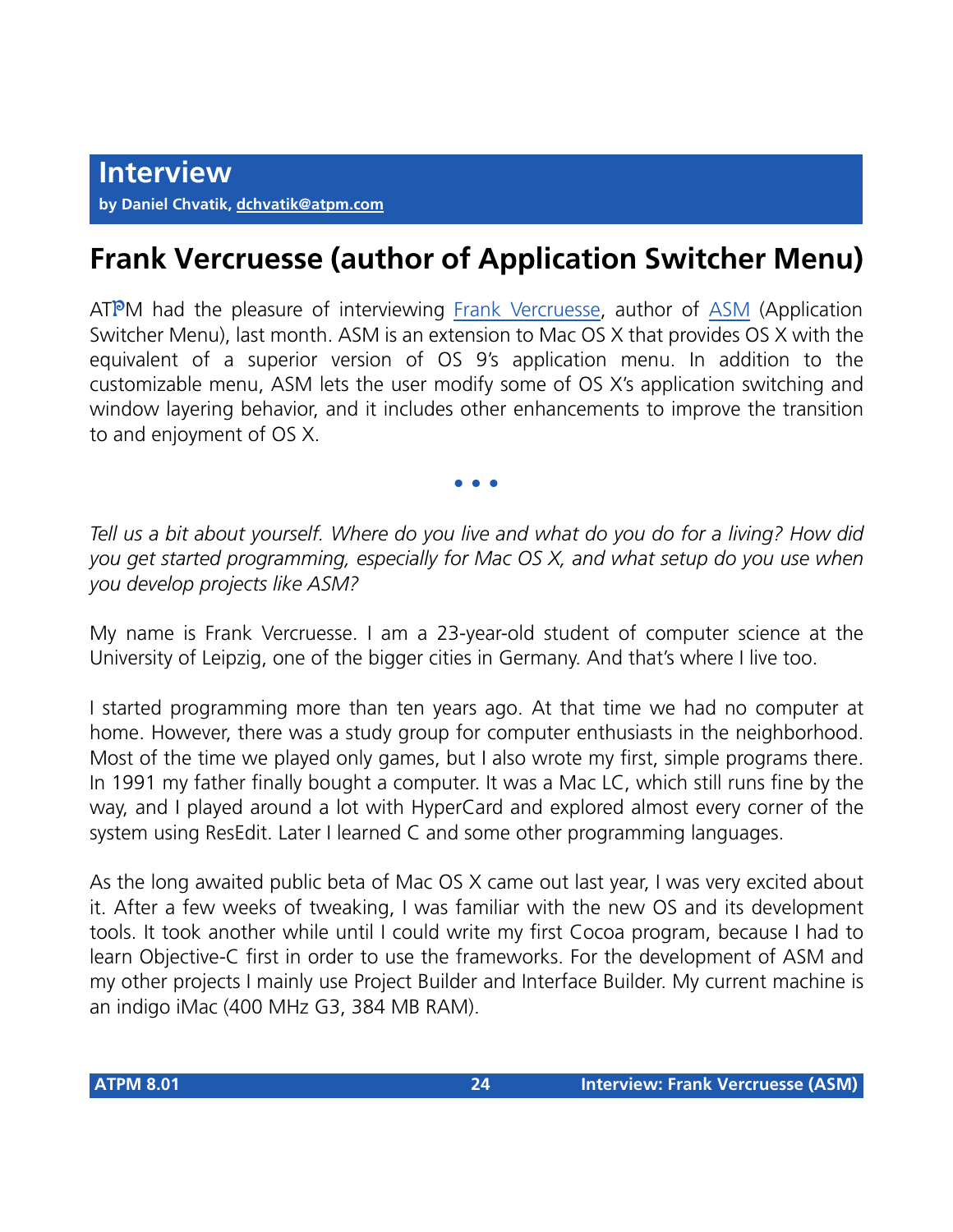#### *What gave you the inspiration for ASM? What do you think makes ASM special?*

First of all I'm a big advocate of Mac OS X. As a developer I especially appreciate the Unix underpinnings that make the new system very stable and reliable. Anyway, I'm not so happy with some aspects of the new user interface. As a long time user of the classic Mac OS I'm used to clicking in the top right corner of the screen in order to switch between running applications. Of course, there is the Dock that more or less fulfills this purpose now, but old habits die hard. So I began to think about the reincarnation of the sorely missed menu and this has led to the development of ASM.

I don't know if there is anything special about ASM. It's my first program ever that I've released to the public and I'm happy that it became so popular.

*What was the most challenging part in creating ASM? How did Apple's lack of public documentation for the new system menus in 10.1 affect your project? What are—in general—the easiest and hardest parts in developing for Mac OS X?*

In my opinion Mac OS X is a real relief from the developer's point of view. Thanks to the memory protection it's much harder to crash the whole system compared with the classic Mac OS. So if your application crashes permanently—a likely situation during the development process—you don't have to reboot the machine every time. Furthermore, since Mac OS X is a true Unix system, porting code from other operating systems is now easier in most cases.

The tricky part—I can only speak for myself—is the lack of (public) APIs (Application Programmer Interfaces) for system wide customization of the user interface. There was a standard way for developers to do such things with the classic Mac OS. You were able to manipulate almost everything of the system with the help of a system extension. You know, this led to incompatibilities between certain extensions and it's probably not a good idea to simply re-implement it for Mac OS X. However, Apple should really consider giving us developers the chance to modify some aspects of the system, especially the user interface.

As you already mentioned Apple doesn't provide any documentation for building system menus. It's a private framework that they obviously want to reserve for their own use—at least for the moment. Therefore the most challenging part in rewriting ASM as a menu extra (the actual term for system menu) was to find out how such a beast works. This was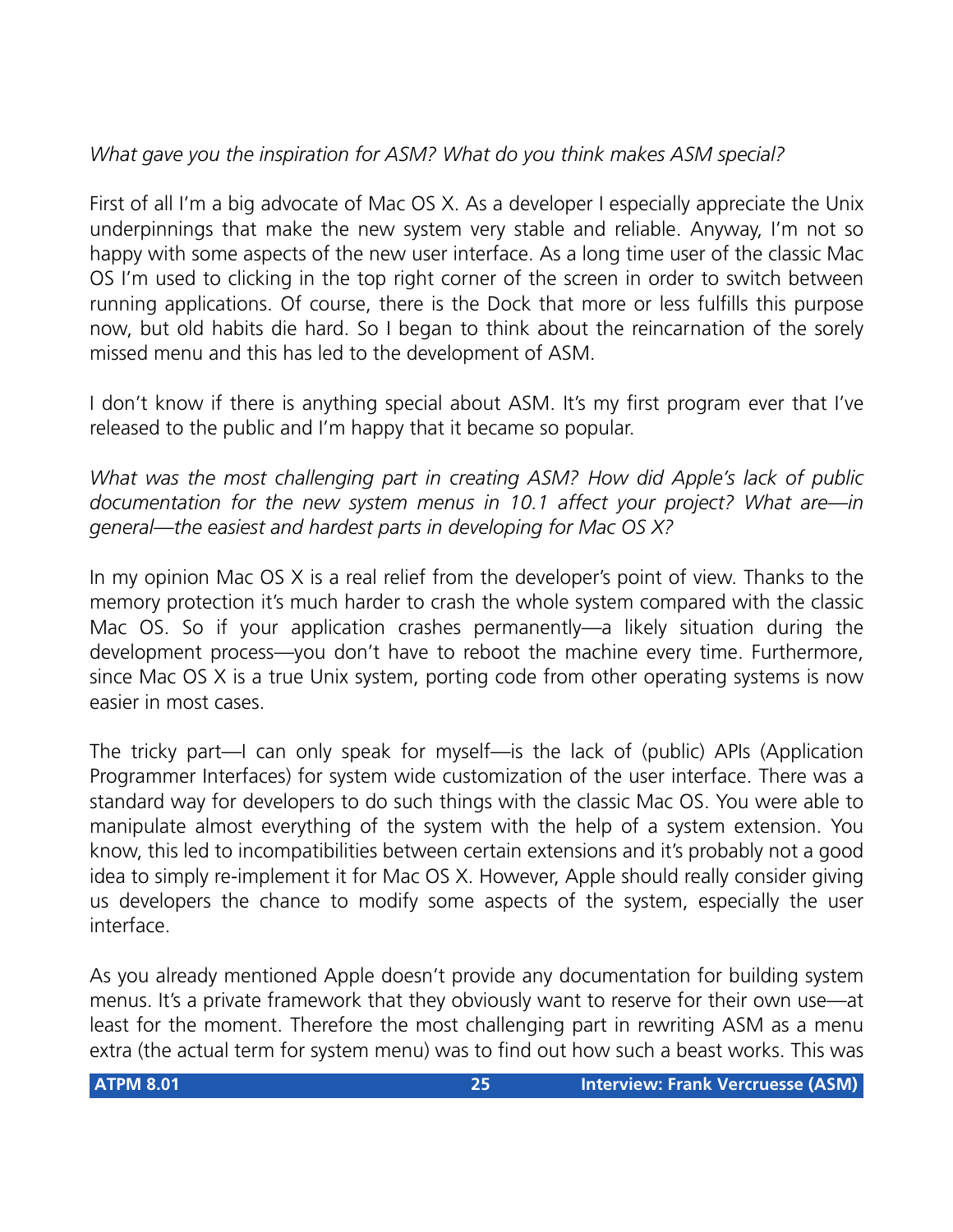a tedious process that required some intuition. Though I'm now able to make my own menu extras, it's actually a bad practice to rely on private APIs, since they are subject to change. In the worst case I'll have to rewrite ASM again when the next update for Mac OS X comes out. But what were the alternatives? A less functional or no ASM at all!

*You have been developing for OS X since the public beta. How has Apple's developer support and documentation changed since then? Do you feel Apple sufficiently supports developers like you? What could they do better in your opinion?*

Well, there is always something that can be improved, but I think in general the quality of their developer support is good. Apple gives away their developer tools and the documentation is also available on their servers free of charge. Maybe a matter of course but none the less a clinking good thing, especially for students like me whose finances are mostly tight.

Something I'd consider problematic is the still incomplete documentation, particularly for the Cocoa frameworks. Sooner or later you are confronted with the infamous "description forthcoming" statement. Though the situation has improved since the public beta, it could be better. Fortunately, there are some other sources on the Web and a few mailing lists that help to overcome these difficulties. Anyway, I'm probably not the one who should blame others for lack of documentation, but rather set my own house in order…

Some other improvements that I'd really appreciate: Apple should make the whole bug database accessible to all developers. A more comfortable search function for the mailing list archive would also be nice.

All in all my personal experiences with Apple's developer support are positive so far. For example, I've posted a description of a bug that I found in Mac OS X to one of their developer mailing lists. A few hours later I got an e-mail from an Apple employee who confirmed the problem and provided a workaround.

*What do you feel Apple needs to improve most in OS X, from a user's point of view?*

The Finder.

*Tell us a bit more about the development process. What are the main phases, and how much time do you spend on each?*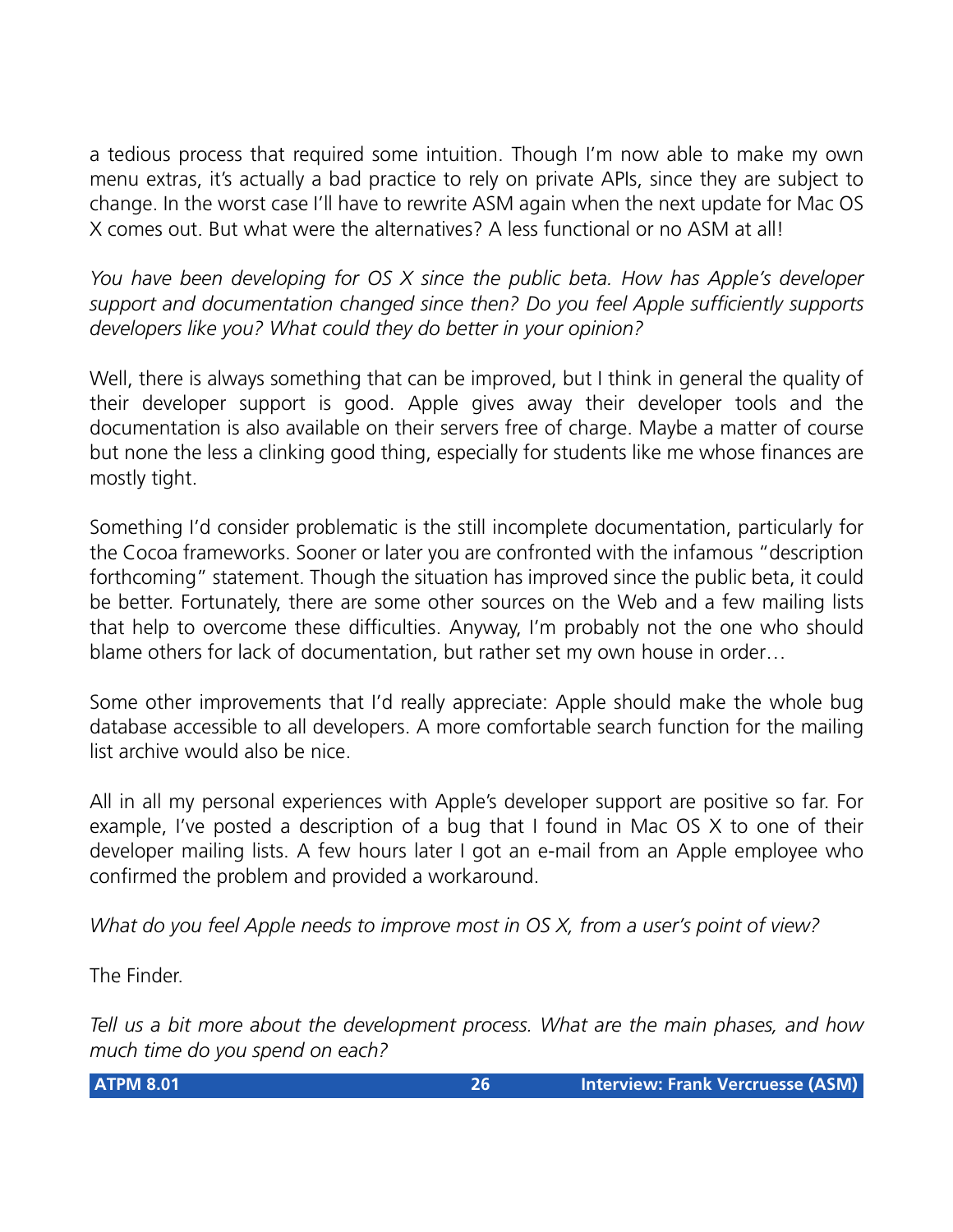There are several approaches to software development, but my knowledge of the various theories is very limited. Unfortunately, I've never paid much attention to this topic in the past. So it's actually a quite chaotic procedure instead of a well-ordered development process.

Sometimes I make a quick sketch in order to visualize the basic structure of the program, but I start coding without any noteworthy preparations usually. All I have is a more or less vague imagination of the program's design in my mind's eye. That is, I subdivide the whole program into smaller components. Each of these parts is implemented independently as far as possible. At the beginning there is only a simple code skeleton that actually does nothing. Then I add and refine features step by step, so the program becomes more complex a bit at a time. Sooner or later—when the basic features are working—I put the individual components together. The user interface evolves at the same time.

It's hard to tell how long each "phase" takes. I have to spend a lot of time reading the documentation in between, since I'm still in the process of learning Cocoa. Mostly, there are different ways to achieve one's goal and it's not always obvious for beginners what the optimal solution is. Testing can be also very time consuming. Occasionally, you spend countless nights to find just one nasty bug.

*Where will you focus in the future? Are we going to see a lot more development for ASM, or are you working on a new project?*

The project that I'm currently working on is similar to ASM. It's also a menu utility, but has a more general approach. You will be able to build your own, individual system menus with a few clicks. ASM will live on in the form of a plug-in for the new project. I hope to release a first version of the program in January. The basic features already work, but it is not yet very polished.

*Thank you very much for your time. Good luck with your future projects!*

Thank you.

*Copyright © 2002 Daniel Chvatik,* [dchvatik@atpm.com](mailto:dchvatik@atpm.com)*.*

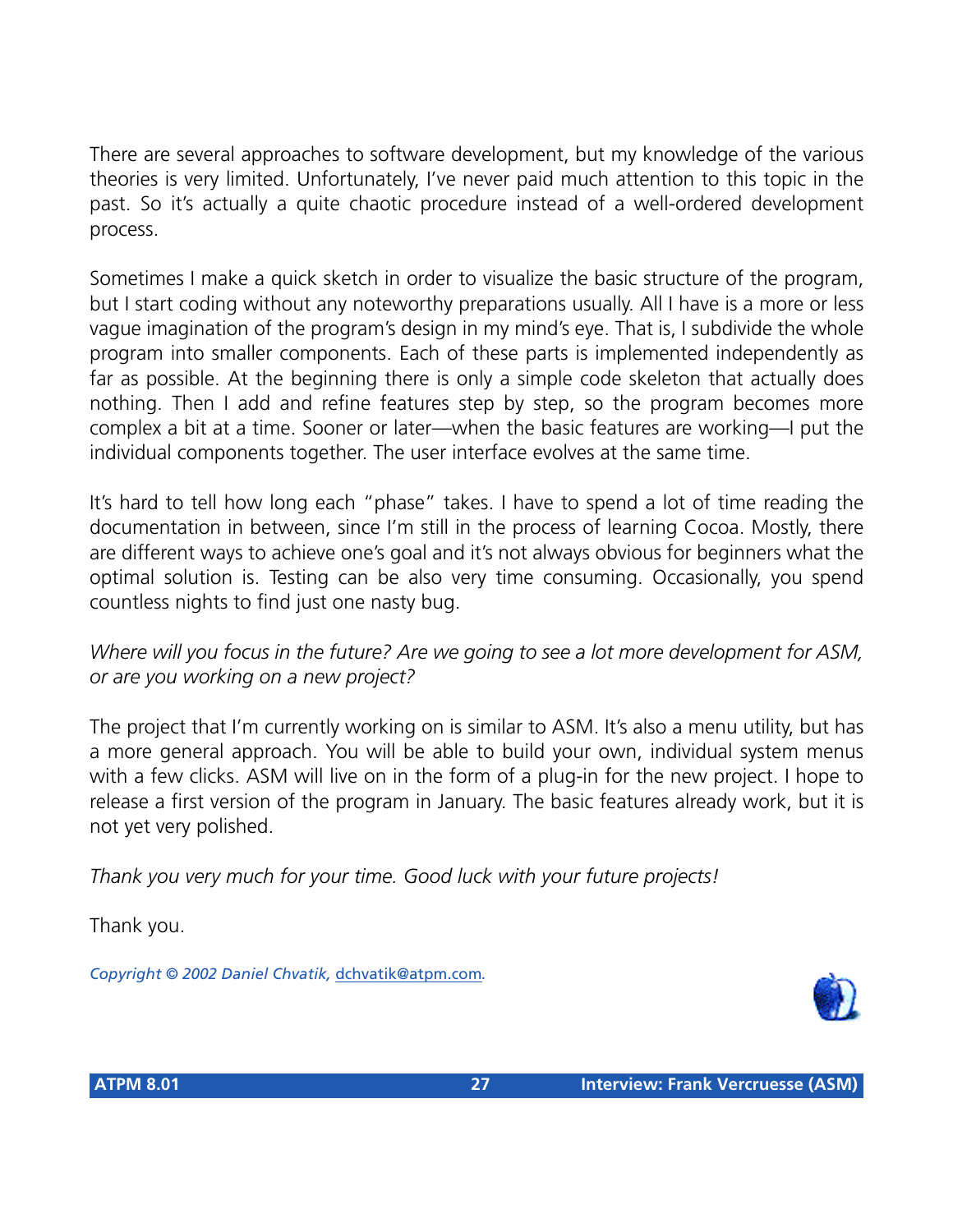### **MacExpo in London, UK**

There was excitement and enthusiasm in the air of MacExpo 2001, and there was a reason. Perhaps because Apple was exhibiting at a UK show for the first time in five years, or perhaps because Mac users currently have a lot to celebrate, there was one of the largest turnouts of visitors and exhibitors in the history of the show. In a time of economic downturn (especially in the computing market), Apple is one of the very few IT companies currently running at a profit. A major upgrade to an amazing new OS has been released, developers are flocking back to the Mac in droves, machines are increasing in power but decreasing in price, and now Apple has once again starting manufacturing non-Mac products. To top all that you can't move without seeing Macs featured in adverts, TV programs, or films, so there really is a lot to celebrate.

The major product releases aside, trade shows like MacExpo are an excellent place for smaller companies to flaunt their wares, so it was encouraging to see lesser known companies' equally competent software and hardware. It's almost impossible to detail every single product and manufacturer, but here are the products that appealed most to me, whether due to merit or the looks of their presentation stands.

Apple had two major products to promote on the day: firstly iPod, which had its official launch on the first day of the Expo. iPod is Apple's first non-PC or monitor product for a few years, and while I was disappointed to see something rather unoriginal like an MP3 player, it has the company's usual panache and flair. Primarily designed to complement Macs and iTunes (though a Wintel version will ship shortly), iPod has a 1,000 CD-quality song capacity, a 10-hour battery life, a crisp LCD screen, and it weighs only 6.5 ounces. It will sell for approximately £350 (\$399) including VAT and specially designed headphones, although some would say the price puts iPod out of the reach of a large portion of the consumer public.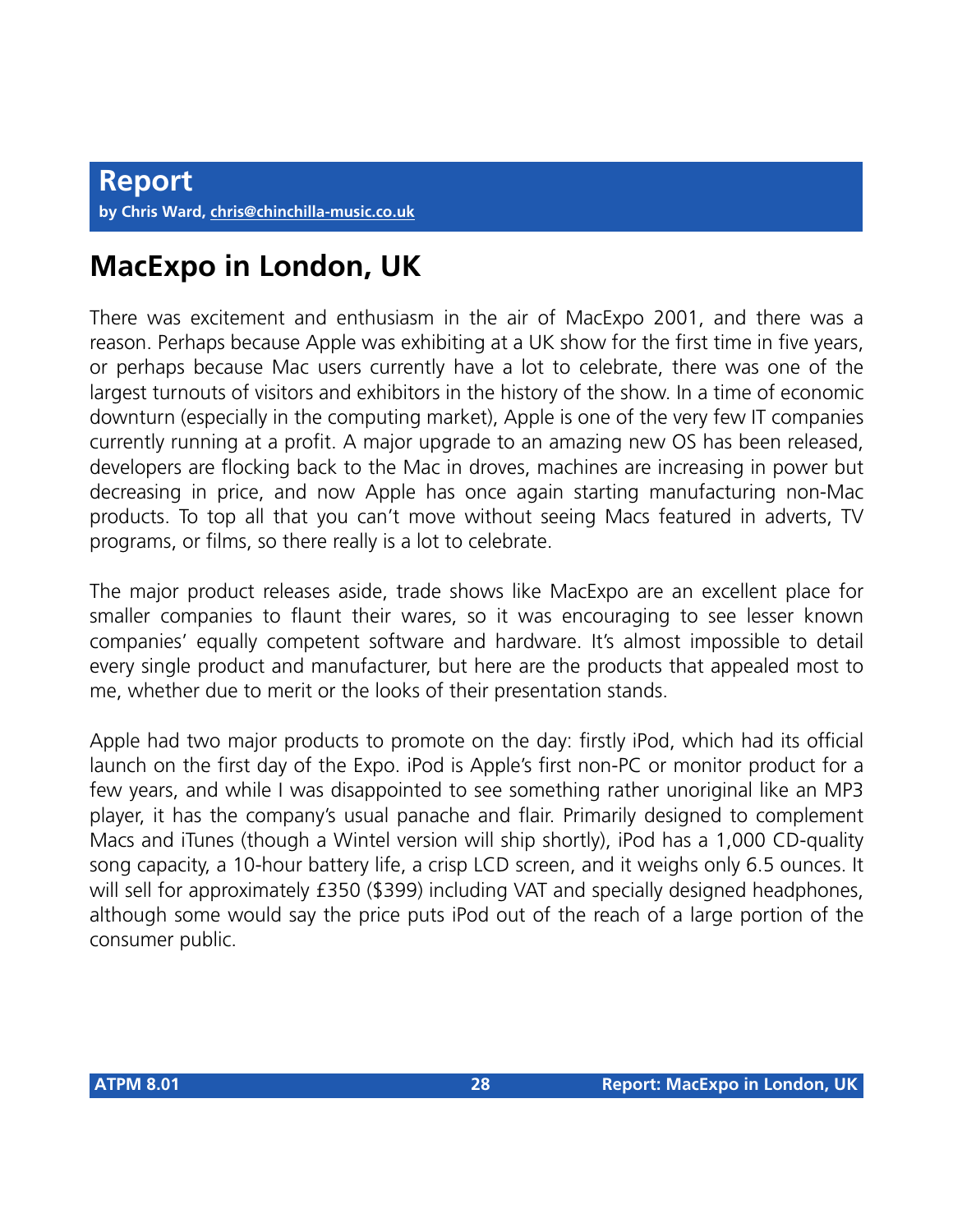Apple's software releases include OS X 10.1, which, along with an increasing number of applications and games for the new OS, shows OS X finally becoming a viable option for many Mac users. Other, less-publicized, releases included iTunes 2 and the second generation of AirPort, Apple's wireless networking standard.

Stalwarts of computer shows, Macromedia, whilst having no major new products to promote and a slightly unimpressive stand, were demonstrating their software through a series of seminars. Items of note to Mac users from Macromedia are of a support bent and include the launch of a certification program for Dreamweaver, Flash, and ColdFusion, creating recognized qualification for proficient users of the applications. The release of a series of online video tutorials for Director 8.5, a new volume licensing program, and the launch of a worldwide-authorized training center network were among other announcements from Macromedia.

Adobe, possibly Macromedia's largest rival, was once again out in force, launching the latest version of their layout and design software, InDesign 2.0. Available in early 2002, it will be compatible with OS X and include a host of new features (such as transparency) never seen in similar programs from its competitors. With Quark increasingly slow and unreliable when it comes to delivering what users want and when they want it, InDesign could easily become the layout package of choice within a few years. Illustrator 10 is out now, again with support for OS X, and adds many new features like data-driven graphics, symbol libraries, and Web export. However, there is still no news on Photoshop for OS X, which I'm sure was the most popular question to stand staff throughout the show.

Perhaps one of the most anticipated software releases of the year, and indeed the most pleasantly surprising, was the launch of Maya for OS X. Maya has been the 3D graphics industry's most successful and powerful application, so its port to OS X marks a welcome return of powerful 3D applications to the Mac platform. Maya is out now, and its features include QuickTime, OpenGL, and full Carbon support.

First from the smaller developers is a release from [Perforce software,](http://www.perforce.com) which specializes in Software Configuration Management solutions (SCM). SCMs help development teams manage large programming projects by providing a graphical representation of what stages programmers have achieved in projects. The application is available exclusively for OS X and is another sign of life getting easier for Mac OS developers, who, let's face it, haven't had an easy time in recent years.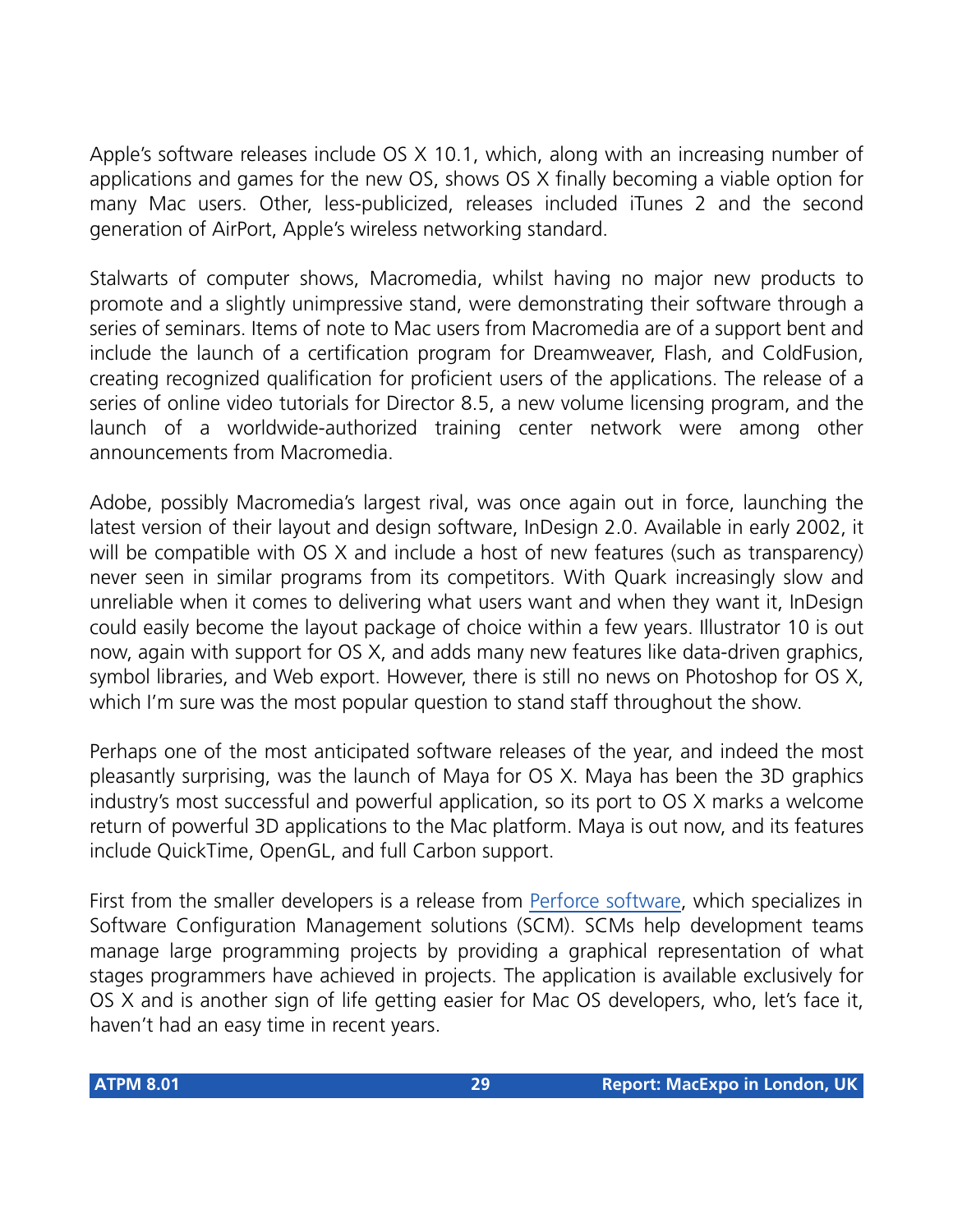The launch of OS X and the relative ease of developing for the OS have opened up a gateway for a wealth of new developers, one such being [P&L software](http://www.plsys.co.uk), better known as developers for Apple's WebObjects. Their first venture into application programming is Mesa, an Excel-like spreadsheet for Mac OS X, including full compatibility with Excel databases.

Finally, Toon Boom Technologies was out in force plugging their new 2D vector animation studio, [Toon Boom Studio](http://www.toonboomstudio.com). The package includes all a budding animator requires to make Web-based animations, with features that include SWF export and LipSync, although I do feel that the Flash file format is sometimes rather limiting, making all animations look startlingly similar; however, in the meantime it's the best around.

One glaring omission from my software roundup is Microsoft Office V.x, but I'm sure that Microsoft won't let you ignore the product over the next few months, and quite frankly its stand at the show was pathetic, being a long, thin table with several bored looking staff seated behind it.

For those users looking to accessorize their Mac, there were plenty of hardware releases to peruse as well. [Ammicro](http://www.ammicro.co.uk) specializes in distributing hardware accessories for the Mac, and new to its rosters are, among others, Keyspan's 1cm-thick 4-port USB hub and USB 2.0 PCMCIA card, iRez's FireWire Kritter and StealthFire Web cams, Digicom's USB GSM adapter, and PowerLogix' G4 upgrade for Rev A, B, C & D iMacs.

Also on a hardware note, [Hermstedt](http://www.hermstedt.co.uk) announced the latest version of their popular ISDN adapter, Webshuttle. It allows connection speeds of 128Kbps, does not require a power adaptor, and is available for OS 9 and OS X.

There were obviously many more exhibitors at the show, including, with new product releases, HP, Minolta, Canon, Arbiter, Dantz, Iomega, Macally, Corel, FileMaker and many, many more. MacExpo has always been one of the best (UK) Mac shows, and this year was no exception. With so many high-profile exhibitors attending, it was an encouraging and exciting show, reflecting well the current shape of the Mac market.

*Copyright © 2002 Chris Ward,* [chris@chinchilla-music.co.uk](mailto:chris@chinchilla-music.co.uk)*. Chris maintains a personal Web site at*  <http://connect.to/chrisward>*.*

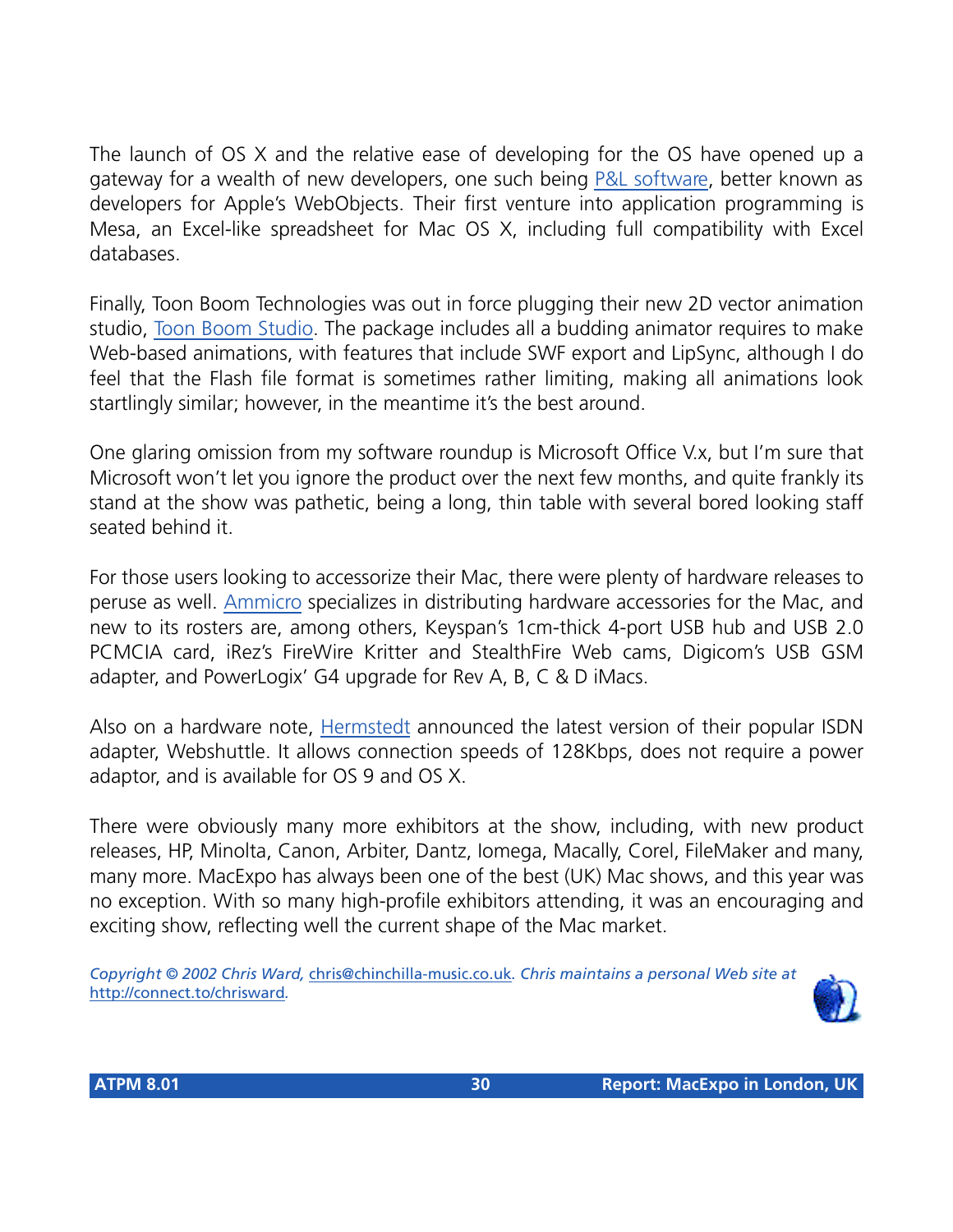**by Matthew Glidden, [mglidden@atpm.com](mailto:mglidden@atpm.com)**

### **Sharing an Apple Printer on a Mac Network**

Apple exited the printer market a few years ago, leaving behind their LaserWriter, StyleWriter, and ImageWriter printer series. Each series had several models, some with network support and some without. You can still share many of the latter kind, however, using a hardware or software network adapter.

*Note:* This article only addresses Apple-branded printers and Apple-made network sharing options. For more information about other printer sharing options, see the Threemacs.com [Printer Sharing](http://www.atpm.com/network/add_network/share_printer/index.html) site.

#### **Printer Network Options—Are You Network-Ready?**

Apple printers have three levels of network support: Ethernet, LocalTalk, and none. So what about your printer?

#### **Ethernet**

Ethernet is straightforward. If your printer has an Ethernet port (labeled with the icon below), it can be shared on an Ethernet network. See the Threemacs.com [Ethernet](http://www.atpm.com/network/add_network/share_printer/Ethernet.html) [Printers](http://www.atpm.com/network/add_network/share_printer/Ethernet.html) page on how to set up an Ethernet-enabled printer.



Ethernet Port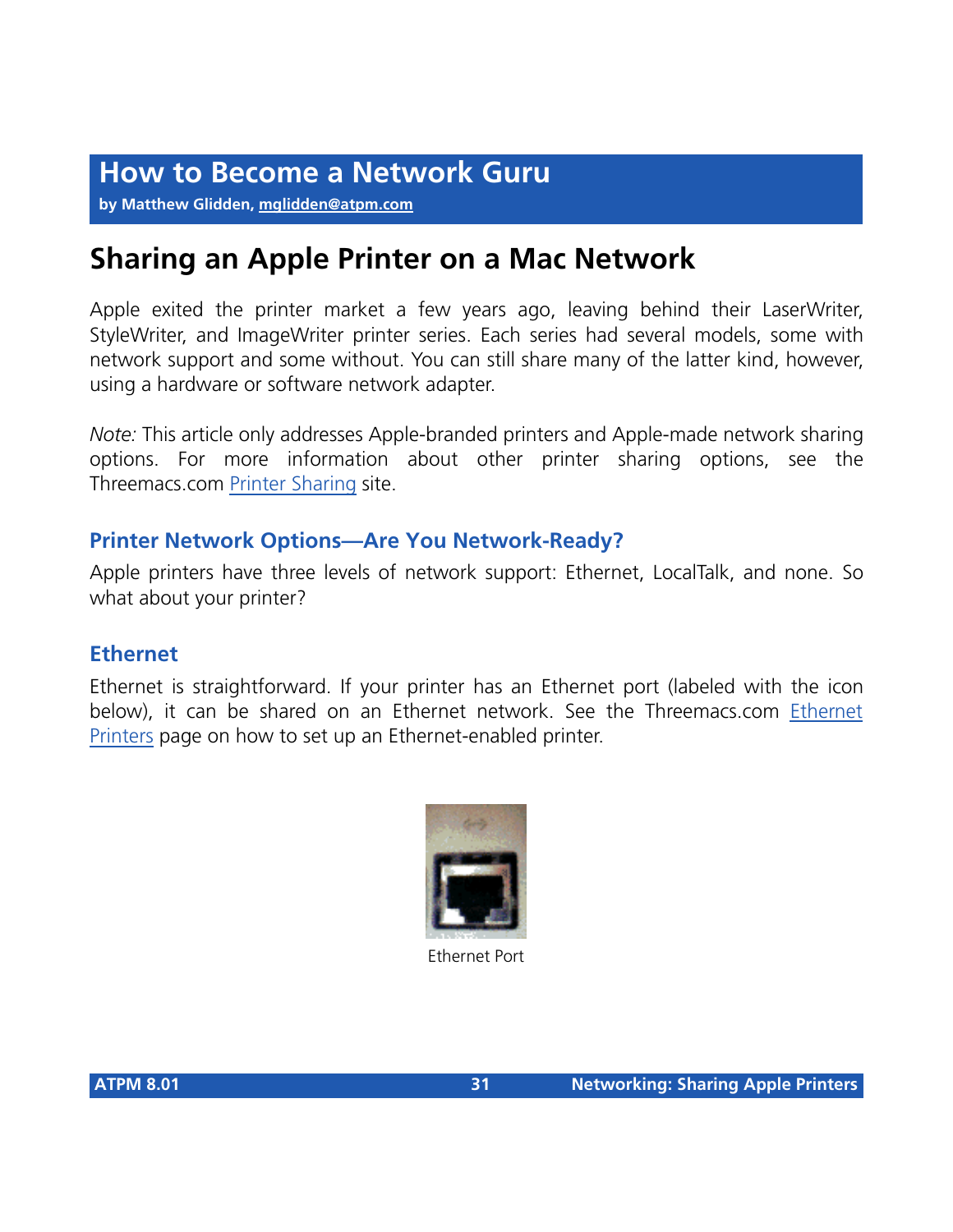#### **LocalTalk**

Specific StyleWriter and LaserWriter models (listed below) support LocalTalk, which means you can connect them directly to a LocalTalk network using a LocalTalk adapter.

*LaserWriter:* LaserWriter, Plus, IINT, IINTX, IIf, IIg, Pro models, 16/600, 12/640, 8500, 12/ 600, 12/660, NT, NTR, Personal LW 320, Select 360, 4/600

*StyleWriter:* 4100, 4500, 6500

If you have one of these LocalTalk-ready printers, see the Threemacs.com [LocalTalk Printers](http://www.atpm.com/network/add_network/share_printer/localtalk.html) page to find out how to set them up. If you want to add a LocalTalk printer to an Ethernet network, see the Threemacs.com [LocalTalk-to-Ethernet](http://www.atpm.com/network/add_network/localtalk_Ethernet/index.html) page.

#### **No Network Support**

Some Apple printers that have no built-in network support can be shared via a hardware or software network adapter. If your printer isn't listed in the following sections, however, it's not known to have any kind of network support.

#### **Hardware Network Adapters**

Apple produced several hardware network adapters, focusing primarily on the StyleWriter range. Farallon (now [Proxim\)](http://www.proxim.com) produced the iPrint SL, which adds Ethernet capability to many StyleWriter models. If you have one of these adapters connected to your printer, see the aforementioned LocalTalk or Ethernet pages, since these are now LocalTalk- or Ethernet-ready.

*iPrint SL Ethernet adapter:* StyleWriter I, II, 1200, 1500, 2200, 2400, 2500

*StyleWriter LocalTalk adapter:* StyleWriter 1500, 2400, 2500

*StyleWriter Ethernet adapter:* StyleWriter 1500, 2500, 6500

*ImageWriter LocalTalk adapter:* ImageWriter II, LQ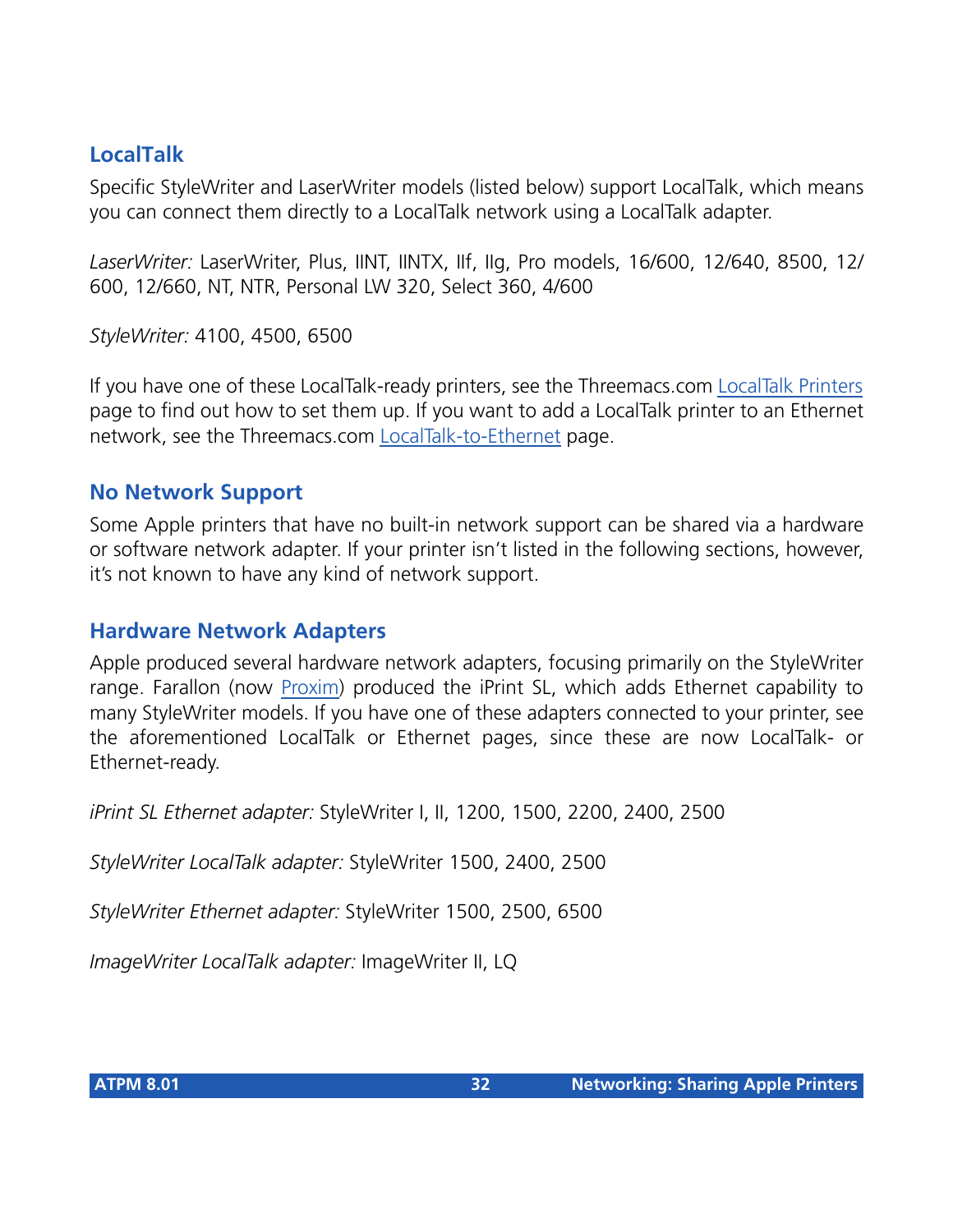These hardware adapters are no longer in production, but you may find one at a parts reseller. See the Threemacs.com [Products](http://www.atpm.com/network/products/index.html) pages for more information on locating adapters.

#### **Software Network Adapters**

There are two Apple software network adapters, the Printer Share extension and the LaserWriter 300 extension. Software network adapters require a "host" Mac, which acts as a bridge between the printer and the network.

On an Ethernet network, your "host" Mac needs an Ethernet connection (for connecting to the network) and a serial port (to connect to the printer). Install the software network adapter on the host Mac and connect the cables as shown.



An Ethernet Serial Printer Setup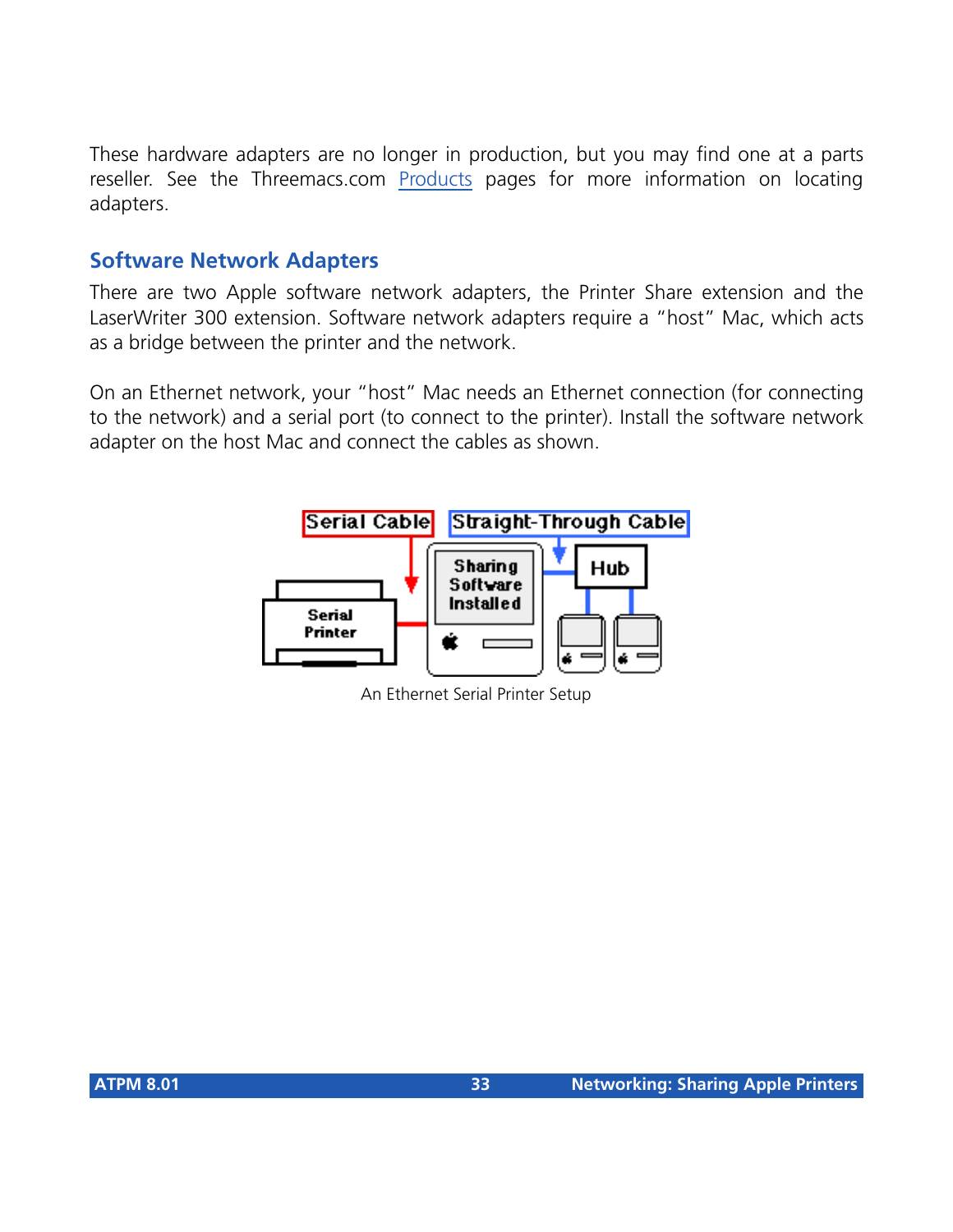On a LocalTalk network, your "host" Mac has one cable connecting its AppleTalk port (typically the printer port) with the network with a LocalTalk adapter and another connecting its other serial port with the printer as shown.



A LocalTalk Serial Printer Setup

#### **Printer Share Extension**

The Printer Share extension works with System 6, System 7, and Mac OS 7.6–9, supporting many StyleWriter and ImageWriter models.

*StyleWriter:* StyleWriter I, II, 1200, 1500, Color Pro, 2200, 2400, 2500

*ImageWriter:* ImageWriter I, II, LQ

The Printer Share extension comes with your Mac's system software. Check the Extensions Manager control panel to verify that it's present and active.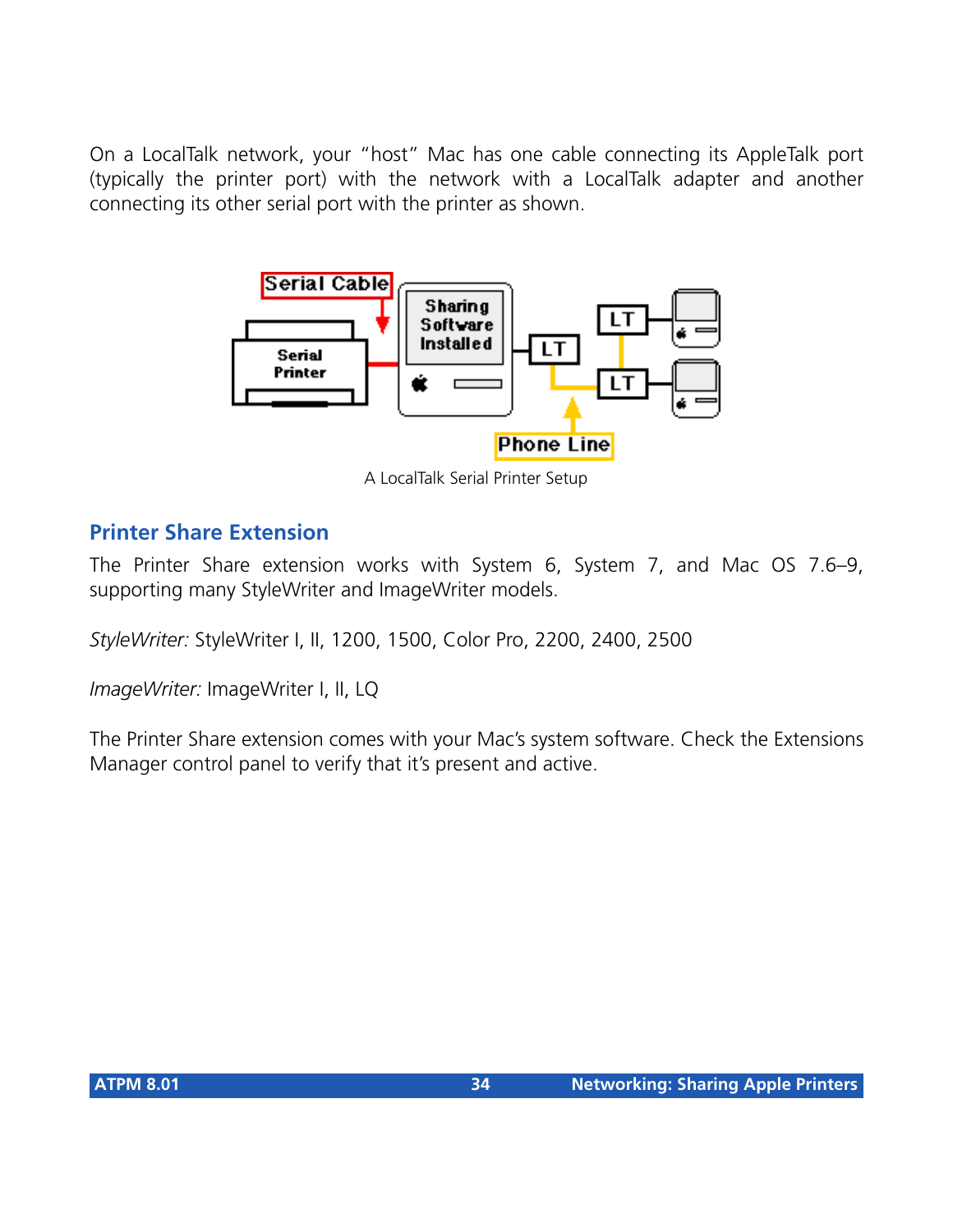To share the printer, open the Chooser on the host Mac, select the printer icon and then the Setup… button, which opens the sharing window.

| ' Share this Printer<br>Use the sharing feature to allow other people to use the printer!<br>connected to this Macintosh. |                         |
|---------------------------------------------------------------------------------------------------------------------------|-------------------------|
| Name:                                                                                                                     | Shared StyleWriter 2400 |
| Password:                                                                                                                 |                         |
|                                                                                                                           | Cancel                  |

Naming Your Shared Printer

Check the "Share this Printer" option, name the printer (add a password if desired), then choose OK and close the Chooser.

To use the shared printer, first install the printing software on the other networked Macs. Open the Chooser on a networked Mac and choose the printer icon to see the list of available printers, which should include the printer you just shared. Select the printer's name, close the Chooser, and you're ready to print.

#### **LaserWriter 300 Extension**

There are three LaserWriter models you can share on a network using the LaserWriter 300 extension.

*LaserWriter:* LW Select 300, Personal LW 300, Personal LW LS

Make sure you install the LaserWriter 300 extension on all networked Macs that will use this printer. Open the Chooser on the host Mac, then select the printer icon and the Setup… button to open the configuration window. Name your printer (add a password if desired), check the Share this Printer box, and select OK to close the window. You can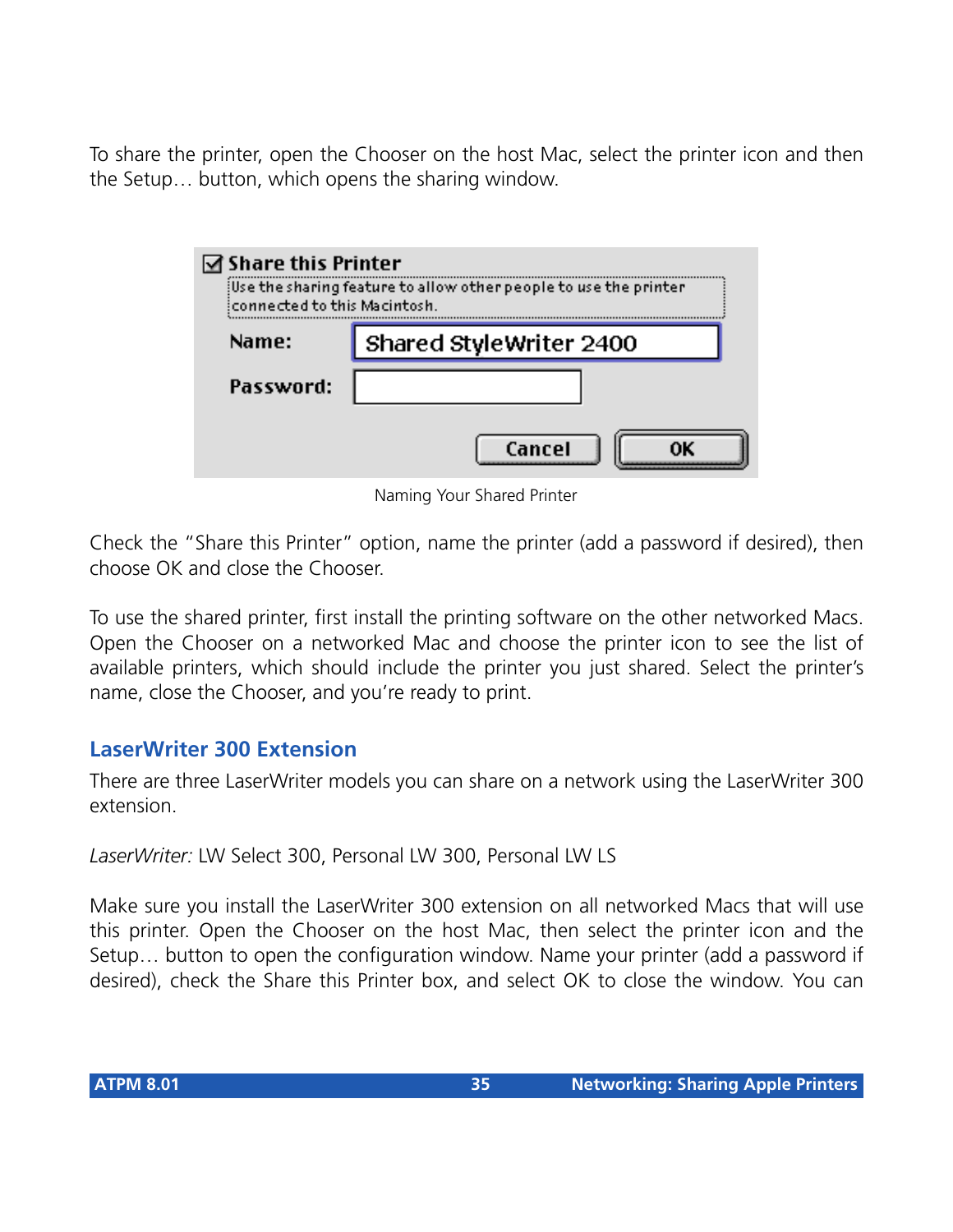now open the Chooser on other Macs on the network, select the LaserWriter 300 icon, and see the printer name you just created. Select the printer name, close the Chooser, and you're ready to print.

*Copyright © 2002 Matthew Glidden,* [mglidden@atpm.com](mailto:mglidden@atpm.com)*.*

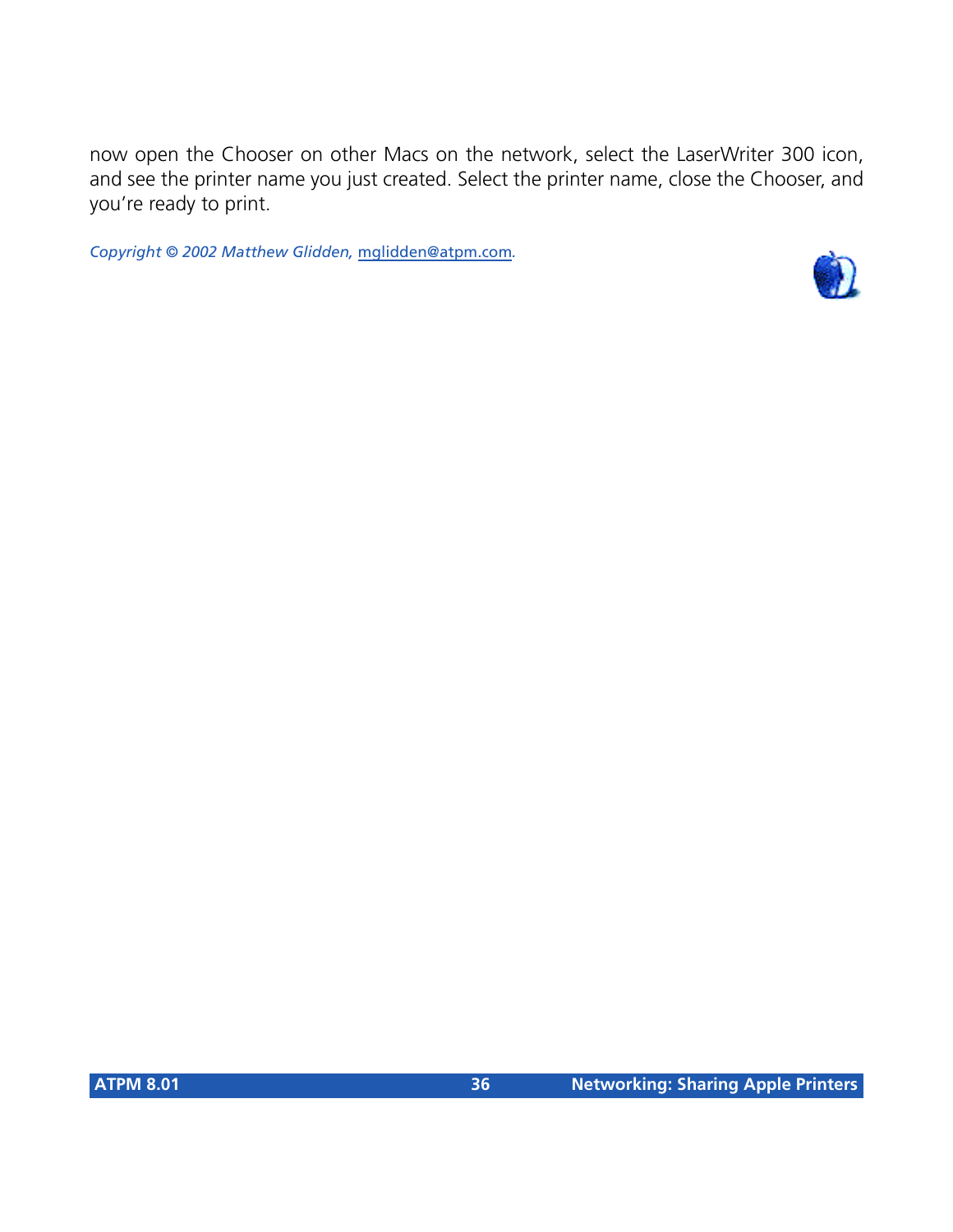## **Working with Downloaded Files without Special Utilities**

The Internet facilitates the exchange of information. Often, the information resides within a downloadable file rather than a Web page or e-mail message. Most of the time this presents no difficulties for Macintosh users: double-clicking the downloaded file launches an appropriate application. However, the Internet is platform- and application-neutral, and the file you downloaded may not open when you double-click it. This column describes how you can handle these uncommon but annoying problems.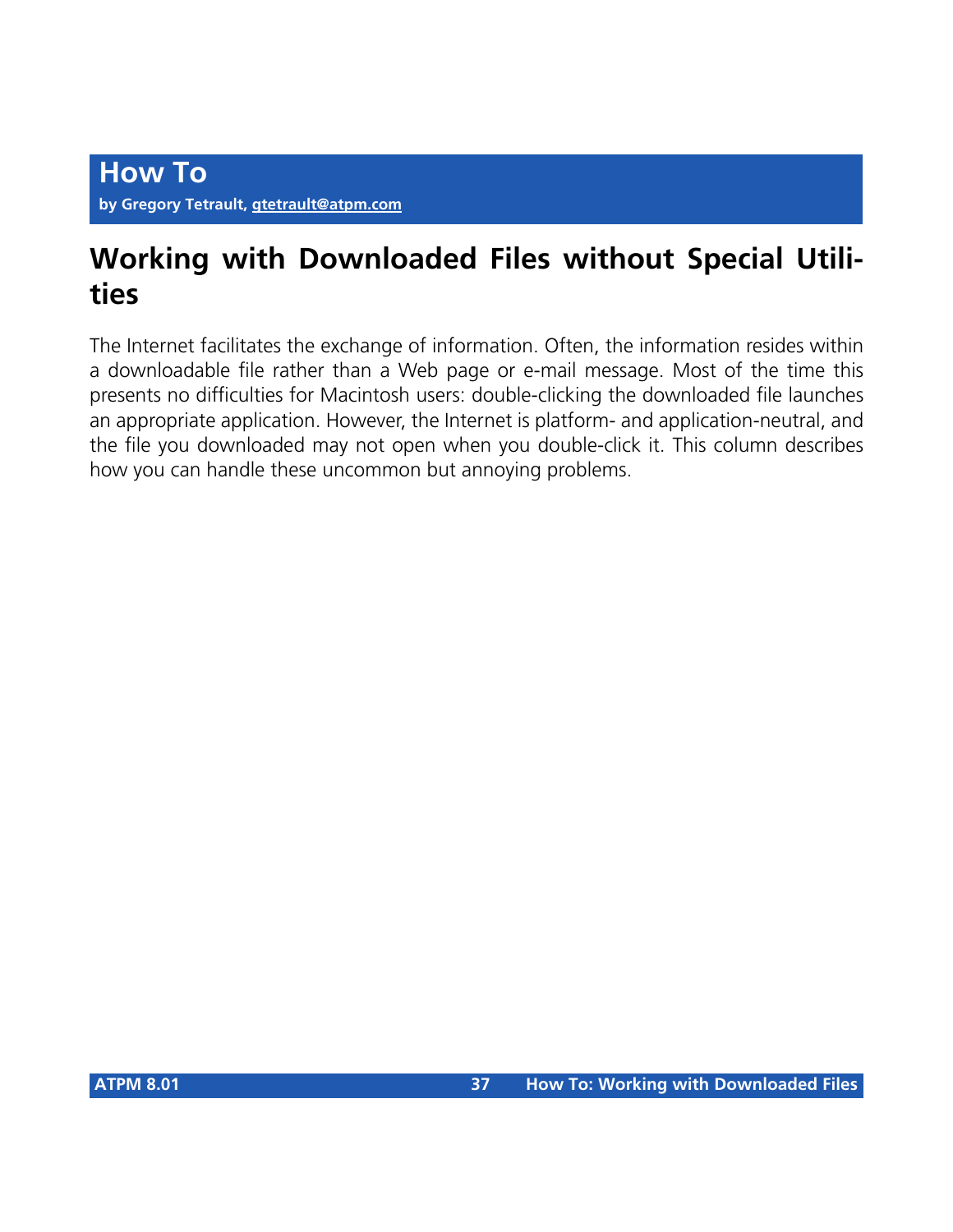*Scenario 1:* When you try to open the file, an alert box appears with the message "Could not find the application program that created the document «document name»." The "Show recommended choices only" box at the bottom of the alert window is checked.

| Could not find the application program that created<br>the document named "Test File--TEXT type".                                                                                                                                                              |
|----------------------------------------------------------------------------------------------------------------------------------------------------------------------------------------------------------------------------------------------------------------|
| To open the document, select an alternate program,<br>with or without translation:                                                                                                                                                                             |
| Corel WordPerfect with MacLinkPlus translation<br>Microsoft PowerPoint with MacLinkPlus translation<br>W Microsoft Word with MacLinkPlus translation<br>W Microsoft Word<br>MS Works with MacLinkPlus translation {<br>MS Works 2 with MacLinkPlus translation |
| $\boxtimes$ Show only recommended choices                                                                                                                                                                                                                      |
| Cancel<br>Open                                                                                                                                                                                                                                                 |

Alert window when file type is known but creating application is not known.

This alert lets you know that the file was not recognized by your Macintosh as one that can be opened with any of your installed applications. The alert box then presents you with a list of suggested applications. How can your Macintosh give you a list of suggested applications? Documents created on a Macintosh almost always contain two pieces of information: file type code and creator code. Both codes use four characters (numbers, case-sensitive letters, or symbols). As expected, the file type code describes the type of file such as TEXT, PICT, JPEG, PDF, cdev (control panel), or APPL (application). A document file's creator code indicates the application that was used to create or modify it. Examples include MSIE (Microsoft Internet Explorer), DAD7 (Canvas 7), ttxt (SimpleText), and MSWD (Microsoft Word).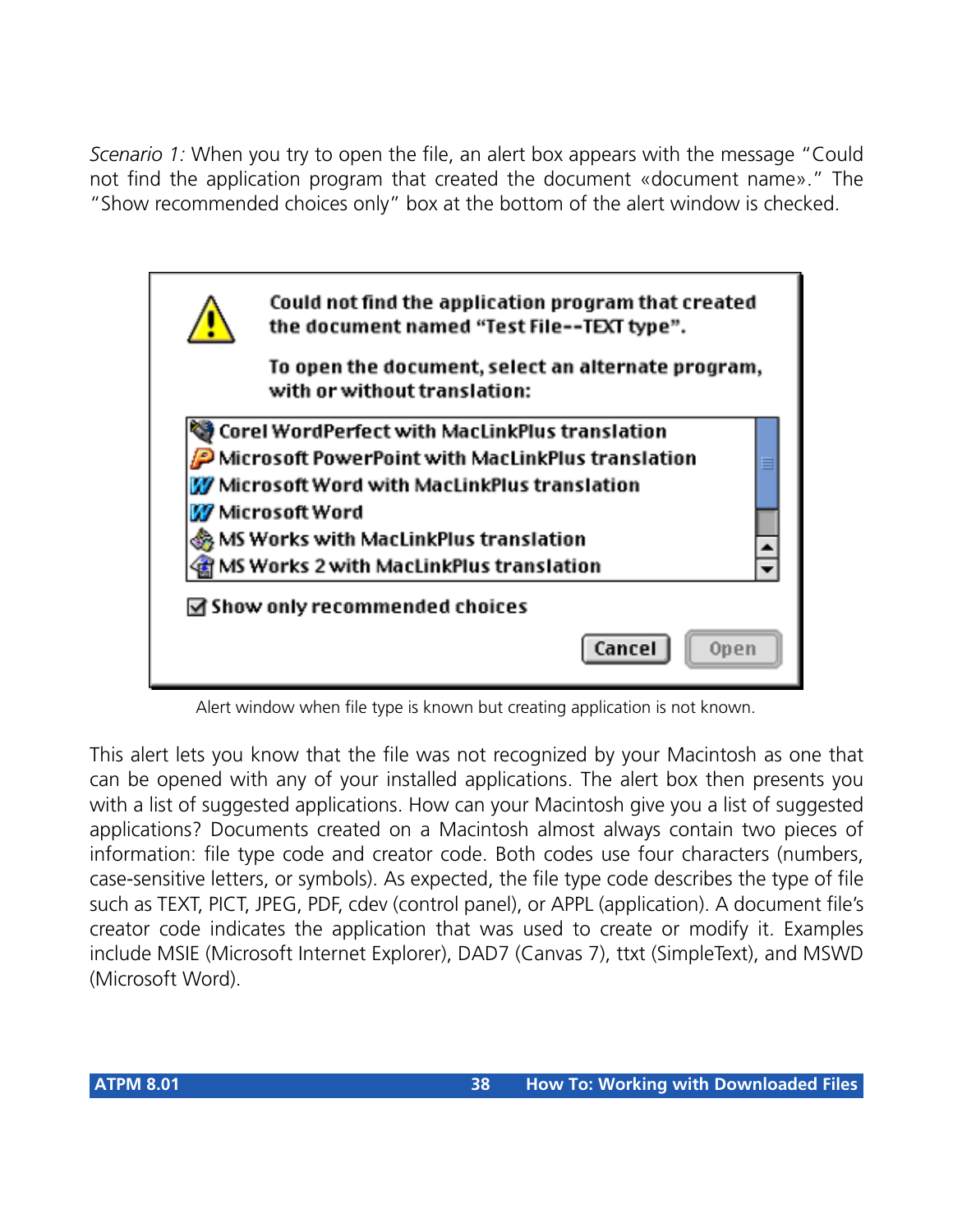When your Macintosh recognizes a document file's type and doesn't recognize the file's creator code, it suggests a list of possible applications. In my example, my Macintosh suggests opening the unknown text file with a word processor (Corel WordPerfect, Microsoft Word, or Microsoft Works), a presentation program (Microsoft PowerPoint), a Web browser (Netscape Communicator), and a utility program (Spell Catcher 8 converter). My Macintosh didn't suggest SimpleText, because I trashed all copies of that program. (Note: I have [MacLinkPlus Deluxe](http://www.dataviz.com/products/maclinkplus/) installed, so many of my choices include "with MacLinkPlus Translation." You will not see those choices if MacLinkPlus is not available.)

If you like one of the recommended choices, simply select it from the list and click the "Open" button. The selected application will launch and the document will open (usually). If the document doesn't appear, try opening it from the File menu of the selected application. If that doesn't work, double-click the file again and uncheck the "Show recommended choices only" box. Try using an application that previously wasn't listed.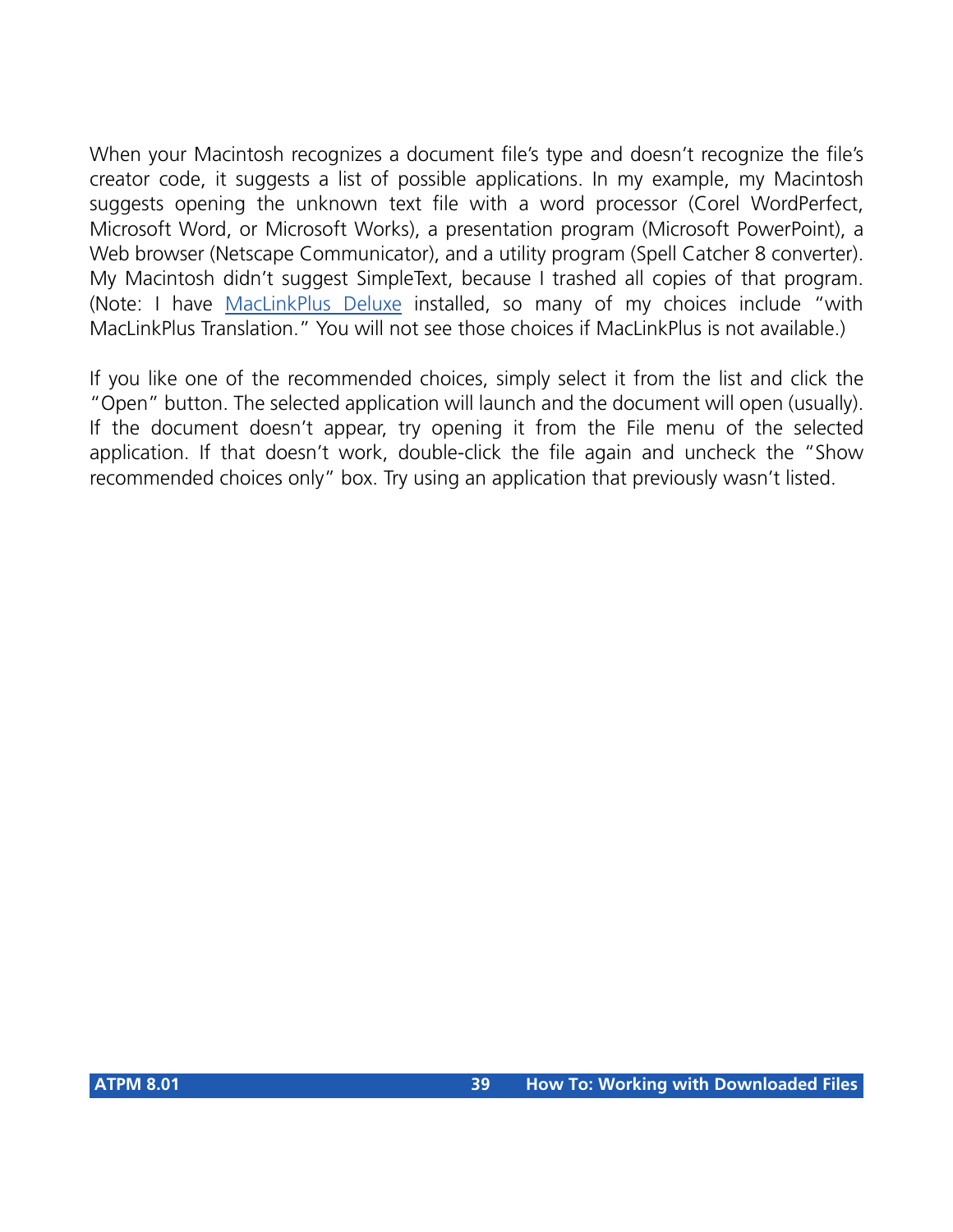*Scenario 2:* Just like Scenario 1 except that the "Show recommended choices only" box is checked and grayed-out.

| Could not find the application program that created<br>the document named "File with Unknown Format". |                |
|-------------------------------------------------------------------------------------------------------|----------------|
| To open the document, select an alternate program,<br>with or without translation:                    |                |
| Canvas™ 7                                                                                             |                |
| Dark Forces                                                                                           |                |
| Drop•BB                                                                                               |                |
| <b>Equation Editor</b>                                                                                |                |
| GraphicConverter                                                                                      |                |
| mAC3dec                                                                                               |                |
| $\boxdot$ Show only recommended choices                                                               |                |
|                                                                                                       | Cancel<br>Open |

Alert window when file type and creator are unknown.

This alert tells you that your Macintosh doesn't recognize the document file's type or its creator. This sometimes happens with files created on a non-Macintosh computer. It can also happen when document files get stripped of their resource fork. The alert window contains an unfiltered listing of dozens of applications that can open documents. If you know the document file's type, just select an appropriate application. For example, you may know that you downloaded a text file, so choose any application that can display text. The selected application will launch, and the document *may* open. If the document doesn't appear, try opening it from the File menu of the selected application. If this doesn't work, try using a different application to open the document file. You may need to use the application's Import menu choice to open the downloaded document file.

*Scenario 3:* Just like Scenario 2, but you are unable to find an application that can open the document file.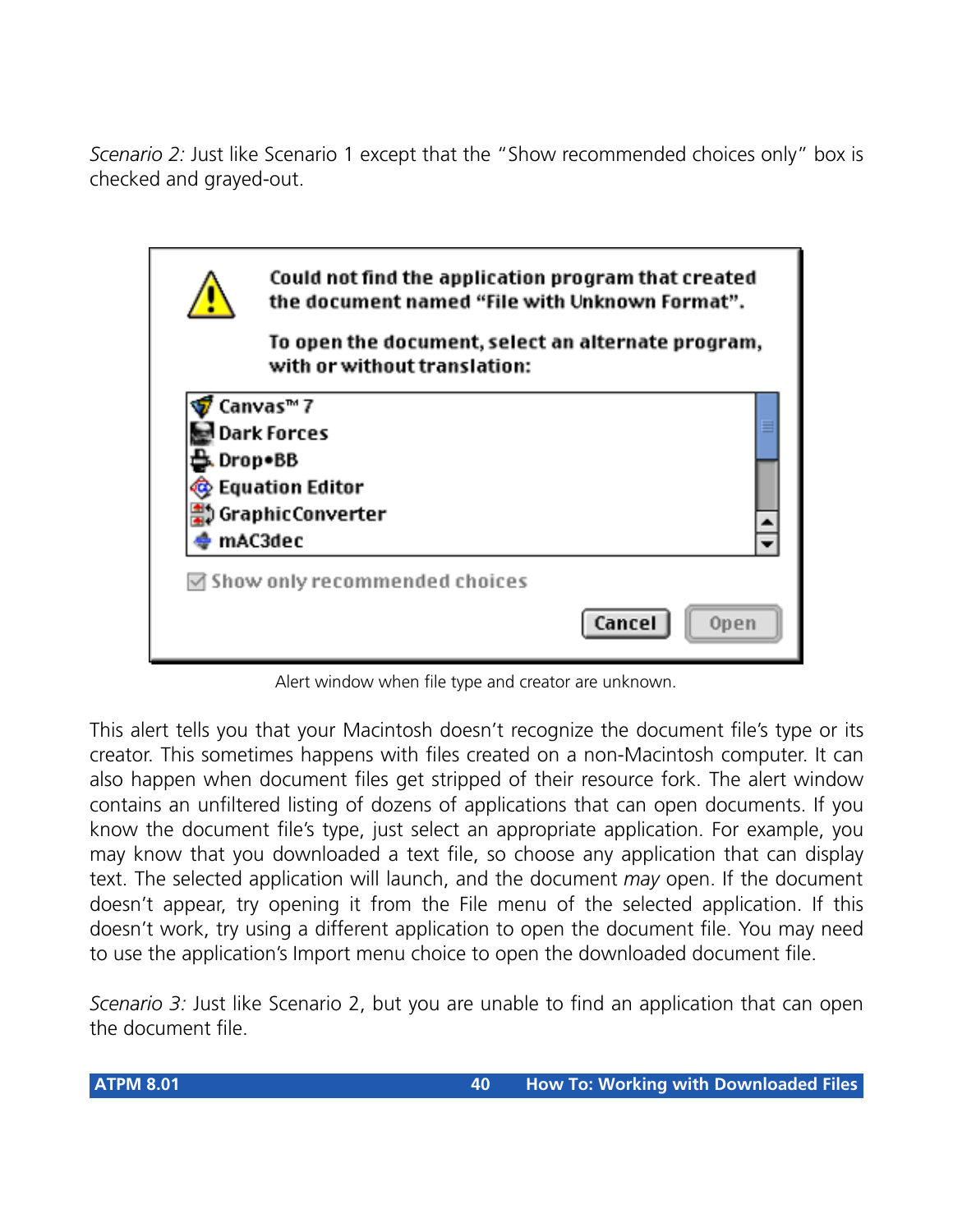This scenario occurs when the document file was created with an application not installed on your Macintosh. For example, the file may be an Adobe Illustrator document saved in native format. If you know the creating application, you have a few options:

- Get the application. Of course, this may require time and money.
- Import the file into another application. For example, Canvas can import Adobe Illustrator and Photoshop files.
- Get a demonstration version of the application. You may be able to open the document and either save or export the document to a different format. If the demo does not support saving, you may be able to copy all or part of the document and paste it into another application. For example, I received a corporate logo as a QuarkXPress (a page layout program) file. I downloaded and installed a demonstration version of QuarkXPress and copied the logo to Canvas.
- Get a reader or player for the application. Some applications such as databases provide free or low cost readers that allow you to view documents but not modify them.
- Ask the document's creator to save the document in a different format that you can use.

If you do not know the creating application, your options get more complicated.

- Ask the document's creator to save the document in a different format.
- Use a utility (or an AppleScript applet or script) to find the document file's type and creator. Utilities that can access this information include [File Buddy](http://www.skytag.com/filebuddy/index.html) (shareware from SkyTag Software), [DiskTools](http://www.ukc.mirror.ac.uk/sites/ftp.info-mac.org/info-mac/_Disk_&_File/disk-tools-333.hqx) (shareware from Rainmaker Research Inc.), [DiskTop](http://www.prgrsoft.com/pages/disktop.html) (shareware from Prairie Group Products), [ResEdit](http://download.info.apple.com/Apple_Support_Area/Apple_Software_Updates/English-North_American/Macintosh/Utilities/ResEdit_2.1.3.sea.bin) (freeware from Apple Computer), and [other utilities.](http://greenapple.mac.tucows.com/filemanmac.html) You can look up file type and creator codes using [TCDB \(Type/Creator](http://www.geocities.com/SiliconValley/Bay/5677/tcdbframe.html) [Database\),](http://www.geocities.com/SiliconValley/Bay/5677/tcdbframe.html) a \$15 shareware program created by Ilan Szekely. TCDB lists all common and most uncommon types and creators.
- If the document does not have file type or creator information (both codes are either " or " $????$ ") and you cannot contact the person who created the document file, then you have only a few choices. You can try to examine the document's text content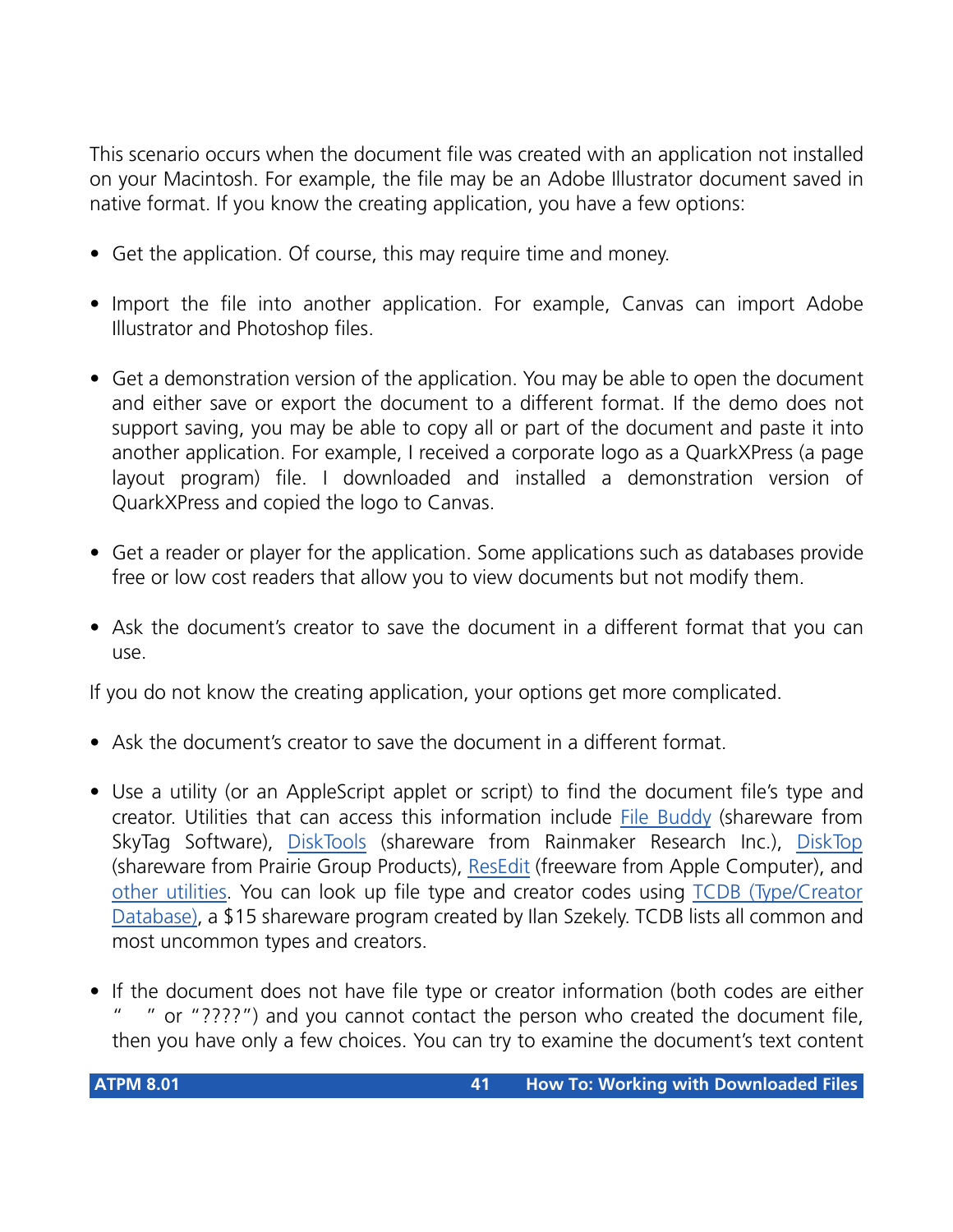by opening it with BBEdit (or the free **BBEdit Lite**, both from Bare Bones Software), Microsoft Word, or another application that let's you open any type of file. Using BBEdit as an example: launch BBEdit, go to the File menu and choose Open…, choose "All Available" from the "Show…" popup menu, and navigate to the document file. The text content may be all you need, or the text may give you a clue about the nature of the document file.

- See if the file has a resource fork. Launch ResEdit and open the document file. If you get an alert message stating that the file has no resource fork, click on the cancel button. A document file without a resource fork may have been created on a non-Macintosh platform or had the resource fork information stripped away. If the file has a resource fork, you can look at some of the resources to get clues about the document's type.
- Use a special file examination utility like [CanOpener](http://www.abbottsys.com/co.html) from Abbott Systems Inc. This utility examines a document file and can display any text, pictures (PICT, JPEG, GIF, TIFF, PhotoCD, etc.), icons, movies, and sounds contained in the document.

If you have run through the scenarios above and still cannot open a downloaded document file, then it could be corrupted (try downloading a new copy) or in a proprietary format from a non-Macintosh computer platform.

#### **Why I Wrote This Column and a Contest for ATPM Readers.**

Apple Computer, in my opinion, has made a major blunder with OS X: file type and creator code information is optional. What is worse, some misguided users want Apple to drop support for file types and creator codes in future versions of OS X. The originator of the ["Mac OS X Anti Metadata Petition,](http://www.petitiononline.com/osxnomd/petition.html)" Todd Blanchard, completely misunderstands how file type and creator codes work. He stated that he often had to use ResEdit to reset the file type and creator codes of downloaded files so that they would open. I have *never* had to use ResEdit to reset file type and creator codes to open a downloaded file. I am so confident of this claim that I hereby offer a *prize* to the first person who can stump me.

#### **Contest Goal**

Send me (or point me to) a file that I cannot open without adding or editing file type or creator codes.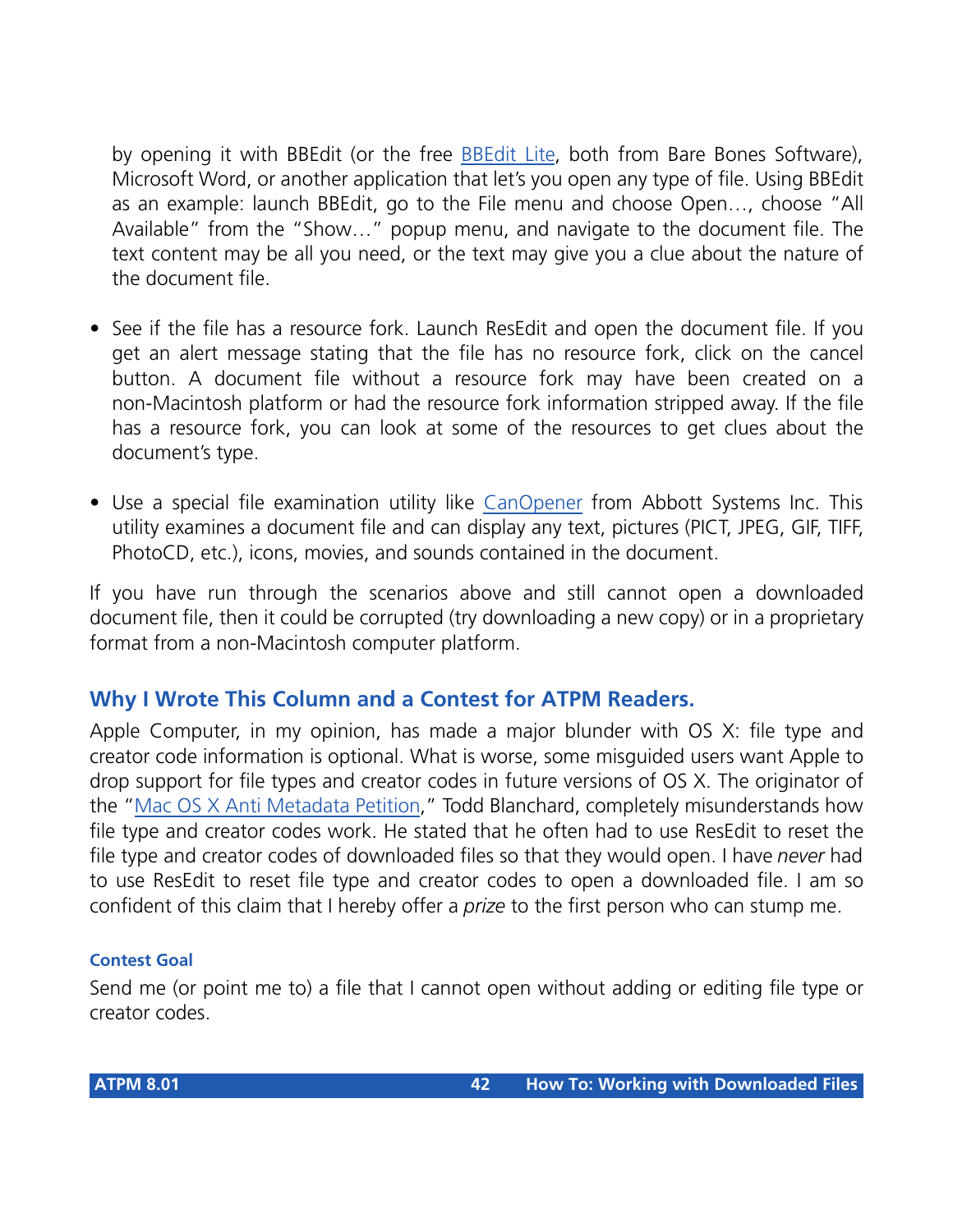#### **Contest Rules**

- 1. The file must be available on the Internet via HTTP, FTP, or Usenet groups and must originate from someone other than yourself.
- 2. The file cannot be a proprietary format from a non-Macintosh platform (e.g., no 3D graphics files from a Unix workstation).
- 3. The file cannot be a proprietary Macintosh file for which I have no application. Do not send proprietary CAD/CAM, 3D, page layout, Mathematica, etc. files.
- 4. The file cannot have been altered by removing its resource fork, changing its file type and creator code information, or corrupting its data.
- 5. E-mail entries to [gtetrault@atpm.com.](mailto:gtetrault@atpm.com) If the file is small, you may send it as an attachment. (Please indicate the download link in your e-mail message.) Otherwise, send a download link to the file (e.g., http://www.weird\_file\_place.com/weirdfile.sit).
- 6. The contest ends at the end of January 2002 or when 100 entries have been received. (I do not have the time to test hundreds of files.)
- 7. Winners, if any, will be announced in the February issue.

#### **Contest Prizes**

I will negotiate a prize with any winners. Available prizes include a number of Macintosh games, applications, and utilities. I also have a copy of "Adope Photoshop 5.5 and Illustrator 8.0 Classroom in a Book."

*Copyright © 2002 Gregory Tetrault,* [gtetrault@atpm.com](mailto:gtetrault@atpm.com)*.*

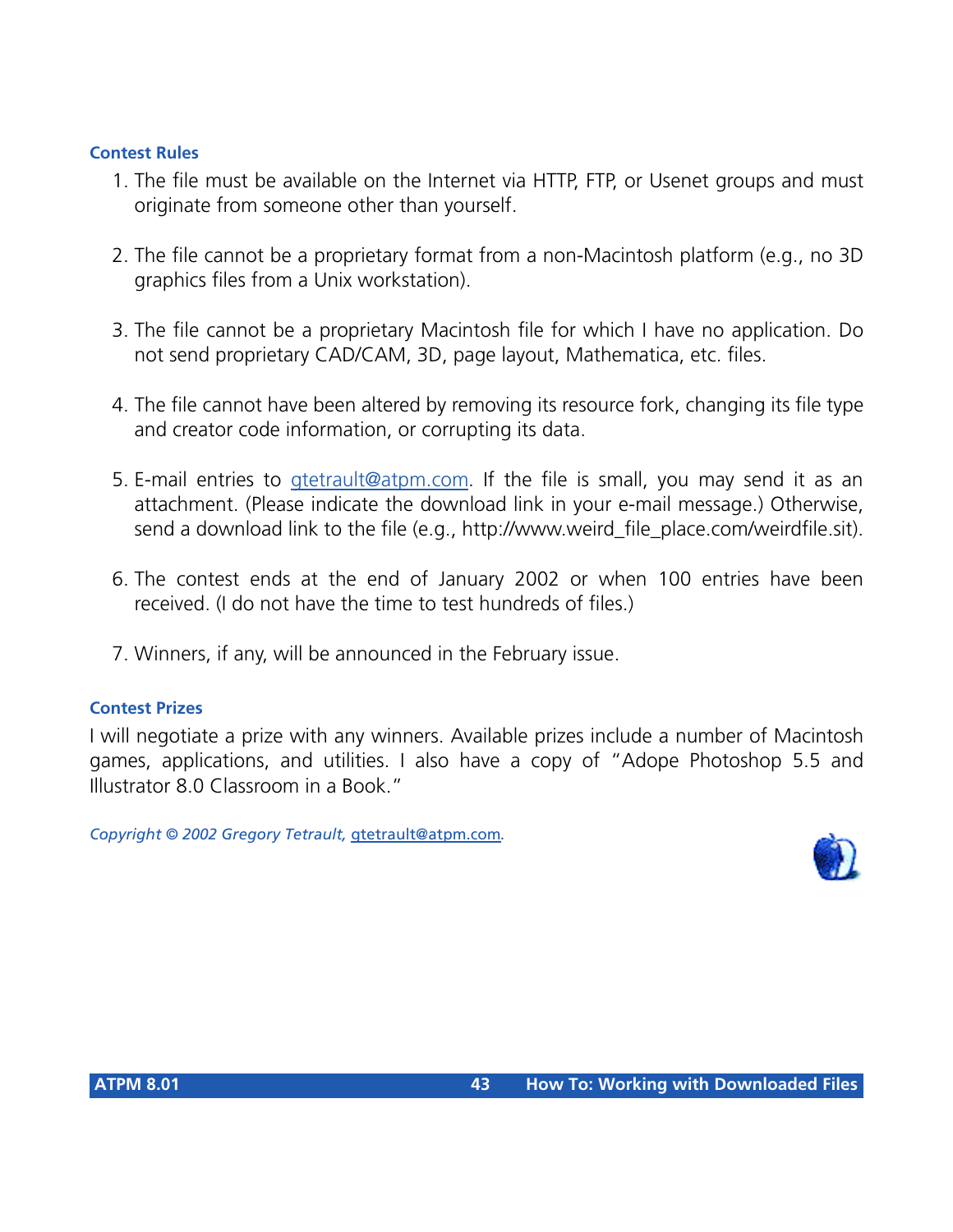**by Mike Flanagan, [sensible@sensible.screaming.net](mailto:sensible@sensible.screaming.net)**



*Copyright © 2002 Mike Flanagan,* [sensible@sensible.screaming.net](mailto:sensible@sensible.screaming.net)*.*

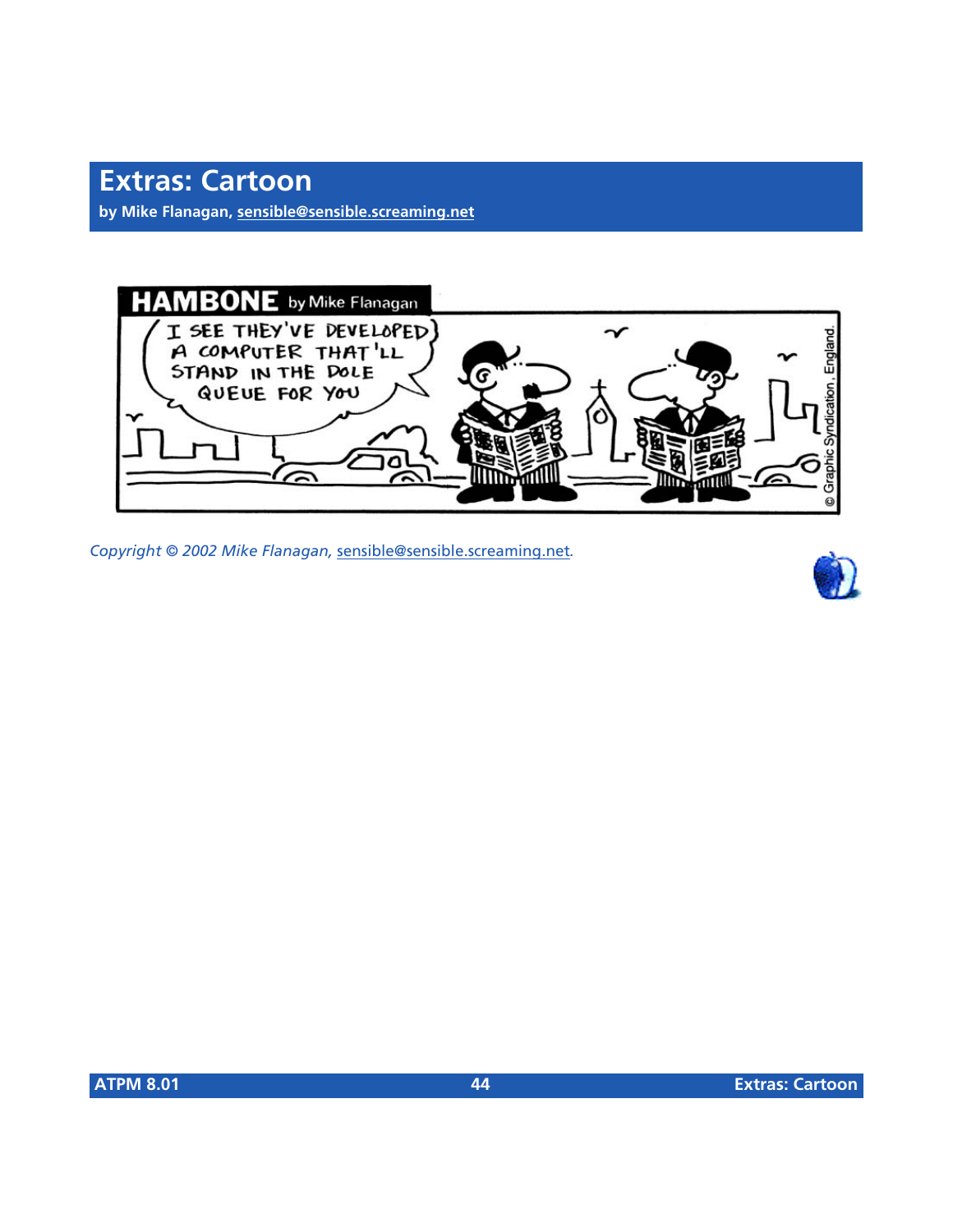## **Extras: Desktop Pictures**

### **[Montréal](http://www.atpm.com/8.01/montreal/)**

The pictures were taken by [Daniel Chvatik](mailto:dchvatik@atpm.com) in Montréal, Canada, on a short trip this December. They were taken with a Canon PowerShot S300 and post-processed with Cameraid 1.2 and iView MediaPro. The ghost-like appearance of two of the images comes from using the flash at night while it is snowing. Enjoy!

#### **[Hawai'i](http://www.atpm.com/8.01/hawaii/)**

Contributing Editor [Christopher Turner](mailto:cturner@atpm.com) provides this photos from a November trip to Hawai'i. The pictures were taken with a Nikon Coolpix 950 at a resolution of 1600x1200 and resized in GraphicConverter to 1024x768 for use as desktop pictures.

#### **Pearl Harbor**

*arizona\_flag.jpg*—Before the Arizona Memorial was constructed, the US Navy marked the Arizona's grave with a simple flagpole, from which Old Glory still flies today.

*arizona\_memorial.jpg*—The Memorial stands over the Arizona's final resting place, where more than 1,100 sailors are entombed.

*arizona\_missouri.jpg*—Symbols of the beginning and the end of World War II for America; the Arizona Memorial, and the USS Missouri, upon which the Japanese surrendered in August, 1945.

*arizona\_shrine.jpg*—All who perished on the Arizona are listed here.

*nimitz01.jpg*—Modern American sea power is reflected in the nuclear-powered aircraft carrier, the USS Nimitz.

*nimitz02.jpg, nimitz03.jpg, nimitz04.jpg*—The Nimitz is a floating city, where more than 5,000 sailors live and work while at sea.

*shrine\_flag.jpg*—Old Glory stands ever proud in the Arizona Memorial shrine.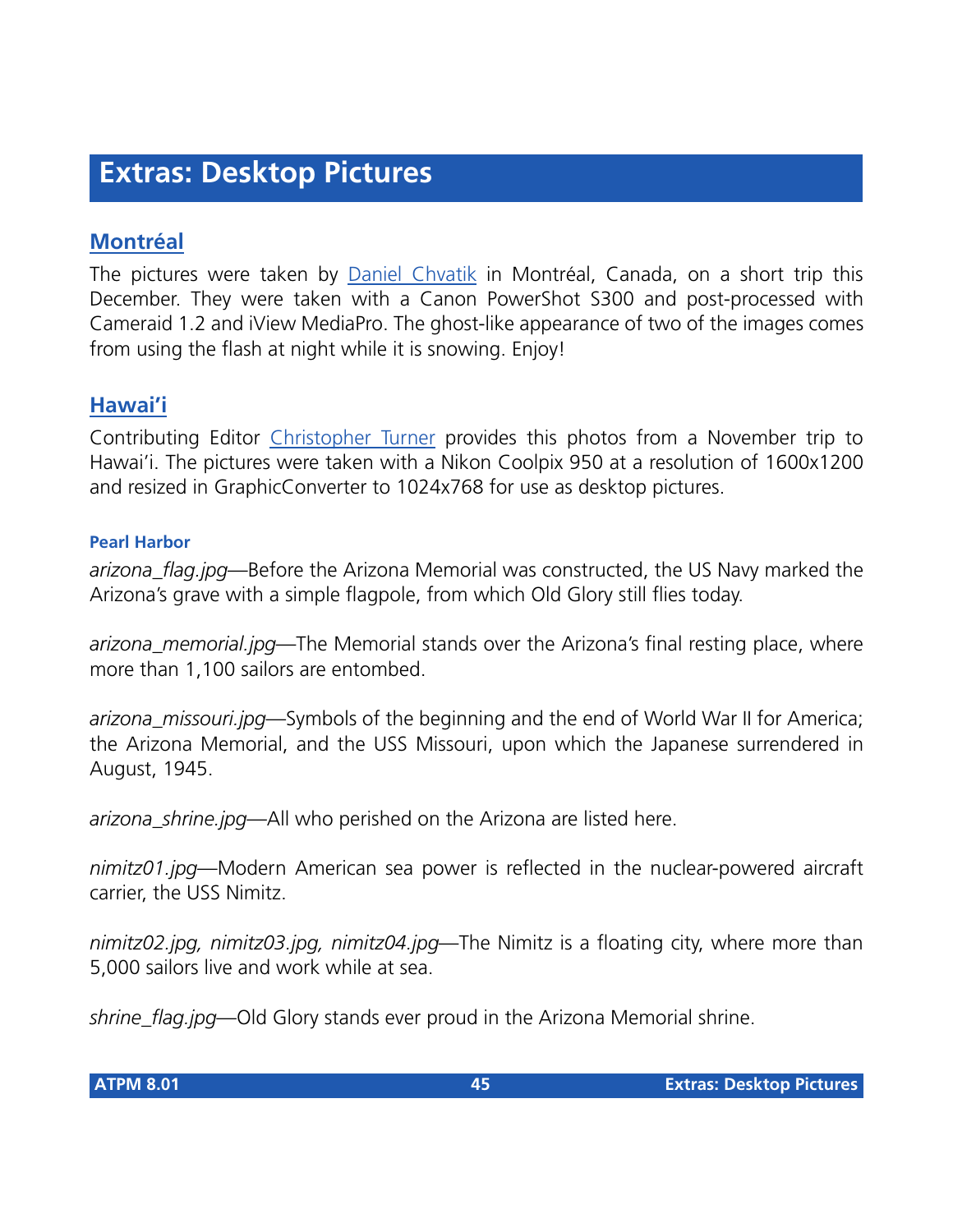#### **Place of Refuge**

Located on the southern Kona coast, of the big island of Hawai'i, is Pu'uhonua o Honaunau, known as the Place of Refuge. This was the site of one royal residence of the King of Kona, preserved to show aspects of traditional Hawai'ian life.

*por01.jpg*—The Hale o Keawe temple.

*por02.jpg*—The coconut palm grove of the Royal Grounds.

*por03.jpg*—Palm trees are not native to Hawai'i, but were brought by the Polynesians who settled the islands.

*por04.jpg, por05.jpg*—The ocean view from the Hale o Keawe temple.

*por06.jpg, por07.jpg*—Postcard material for sure; and more beautiful in person than this image can do justice.

*por08.jpg*—Golden sky as the sun sets.

*honu01.jpg*—The green sea turtle is called honu by the Hawai'ians; they are an endangered species, and taking photographs is as close as one is allowed to get to them.

*honu02.jpg*—There is nothing wrong with this turtle, nor any of the others one may find on Hawai'i's beaches. They simply chose to beach themselves from time to time to rest and get some sun.

### **Previous Months' Desktop Pictures**

Pictures from previous months are listed in the [desktop pictures archives](http://www.atpm.com/Back/desktop-pictures.shtml).

### **Downloading all the Pictures at Once**

iCab and Interarchy (formerly Anarchie) can download an entire set of desktop pictures at once. In iCab, use the Download command to download "Get all files in same path." In Interarchy, use HTTP Mirror feature.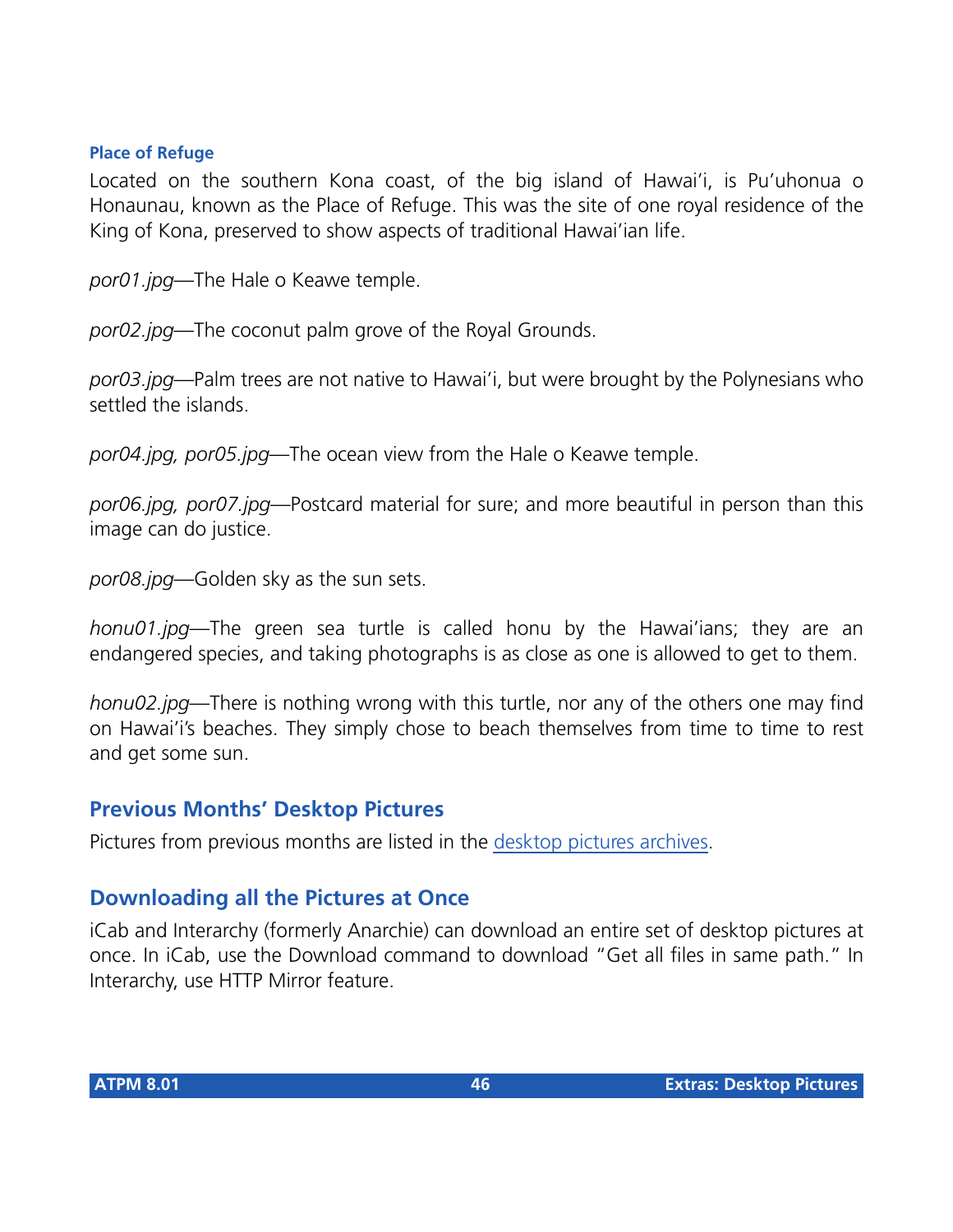## **Contributing Your Own Desktop Pictures**

If you have a picture, whether a small series or just one fabulous or funny shot, feel free to send it to [editor@atpm.com](mailto:editor@atpm.com) and we'll publish it in next month's issue. Have a regular print but no scanner? Don't worry. E-mail us, and we tell you where to send it so we can scan it for you. Note that we cannot return the original print, so send us a copy.

#### **Placing Desktop Pictures**

#### **Mac OS X**

Switch to the Finder. Choose "Preferences…" from the "Finder" menu. Click on the "Select Picture…" button on the right. In the Open Panel, select the desktop picture you want to use. The panel defaults to your "~/Library/Desktop Pictures" folder. Close the "Finder Preferences" window when you are done.

You can also use the pictures with Mac OS X's built-in screen saver. Choose "System Preferences…" from the Apple menu. Click the screen saver button. Then click on Custom Slide Show in the list of screen savers. If you put the ATPM pictures in your Pictures folder, you're all set. Otherwise, click Configure to tell the screen saver which pictures to use.

#### **Mac OS 8.5–9.x**

Go to the Appearance control panel. Click on the "Desktop" tab at the top of the window. Press the "Place Picture..." button in the bottom right corner, then select the desired image. By default, it will show you the images in the "Desktop Pictures" subfolder of your "Appearance" folder in the System Folder, however you can select images from anywhere on your hard disk.

After you select the desired image file and press "Choose," a preview will appear in the Appearance window. The "Position Automatically" selection is usually fine. You can play with the settings to see if you like the others better. You will see the result in the little preview screen.

Once you are satisfied with the selection, click on "Set Desktop" in the lower right corner of the window. That's it! Should you ever want to get rid of it, just go to the desktop settings again and press "Remove Picture."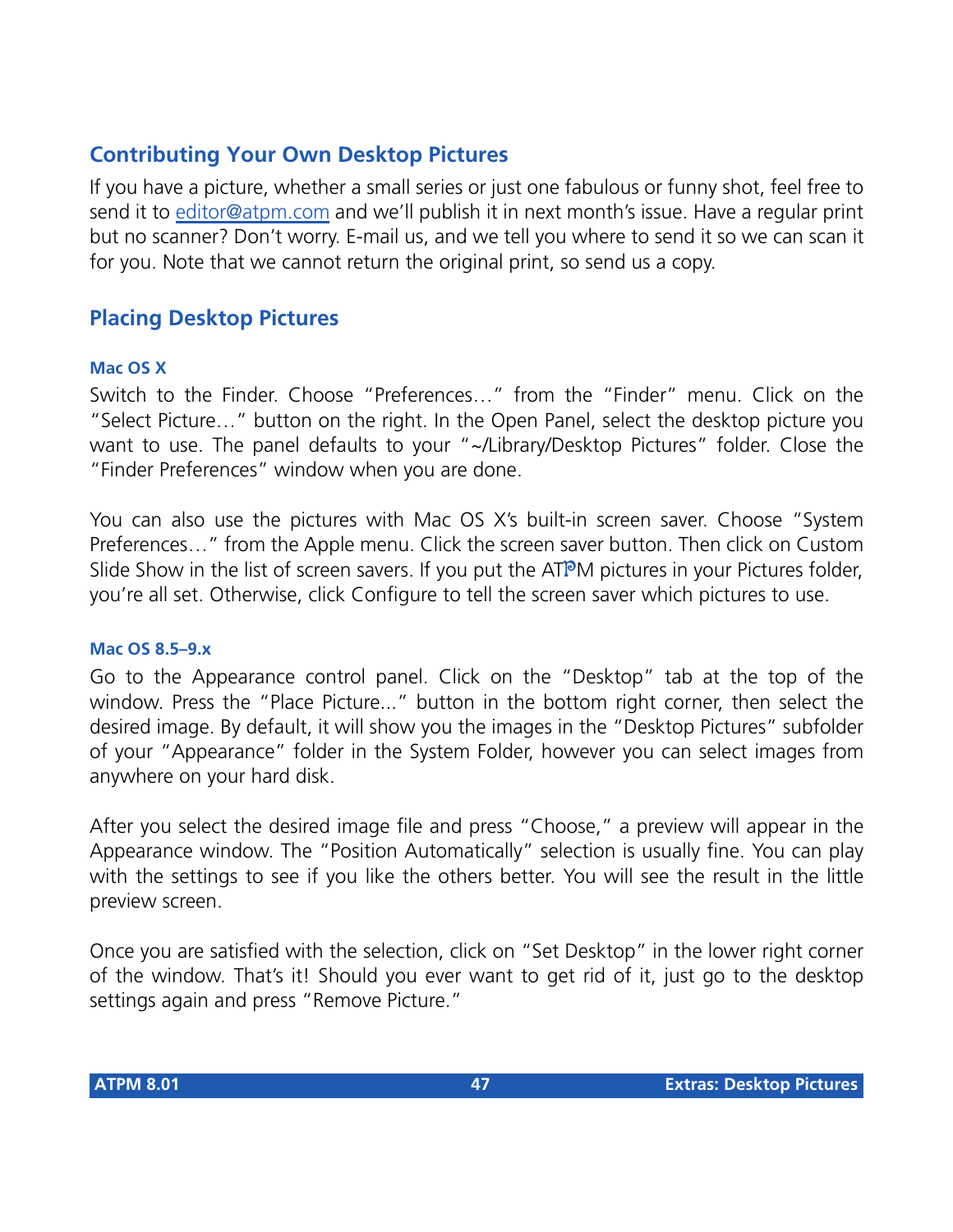#### **Mac OS 8.0 and 8.1**

Go to the "Desktop Patterns" control panel. Click on "Desktop Pictures" in the list on the left of the window, and follow steps similar to the ones above.

#### **Random Desktop Pictures**

If you drag a folder of pictures onto the miniature desktop in the Appearance or Desktop Pictures control panel, your Mac will choose one from the folder at random when it starts up.

#### **DeskPicture**

An alternative to Mac OS's Appearance control panel is Pierce Software's DeskPicture, [reviewed](http://www.atpm.com/5.10/roundup.shtml) in issue 5.10 and available for [download](http://www.peircesw.com/DeskPicture.html).

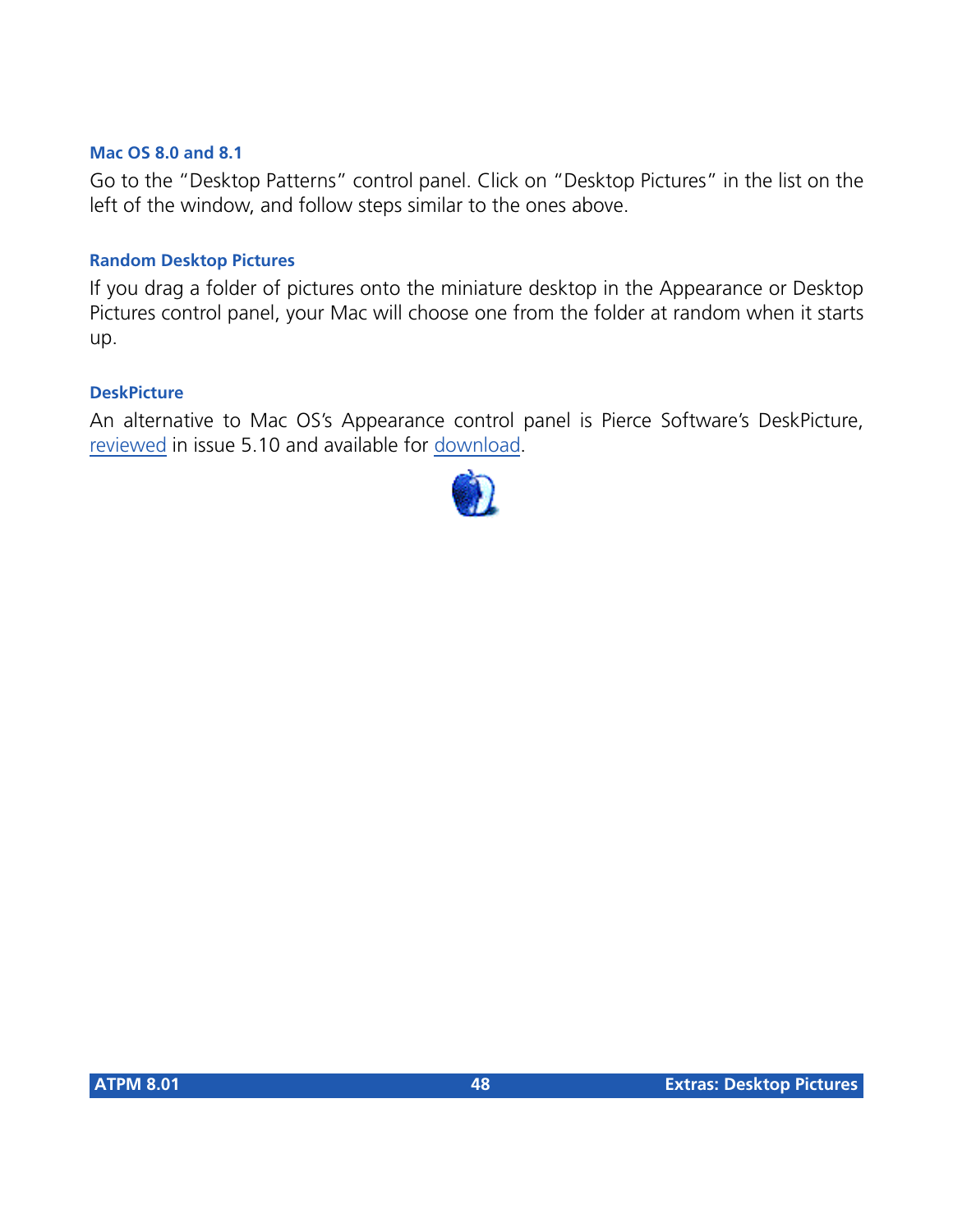## **Review: Shareware Roundup**

**by Brooke Smith, [bsmith@atpm.com](mailto:bsmith@atpm.com)**

## **Financial Help**

You've probably spent quite a bit of money this past holiday season. If not, then more power to you. But whether you spent lots of green stuff or not, it doesn't hurt to be financially organized. So, with a new year ahead, I thought it appropriate to check out three financial shareware programs.

## **Moneydance 3.2**

**Developer:** [The Appgen Software Companies](http://www.moneydance.com) **Price:** \$30 **Requirements:** Mac OS X **Trial:** Feature-limited (100 transactions)



Moneydance is a nice little shareware program that's very intuitive and straightforward. It's easy to use and has just about everything for keeping track of your accounts. You can also use it with Quicken.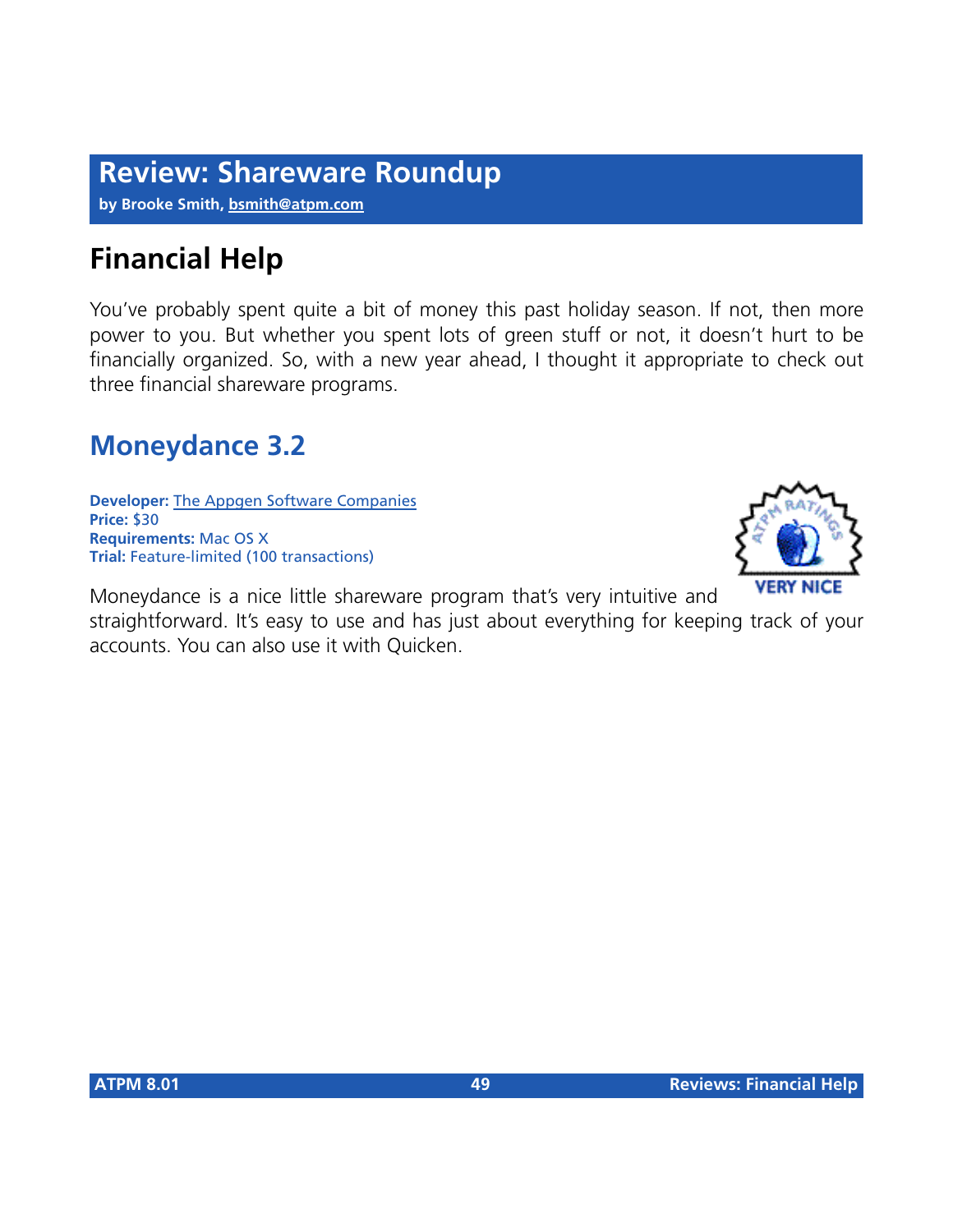When you start, you'll get a homepage that looks like this:

| <b>The My Finances</b>                             | Root V                       |                         |                |                  |                                       |    |    | ☆★♀₩Ⅲ                        |     |
|----------------------------------------------------|------------------------------|-------------------------|----------------|------------------|---------------------------------------|----|----|------------------------------|-----|
| <b>Bank Accounts</b>                               | Balance                      |                         |                |                  | <b>Reminders</b>                      |    |    |                              |     |
| Checking                                           | \$1,105.00                   |                         |                |                  | <b>Overdue Items</b>                  |    |    |                              |     |
| Savings                                            | \$6,500.00                   |                         |                |                  | **No Overdue Reminders**              |    |    |                              |     |
| Total                                              | \$7,605.00                   | <b>Upcoming Items</b>   |                |                  |                                       |    |    |                              |     |
|                                                    |                              |                         |                |                  | 01/09/2002 Pay Phone Bill on the 11th |    |    |                              |     |
|                                                    |                              |                         |                |                  | January 2002                          |    |    |                              |     |
|                                                    |                              | $\overline{\mathbf{s}}$ | M              |                  | w                                     |    |    | s                            |     |
|                                                    |                              |                         |                | ı                | 12                                    | 3  | 4  | Is                           |     |
| Net Worth                                          | \$7,605.00                   |                         | $\overline{r}$ |                  |                                       | 10 |    |                              |     |
|                                                    |                              | 6                       |                | s.               | Pay Phone                             |    | 11 | 12                           |     |
|                                                    |                              | 13                      | 14             | 15<br><b>RSP</b> | 16                                    | 17 | 18 | 19                           |     |
|                                                    |                              | 20                      | 21             | 22               | 23                                    | 24 | 25 | 26                           |     |
|                                                    |                              | 27                      | 28             | 29               | 30                                    | 31 |    |                              |     |
|                                                    | Exchange Rates/Stocks Prices |                         |                |                  |                                       |    |    |                              | 1/x |
| AUD Australian Dollar<br><b>BRL</b> Brazilian Real |                              |                         |                |                  |                                       |    |    | 1.2296<br>1.397              |     |
| CAD Canadian Dollar                                |                              |                         |                |                  |                                       |    |    |                              |     |
| DEM German Mark                                    |                              |                         |                |                  |                                       |    |    | 1.3915                       |     |
| DKK Danish Krone                                   |                              |                         |                |                  |                                       |    |    | 5.2885                       |     |
| EUR Euro                                           |                              |                         |                |                  |                                       |    |    | 0.7120985544399344           |     |
| FRF French Franc                                   |                              |                         |                |                  |                                       |    |    | 4.667                        |     |
| <b>C8P</b> British Pound                           |                              |                         |                |                  |                                       |    |    | 0.43344458410992154          |     |
| ITL Italian Lira                                   |                              |                         |                |                  |                                       |    |    | 1377.61                      |     |
| JPY Japanese Yen                                   |                              |                         |                |                  |                                       |    |    | 81.866                       |     |
| NOK Norwegian Kroner                               |                              |                         |                |                  |                                       |    |    | 5.6792                       |     |
| USD US Dollar<br>ZAR South African Rand            |                              |                         |                |                  |                                       |    |    | 0.6259389083625438<br>7.5089 |     |

As you can see, I've got some reminders set to help me remember to pay my phone bill and to make my monthly contribution to my RSP. The homepage also lets me see my Net Worth (I'm not using my real numbers!).

To get started in Moneydance, select your currency (I chose Canadian dollars) from the Tools menu and select Edit Currencies/Exchange Rates. You can then set up your new accounts from the Account menu by selecting New. (I made mine a Bank account and then made two kinds—a Checking and a Savings.)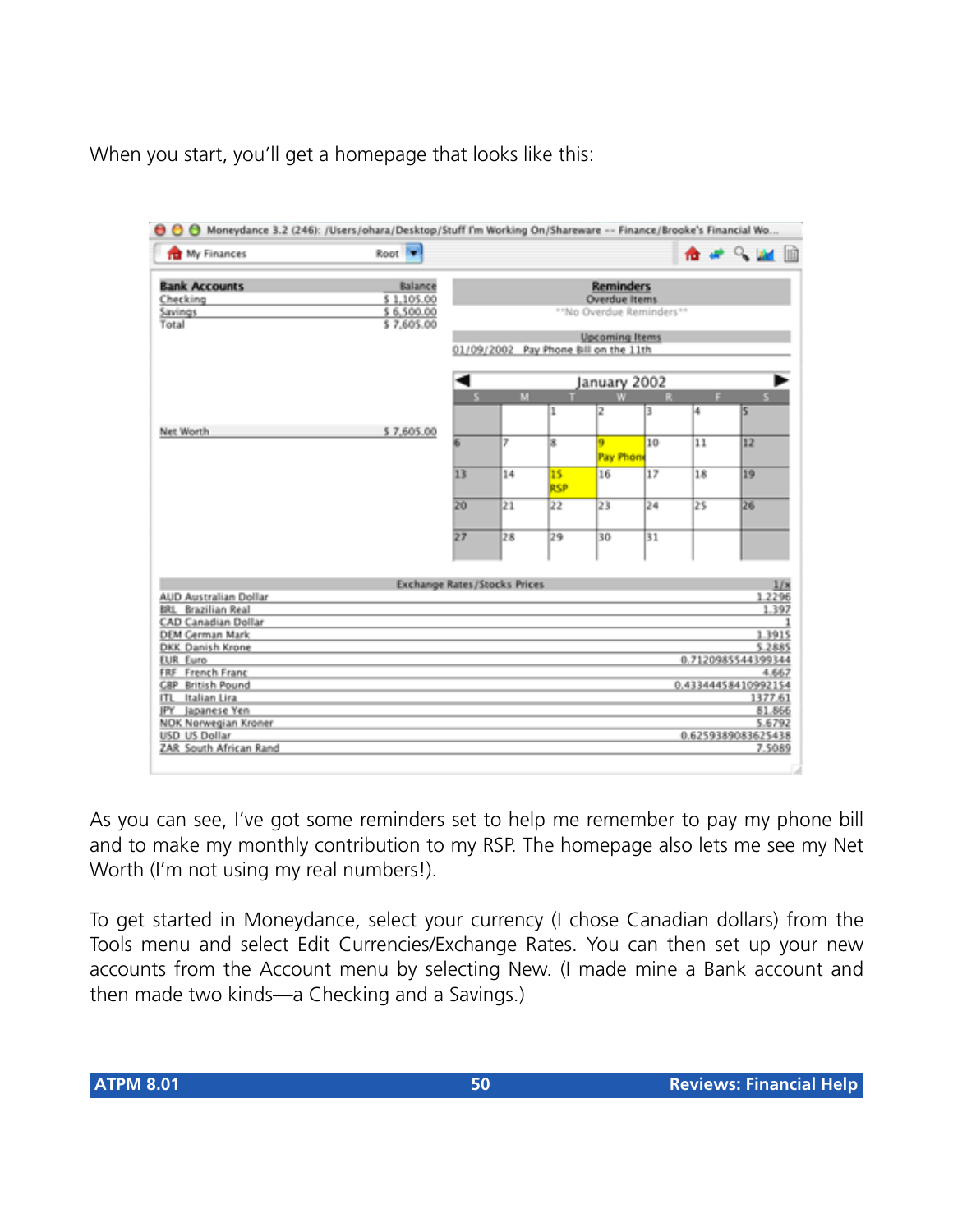Here's an example of my Checking account (I'm still using fake numbers!).

| Checking         |                 | Bank v                      |            |                                                    |                         |                | ₳▰◠◛▥          |
|------------------|-----------------|-----------------------------|------------|----------------------------------------------------|-------------------------|----------------|----------------|
| Actions <b>V</b> | New Transaction |                             |            | Cleared Balance: \$ 1000.00<br>Balance: \$ 2055.00 |                         |                |                |
| Date             | Check#          | Description                 | Account    | c                                                  | $\mathbf{v}$<br>Payment | <b>Deposit</b> | <b>Balance</b> |
| 12/09/2001       |                 |                             | Paycheck   |                                                    |                         | 800.00         | 1,800.00       |
| 12/09/2001       |                 |                             | Cash       |                                                    |                         | 500.00         | 2,300.00       |
| 12/09/2001       |                 | Bell Canada                 | Phone      |                                                    | 60.00                   |                | 2,240.00       |
| 12/27/2001       |                 | Dr. Katyal                  | Dental     |                                                    | 85.00                   |                | 2,155.00       |
| 12/15/2001       | Tm              | Altamira.                   | Investment |                                                    | 100.00                  |                | 2.055.00       |
| 01/01/2002       | в               | <b>Royalwood Apartments</b> | Rent       |                                                    | 950.00                  |                | 1,105.00       |

Note: The transaction shown in yellow has not been completed yet. It's my rent for the first of January!

Extras (found under the Tools menu) include: a Calculator, a Loan Calculator which calculates how much money (principal and interest) you have to pay per month over a certain number of years, an Address Book, a Chart of Accounts that shows all of your accounts broken down into sections (for example, the total amount you spent in Education or Vacation), as well as Reminders where you can set up daily, weekly, monthly, or yearly reminders. And there's a Budget Manager to help you budget—just what everyone needs.

From a selection of icons in the upper right hand corner of the homepage, you can generate graphs (Expenses, Income, Income and Expenses, and Account Balance); download information from the Net, for example, the latest exchange rates; or generate reports such as Net Worth, Account Balances, Cash Flow, Transactions, Budget, and Missing Checks.

The Help Contents has a very good index and there's even Additional Help where there's an 800 number listed just in case you've still got questions that the Help Contents didn't answer.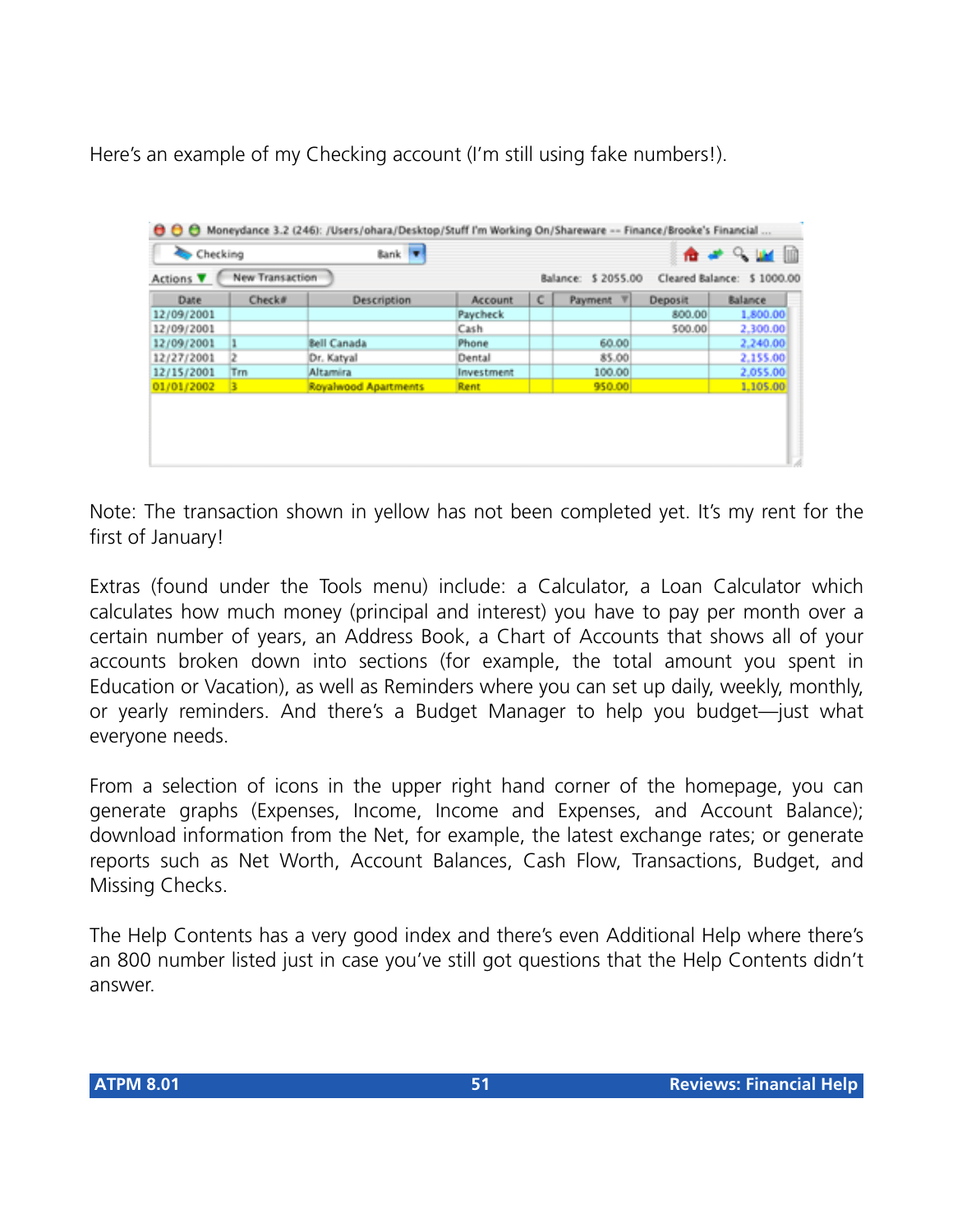Overall, Moneydance is a very good program. I found it very easy to navigate with a simple, yet attractive interface. There's lots more to explore in Moneydance and I think you'll find it worth exploring.

## **Hold-Up 1.5**

**Developer:** [Pierre-Olivier Latour and Didier Larue](http://www.hold-up.fr.st) **Price:** \$20 (Basic); \$30 (Pro) **Requirements:** PowerPC-based Mac with Mac OS 8.5, 800x600 display **Trial:** Feature-limited (2 accounts, 5 filters, and 30 transactions per account)



According to the Read Me file, Hold-Up is "nice looking, very easy to use and very powerful too thanks to its innovating features." And I would have to agree.

Although the version I've reviewed here is a demo (which means it is not fully functional but the time is unlimited), there's enough to play around with, so you'll know whether you'll want to invest in the complete version or not. There are two versions: Basic and Pro, so you can see which one would best suit your needs. Note: There are differences among the Basic, Pro, and Demo versions of Hold-up. These differences are outlined clearly in a chart in the Read Me document.

To begin, use the demo Hold-Up (normally you'd choose New Account from the File menu but you can't for the demo version) and double-click on one of the accounts set up for you in the demo version. Select Information from the Account menu on the title bar and insert general information about your account (the name of your account, the currency you are using and any notes that you want to make), owner information (your name and address, etc.), the name of your bank, and the names of two contacts from your bank.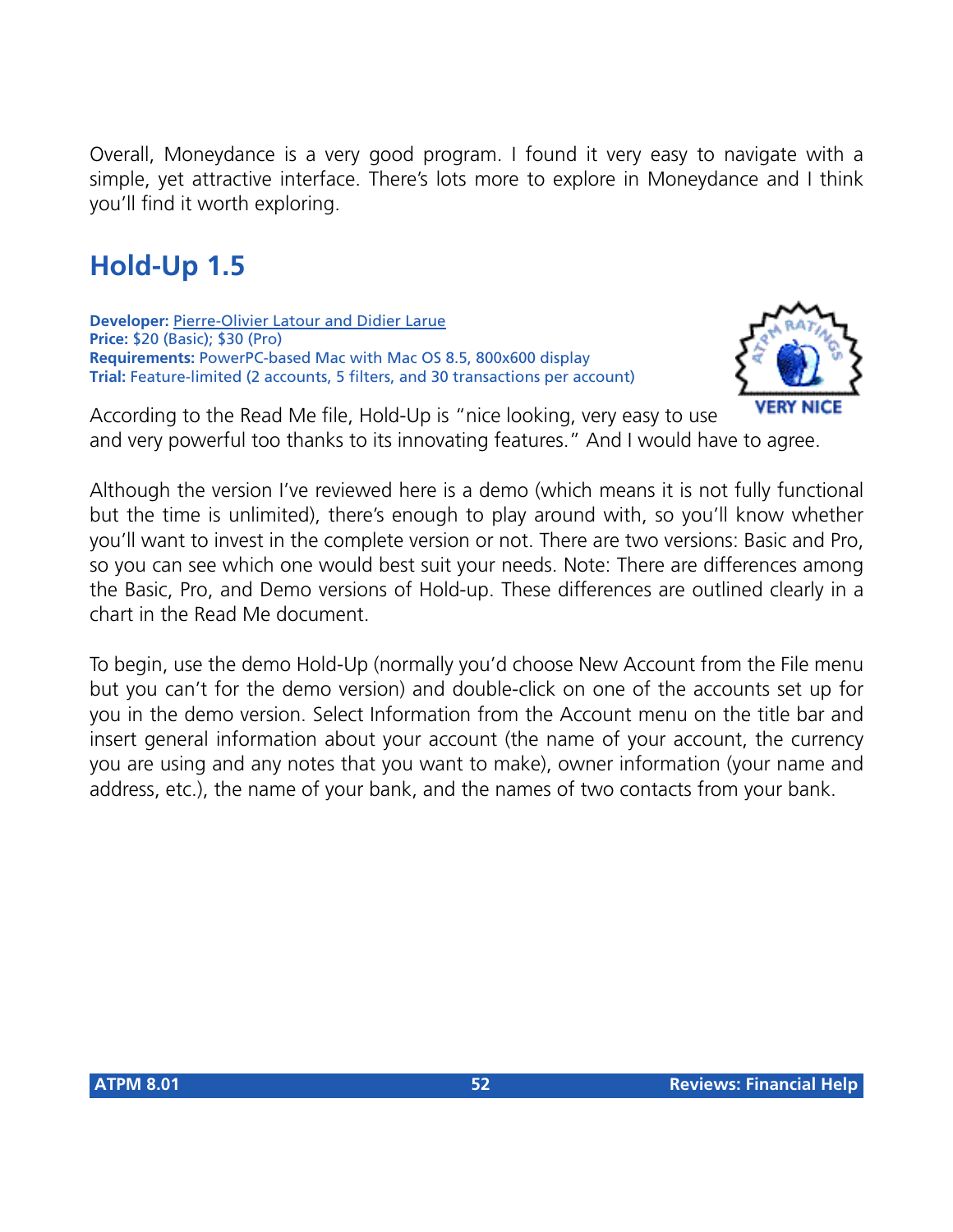You can then delete the information used in the demo and insert your own info. Choose New Transaction from the Account menu to start your transactions. As you can see here, I have a starting balance of \$5,000 and then started to add my expenses (books, rent, and telephone) and my income (pay check).

| <b>Hold-Up</b>    |         |             | TD Canada Trust - TDCT9990<br>Future balance: \$4,990.00 |           |              |            |            |
|-------------------|---------|-------------|----------------------------------------------------------|-----------|--------------|------------|------------|
| Account / filter  |         | <b>Date</b> | Description                                              | Category  | Payment      | Amount     | Balance    |
| Brooke's Account  | e       | 12/27/01    | Starting Balance                                         |           |              | \$5,000.00 | \$5,000.00 |
|                   | $\circ$ |             | 12/30/01 <b>@</b> Books                                  |           | Credit card  | $$-230.00$ | \$4,770.00 |
| James' Account    | e       |             | 12/30/01 @ Pay cheque                                    | Incomes   | Check        | \$1,000.00 | \$5,770.00 |
|                   | e       | 1/1/02      | Rent                                                     | Home      | Check        | $$-700.00$ | \$5,070.00 |
| Items not checked | e       | 1/5/02      | Telephone                                                | Miscellan | Automatic de | $$ -00.00$ | \$4,990.00 |
| July expenses     |         |             |                                                          |           |              |            |            |
| July incomes      |         |             |                                                          |           |              |            |            |
| Year transactions |         |             |                                                          |           |              |            |            |
|                   |         |             |                                                          |           |              |            |            |
|                   |         |             |                                                          |           |              |            |            |
|                   |         |             |                                                          |           |              |            |            |
|                   |         |             |                                                          |           |              |            |            |
|                   |         |             |                                                          |           |              |            |            |

The two transactions with the blue circle and the "i" in the middle indicate a note that I made when I created the transaction.

Hold-Up has a PDF manual that gives the basics on how to use the program, although by the look of the interface, you'll find it's pretty intuitive. The interface is simply one window with two lists and one button, so you can see everything in one glance. I'd have to say Hold-Up is a good program. Its simple interface will give even the financially challenged hope. This program is definitely worth a look.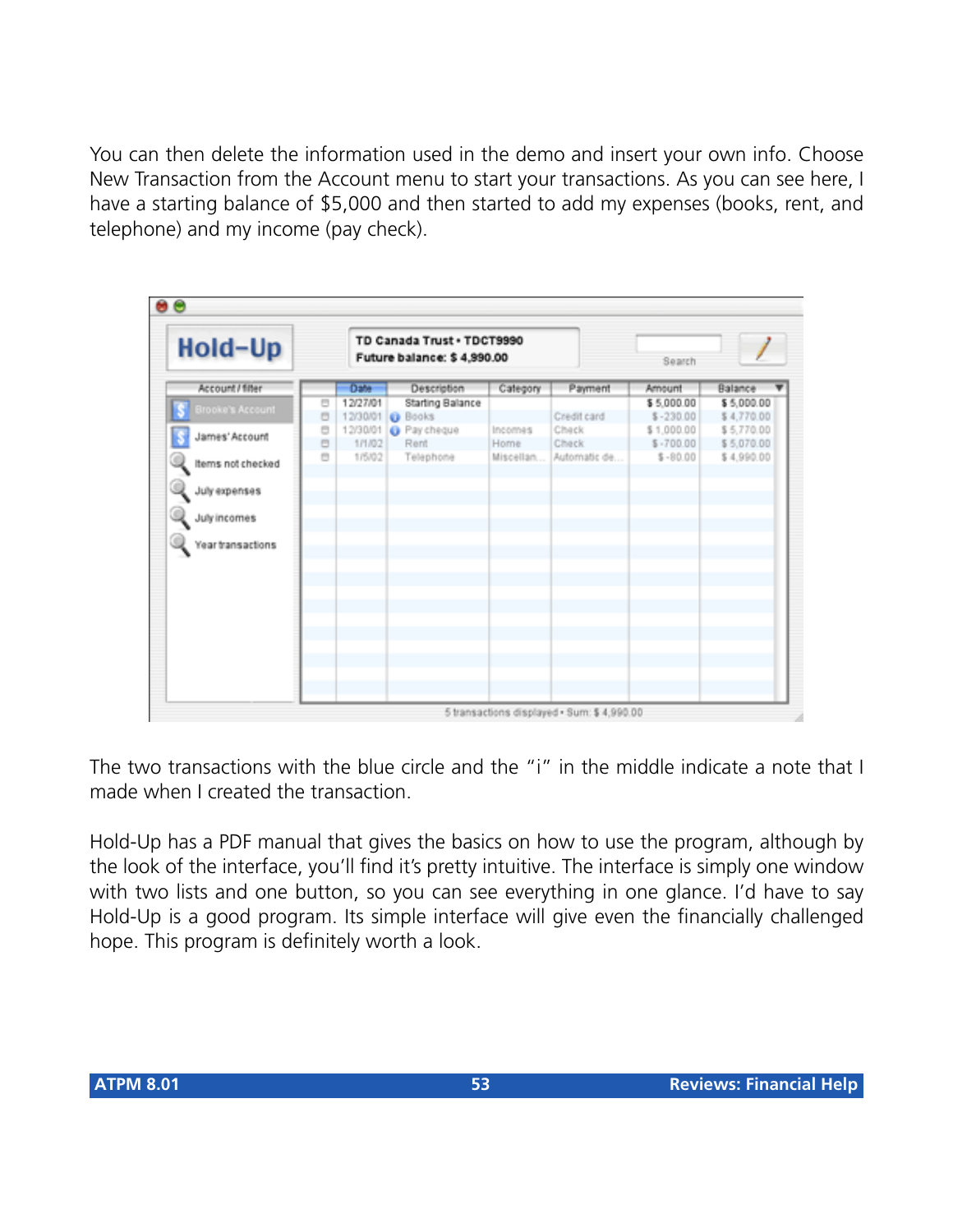## **Where Did All My Money Go? 2.3.9**

**Developer:** [Bert Torfs](http://users.pandora.be/bert.torfs) **Price:** \$25 **Requirements:** Mac OS X **Trial:** Feature-limited (only 100 transactions)



Belgian Bert Torfs has developed what looks like a nice little financial program, but it's not for the faint of financial smarts! Although there are a lot of positive reviews on Version Tracker, I was very frustrated trying to figure out just how this shareware program worked. It's not an intuitive or user friendly program. I was clicking all over the place trying to figure it out, but to no avail. Finally, I had to resort to the manual. (Just as an aside, I usually try to work with shareware programs without reading the manual at first, simply to see if they're user friendly!) Add to this the fact that I had to download [the manual](http://users.pandora.be/bert.torfs/WhereIst.html). Now, if there's one thing that frustrates me, it's having to go hunting for the manual separately from the downloaded program. Okay, so I've got a few issues…

So I now have the manual up and running in a PDF and I spent about 45 minutes to an hour just trying to get through the 33-page tutorial. First, I had to set up the expenses and then the accounts. It took a lot to figure this out simply because the names of the files in the manual did not match the names in the actual program. For example, in the manual it says to set up the accounts by going to the Setup menu and choosing Accounts. I clicked on the Setup menu and chose Account Owner instead of Account hierarchy (There was no Accounts!). Maybe I was tired (and I'm willing to give WDAMMG the benefit of the doubt) but I found it hard to get the correct option because of the mismatched information: Account Owner vs. Account hierarchy vs. Account. It's not clear and definitely not user friendly!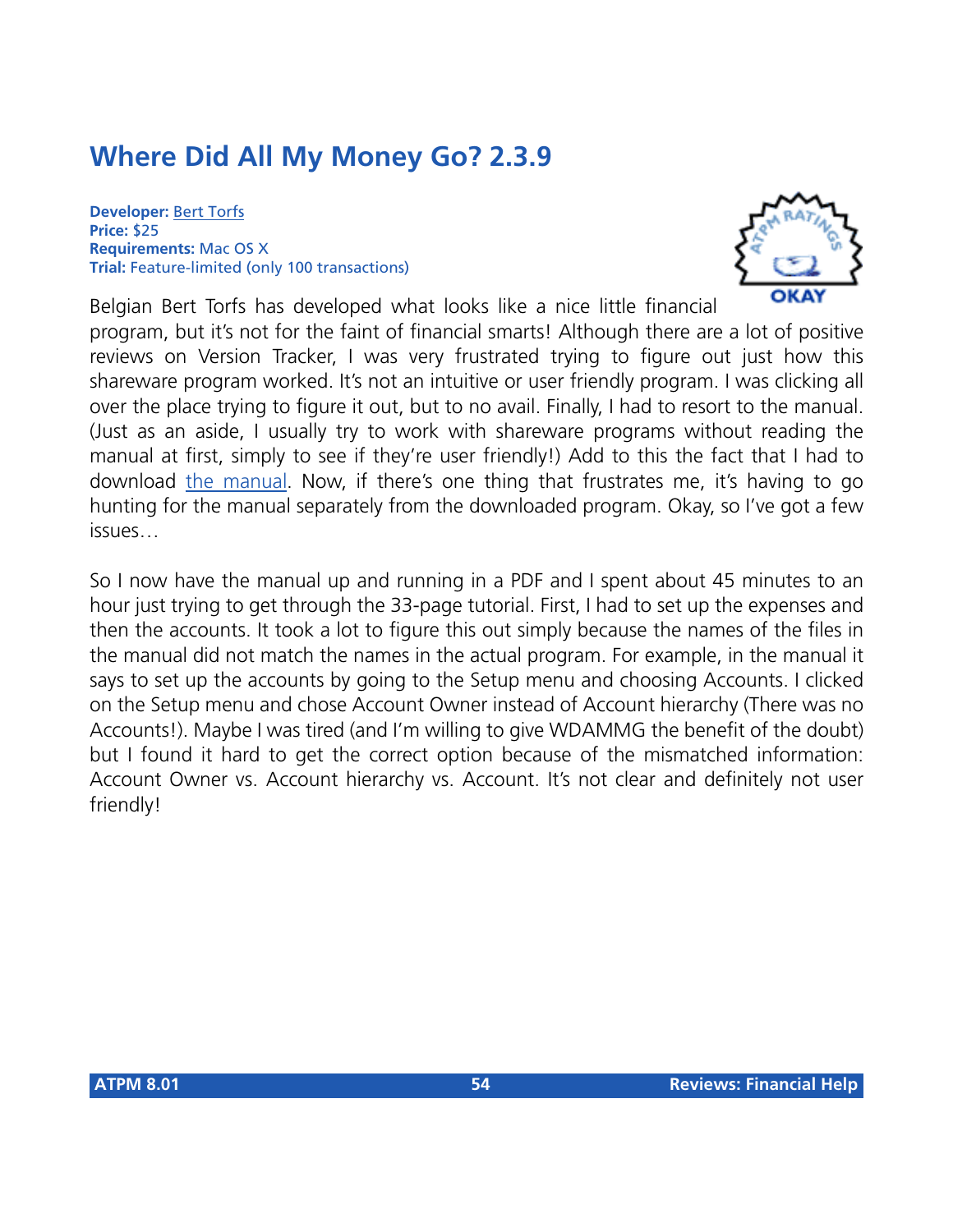Also the interface is quite forboding. Just to look at it is intimidating.



Compared with the aforementioned programs, WDAMMG is not easy to figure out. Or else I am just really bad with finances. I just find that a shareware program is really not worth exploring if you can't get the gist of it within an hour. Personally, I feel I spent way too much time trying to figure this program out with and without the manual! However, I'll give my clever readers the benefit of the doubt. If any of you are financial wizards then you might "get" how this program works intuitively without having to go through the 33-page tutorial! Hope you have better luck than I did.

*Copyright © 2002 Brooke Smith,* [bsmith@atpm.com](mailto:bsmith@atpm.com)*. Reviewing in* ATPM *is open to anyone. If you're interested, write to us at* [reviews@atpm.com](mailto:reviews@atpm.com)*.*

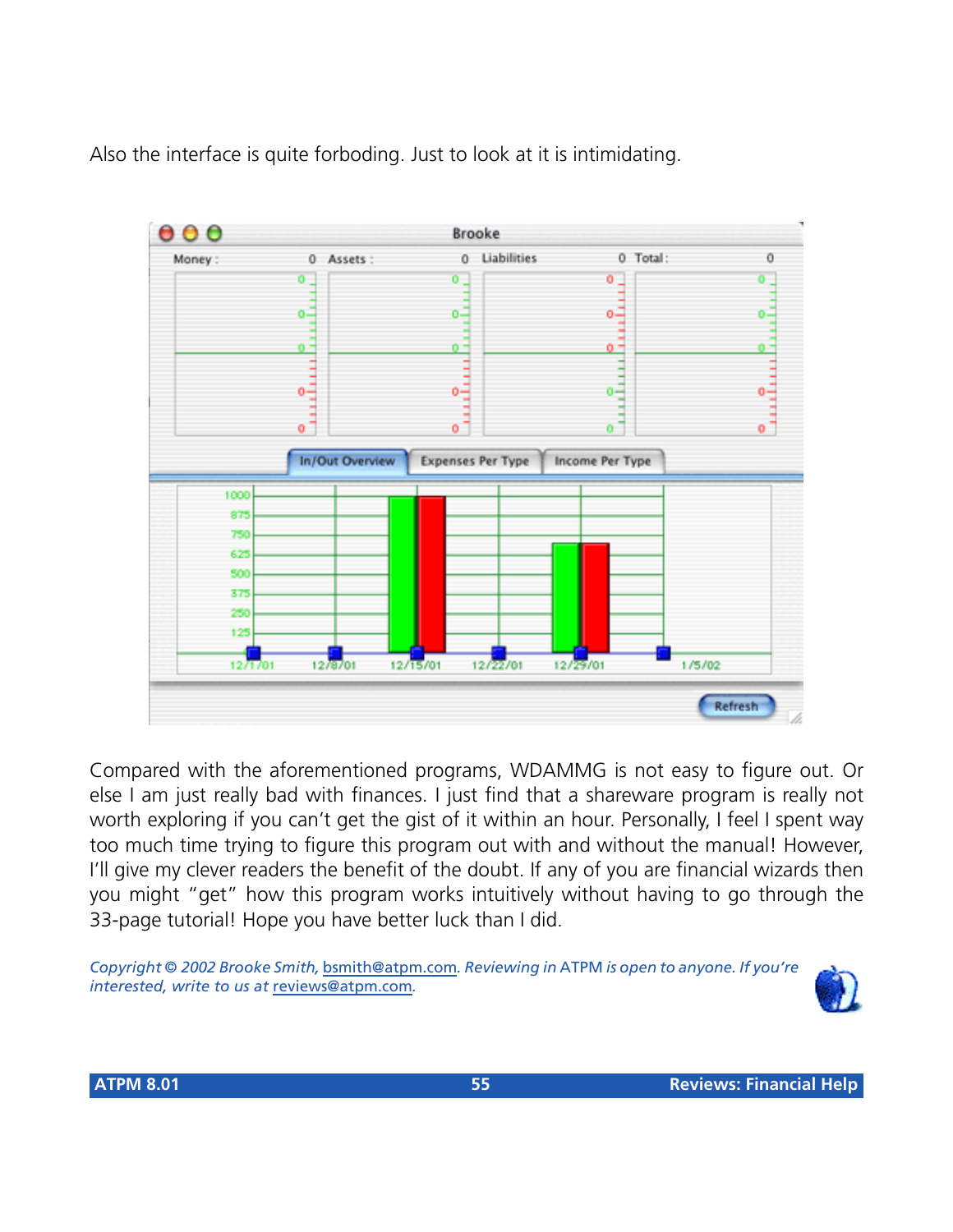**by Michael Tsai, [mtsai@atpm.com](mailto:mtsai@atpm.com)**

**Developer:** [Objective Development](http://www.obdev.at/products/launchbar/index.html) **Price:** \$19.95 (personal); \$39 (business) **Requirements:** Mac OS X **Trial:** Feature-limited (can only access seven different items per session)

## **What Is LaunchBar?**



LaunchBar is a utility for Mac OS X that provides quick access to your files. When you activate it by pressing Command-Spacebar, the LaunchBar window (the "temporary shelf") slides out from beneath the menu bar. You then type a letter or three and LaunchBar opens up a list showing the files that most closely match the letters you typed. It's a bit like the address auto-completion in Internet Explorer 5, except that it works for everything from applications and folders to e-mail addresses and Web bookmarks. If LaunchBar's top guess matches your intention, you can press Return to launch the application, open the folder, or view the URL. Otherwise, you can navigate the list with the arrow keys, the spacebar, or the mouse to select the item you want. LaunchBar learns from your selections: the next time you type the same abbreviation, the item you chose will be at the top of the list.

#### BB BBEdit 6.5 - /Applications (Mac OS 9)/BBEdit 6.5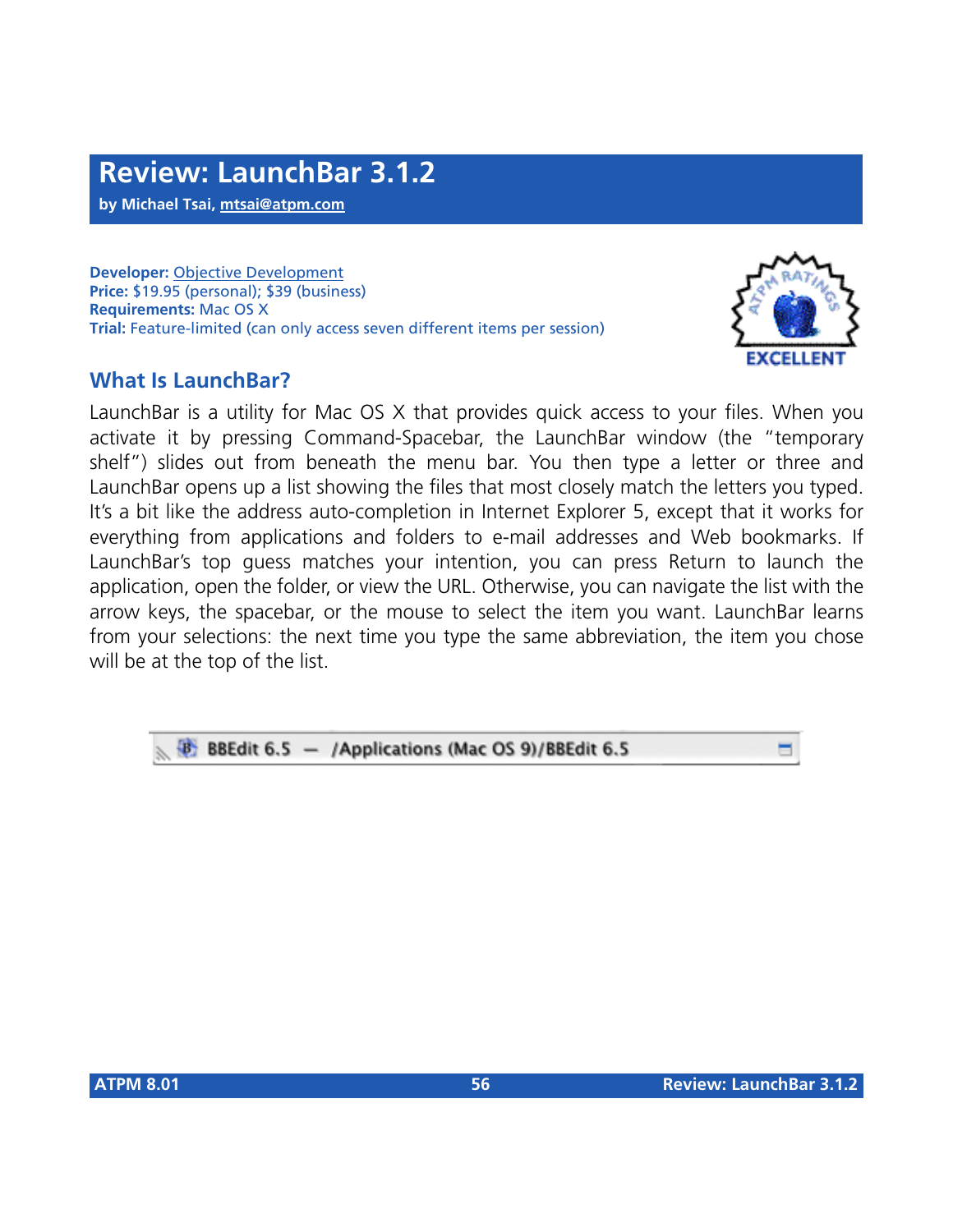

#### **Why I Need It**

Mac OS X still lags behind OS 9 in many areas. To me, the most important of these is the Finder. I've tried using the OS X Finder like I used the OS 9 Finder, and I've tried the NeXT-style Columns view. But although I'm proficient in both styles, neither works as smoothly as I'd like. As of version 10.1, the OS X Finder does a tolerable job of remembering window and icon positions, so lately I've been using the Icon and List views almost exclusively. I keep the windows for my frequently accessed folders open at all times.

What I miss are Mac OS 8/9's popup windows (a.k.a. drawers), spring-loaded folders, and [FinderPop](http://www.atpm.com/5.04/roundup.shtml). Popup windows give me quick access to drag and drop targets while keeping them out of view. Spring-loaded folders let me start dragging a file, tunnel through folders until I find where it should go, and have the resulting window clutter disappear when I release the mouse button. FinderPop has many uses, but I most often used it for opening deeply nested folders and applications.

On OS 9, I used [DragThing](http://www.atpm.com/6.07/updates.shtml) to create a process dock and a tabbed dock with applications that I frequently drop onto, and also to assign hot keys for launching applications. On OS X, I've been using the system Dock instead of DragThing's process dock, but the system provides no built-in means for me to mimic DragThing's other functions.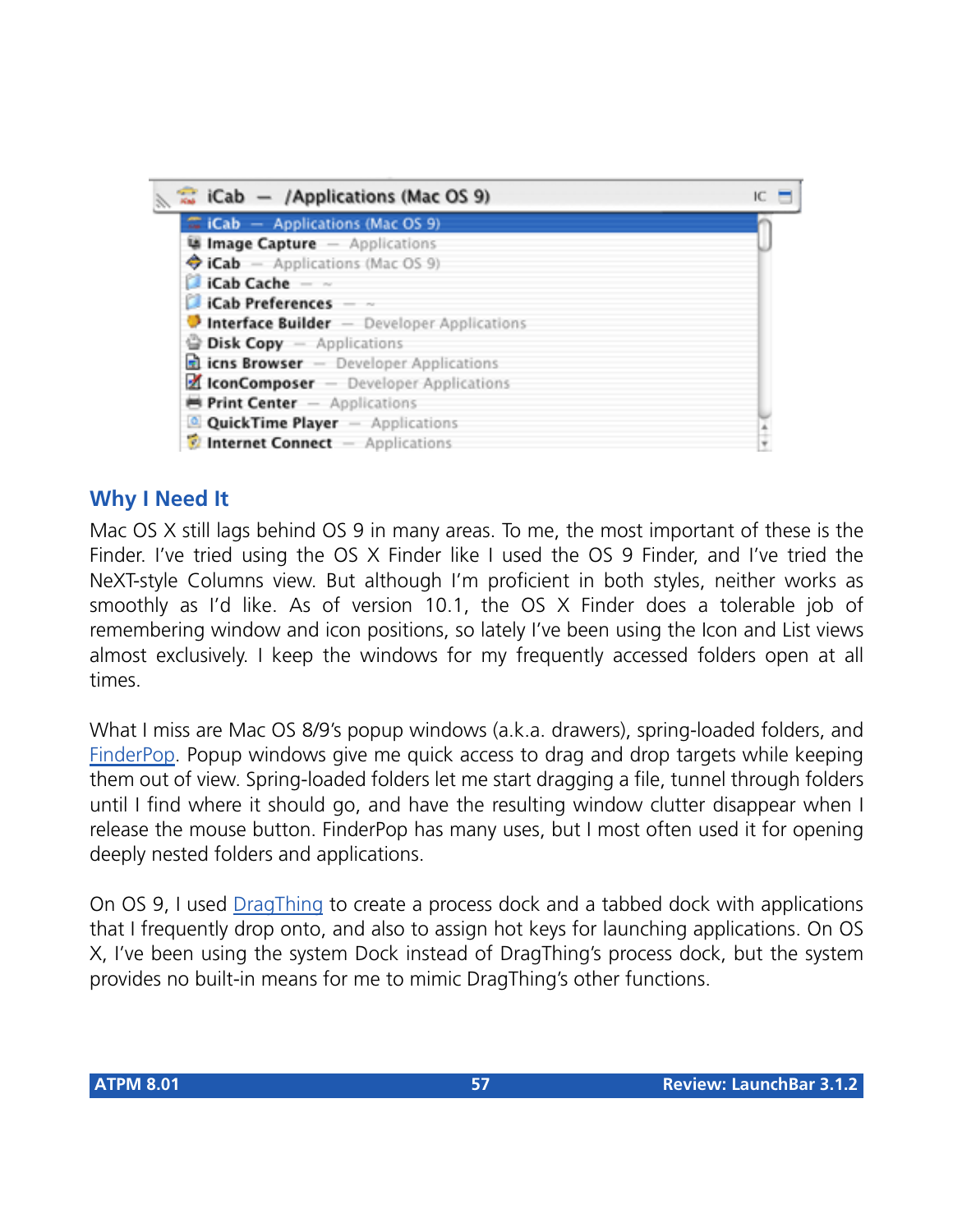#### **Variations**

LaunchBar is simple to use, and except for configuring the preferences I've already described its entire interface. The advanced features are accessed by simple variations of the above techniques, and you'll get a lot of mileage out of just using it as a launcher. For starters, you can access any application on your system with just a few keystrokes. There's no need to search through different application folders or to further fill your already bulging Dock.

But if you spend a little time reading the online help and tips, you'll be surprised and pleased to find that this simple little utility packs quite a punch. Type Command-Return instead of Return to select an item, and LaunchBar reveals it in the Finder. If you instead use Option-Return, LaunchBar opens the file and hides all your other applications. If you type Command-C, you can copy the path of the current item to the clipboard. This is especially useful for entering folder paths into Terminal, though it can also be used as a faster way to navigate open file dialogs in some applications.

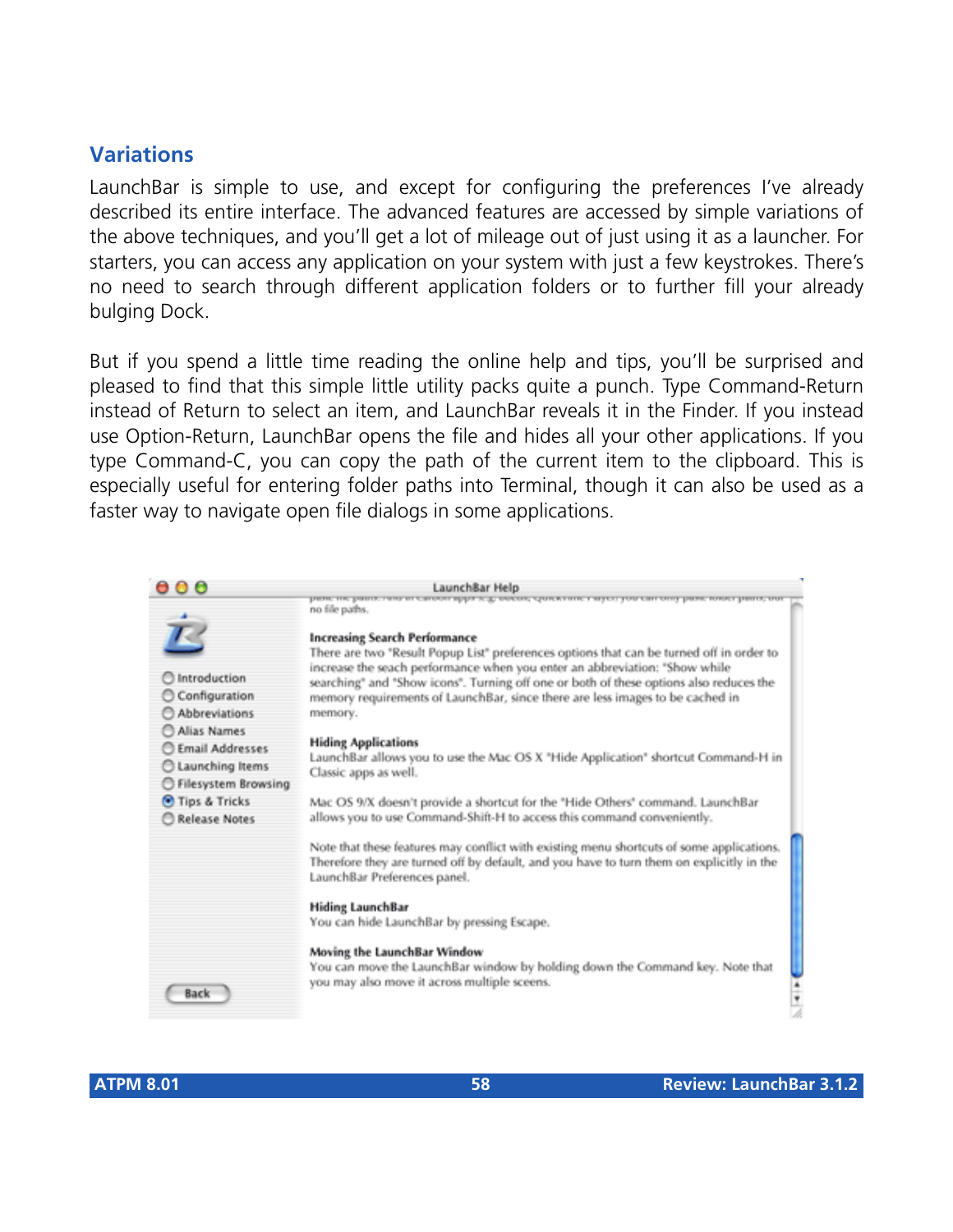You can drop items onto the collapsed LaunchBar to replace the item that's there ("Put onto temporary shelf") or add it to the list of items that LaunchBar searches when you start typing letters ("Add to setup"). If an application is on the shelf, LaunchBar can use it to open the dropped files. Likewise, if a folder is on the shelf, LaunchBar can move or copy the dropped files into it, or create various kinds of Unix links. You can either select the drop target with LaunchBar and then drag an item onto it, *or* begin dragging and activate LaunchBar while keeping the mouse button held down.

These features are great, but it's a shame you can't hold down modifier keys while dropping onto the shelf. When dropping onto an application, I almost always want it to open the dropped files, so I'd like to be able to hold down Command-Option (in keeping with the Dock convention) to avoid the Dropped Files window and have LaunchBar open the files straightaway.

| Put onto temporary shelf    | F <sub>1</sub> |
|-----------------------------|----------------|
| Add to setup                | F <sub>2</sub> |
| Add to setup & Save         | F <sub>3</sub> |
|                             |                |
| Open with FrameMaker+SGML 6 | F <sub>4</sub> |
| Move                        | F <sub>5</sub> |
| Copy                        | F6             |
| Symbolic Link Absolute      | F7             |
| Symbolic Link Relative      | F <sub>8</sub> |
| Hard Link                   | F9             |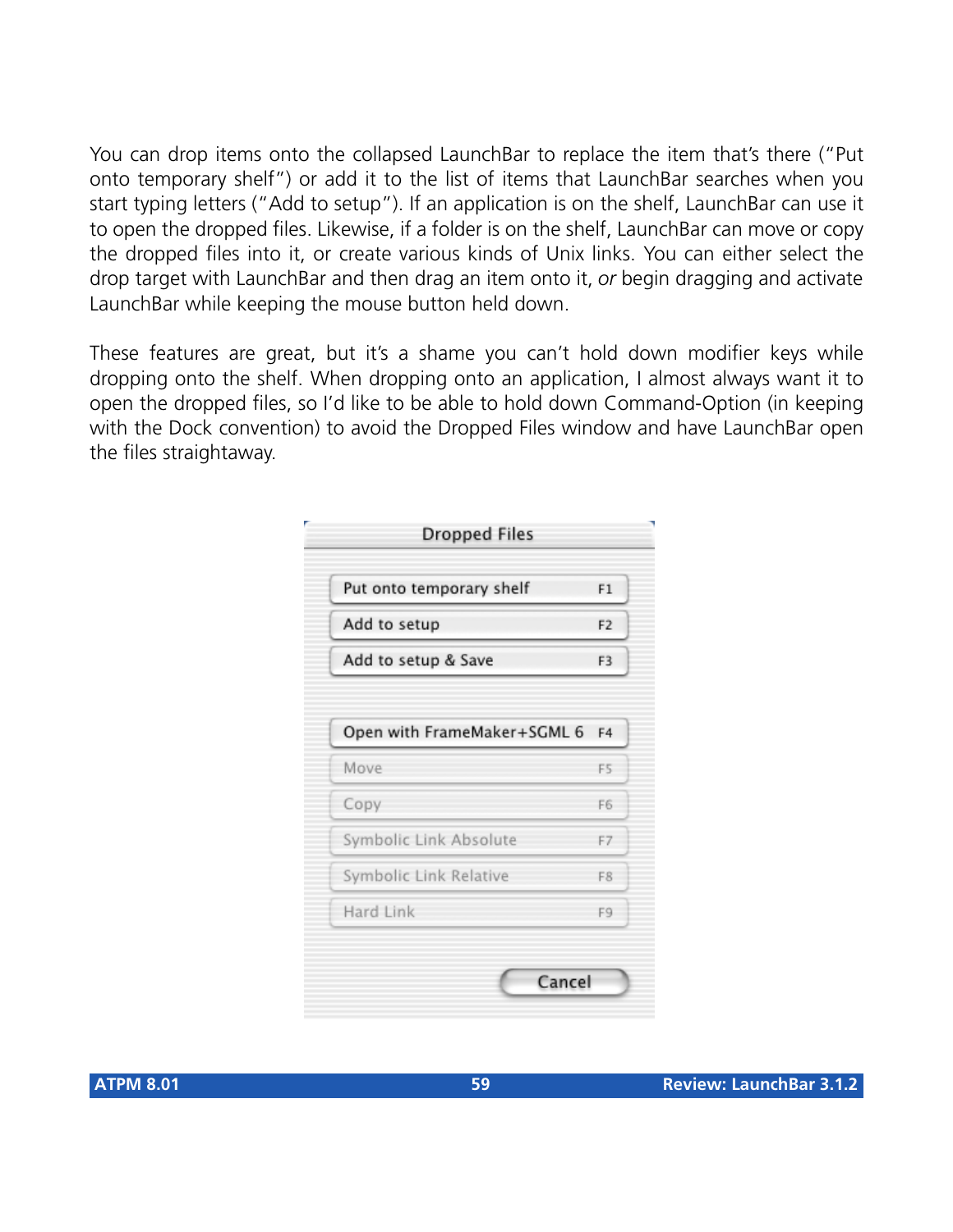LaunchBar can also act as a file system browser. If you press the right arrow key with a folder selected in the list, the list is replaced with the folder's contents. It's as if LaunchBar is displaying a single column from one of the Finder's Columns views, and you can easily tunnel up or down the hierarchy. This is great for me, because Finder Columns windows are too bulky to keep open all the time. With LaunchBar, I can summon an instant browser for the window I want, and it will disappear when I'm done. I only wish that LaunchBar let me type-select items when in this mode.

| ATPM 7.12 - ~/Documents/ATPM/Back Issues/Volume 7 |  |
|---------------------------------------------------|--|
| <b>ATPM 7.01</b><br>ш                             |  |
| <b>ATPM 7.02</b>                                  |  |
| <b>ATPM 7.03</b>                                  |  |
| <b>ATPM 7.04</b>                                  |  |
| <b>ATPM 7.05</b>                                  |  |
| <b>ATPM 7.06</b>                                  |  |
| <b>ATPM 7.07</b>                                  |  |
| <b>ATPM 7.08</b>                                  |  |
| <b>ATPM 7.09</b>                                  |  |
| <b>ATPM 7.10</b>                                  |  |
| <b>ATPM 7.11</b>                                  |  |
| <b>TPM 7.12</b>                                   |  |

Finally, if you type Command-R LaunchBar displays a list of the currently running applications so that you can easily switch between them. I haven't found much use for this feature because typing a few letters of the application's name isn't much slower, and works whether the application is open or not.

#### **How It Compares**

LaunchBar has a configuration window for setting the items it searches, and a preferences window for configuring various appearance and behavior settings. I found that one of the best parts of LaunchBar is that you can configure these settings once and forget about them. Because LaunchBar periodically scans for new files and learns my abbreviations automagically, I never waste time futzing with it. When I used DragThing, each time I installed or upgraded an application I'd have to put the new icon into one of the docks and reassign its keyboard shortcut. The docks and shortcuts were always slightly out of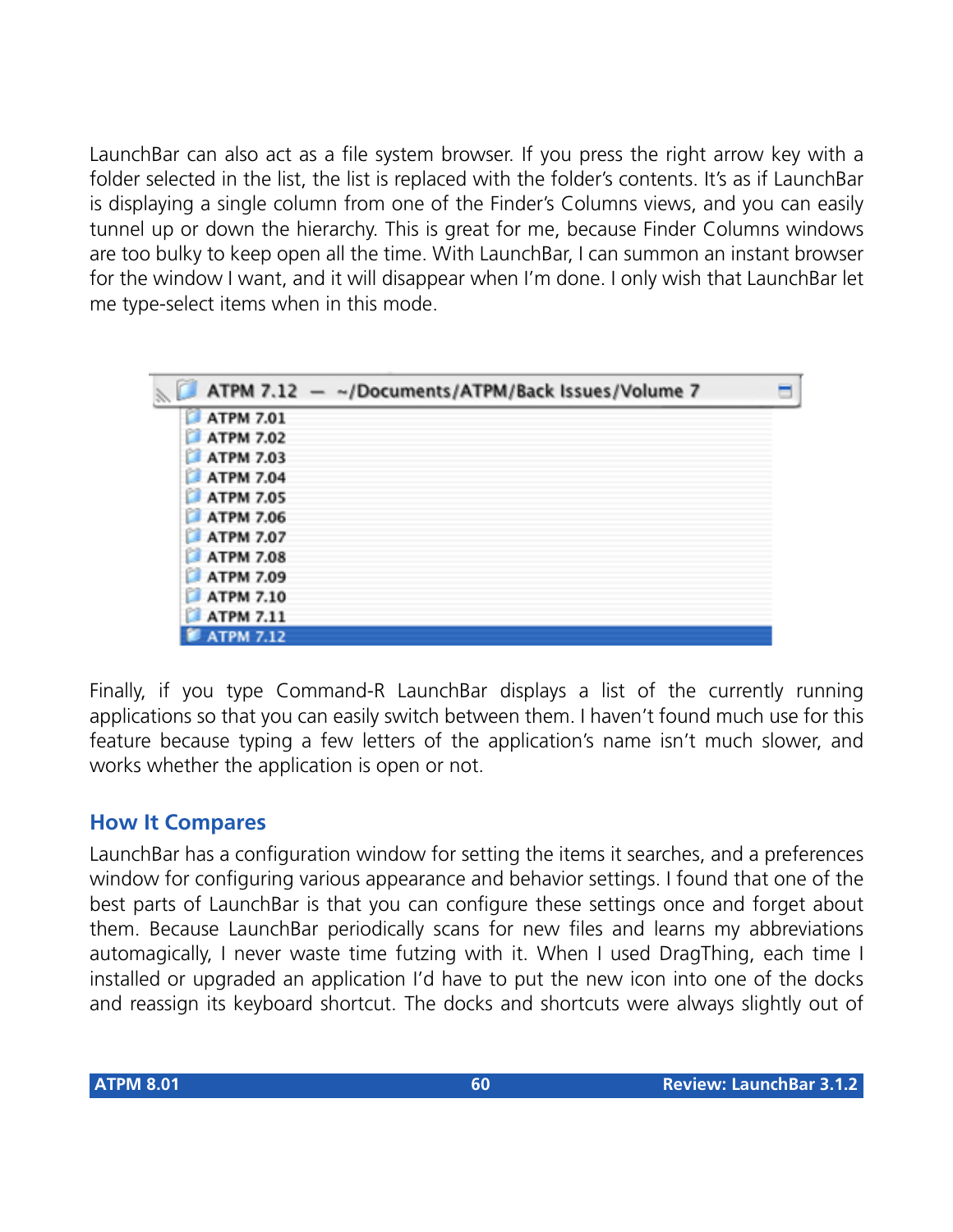sync between my two machines. With LaunchBar, these hassles are gone. Further, while 30 items on a DragThing dock start getting out of hand, LaunchBar easily scales up to hundreds of applications and folders.

|                                                                | Setup                                | Filetypes                             |                 |                           |               |
|----------------------------------------------------------------|--------------------------------------|---------------------------------------|-----------------|---------------------------|---------------|
| Drag files and folders here that you want to add to your setup |                                      |                                       |                 |                           |               |
| Name                                                           | Q<br>$\blacktriangleleft$ Type       |                                       |                 | Open with                 |               |
| Þ.,                                                            |                                      | Any Folder                            | ÷               |                           |               |
| Applications                                                   |                                      | Applications                          | ≑               |                           |               |
| Applications (Mac OS 9)                                        |                                      | 4 Applications                        | ¢<br>٥          |                           |               |
| Developer Applications<br>ll-Mail                              | Q<br>◢                               | <b>Applications</b><br>4 Applications | ¢               |                           |               |
| I Network Applications                                         | Q                                    | Applications                          | ÷               |                           | $\frac{4}{7}$ |
| /Applications (Mac OS 9)                                       |                                      |                                       |                 |                           |               |
| Scan selected item                                             | Hide Inspector                       |                                       |                 | Add<br>Remove             |               |
| Help                                                           | <b>Restore Factory Configuration</b> |                                       | Revert to Saved |                           | Save          |
| Applications (Mac OS 9)<br>Name                                |                                      | Setup Scan                            |                 | Options                   |               |
| /Applications (Mac OS 9)<br>Path                               |                                      | $\omega$ $-$                          | C Each Startup  | $\bullet$ $\Box$ Disabled |               |

Another benefit over other launchers is that the abbreviations can be mnemonic. I can use normal letters like "i" for iCab, "m" for Mailsmith, "it" for iTunes, "b" for BBEdit, "pb" for Project Builder, and "amu" for my ATPM Mirror Upload script. With other utilities I ended up settling for F5, F6, F7, etc. to avoid conflicting with application-level keyboard shortcuts. Granted, typing Command-Space, b, Return isn't as quick as typing F6, but my fingers can stay on the home row and I can't touch-type the F keys anyway.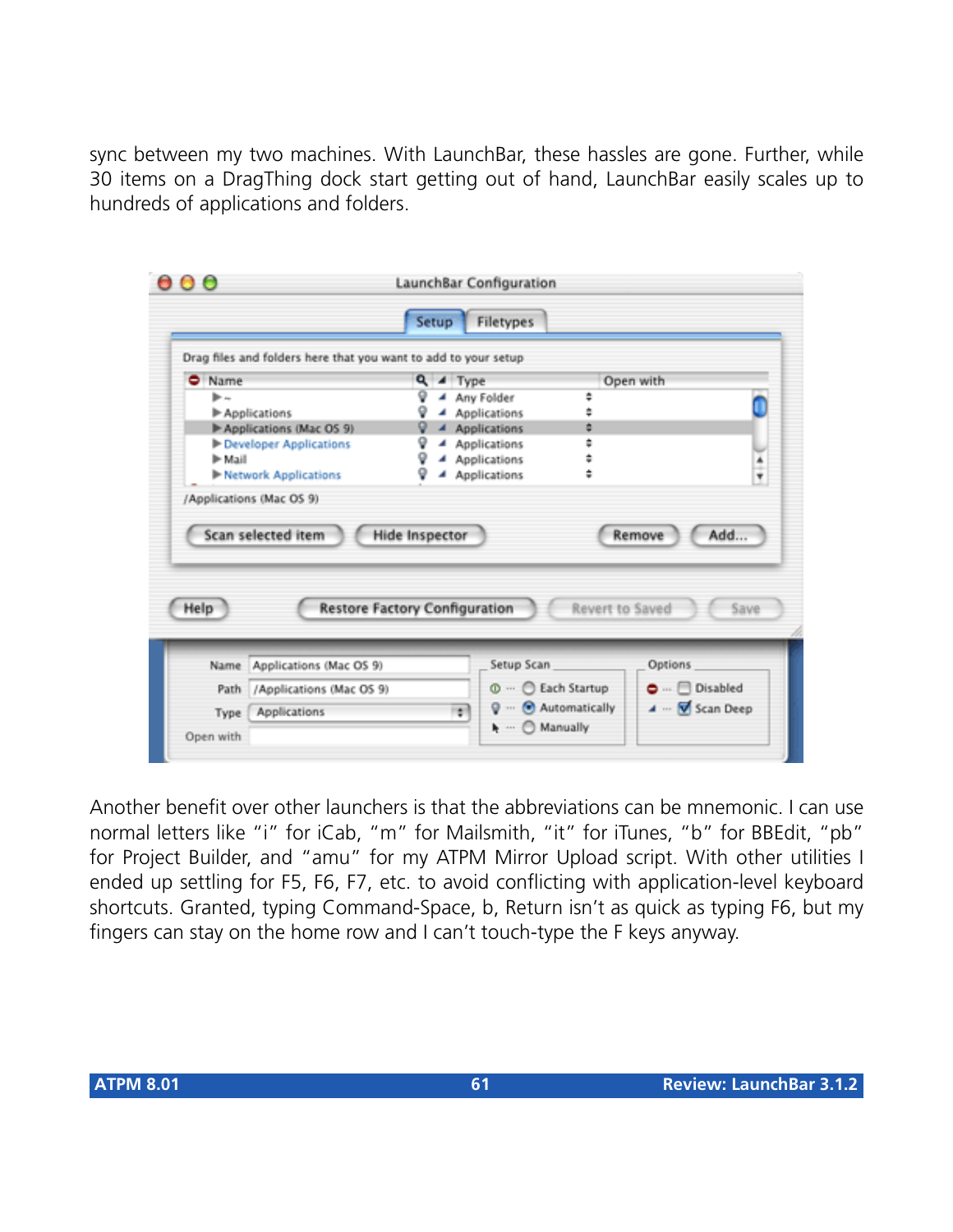## **Conclusion**

LaunchBar has replaced DragThing's drop dock and hot keys for me, and it includes enough of the features of popup windows, spring-loaded folders, and FinderPop that I rarely miss them. There are a few rough edges: for instance, the 30-second setup scan should happen in the background. But overall, it's an excellent utility and the most innovative system enhancement I've seen since [PopupFolder.](http://www.atpm.com/3.04/page15.shtml) I'm not happy using OS X without it.

*Copyright © 2002 Michael Tsai,* [mtsai@atpm.com](mailto:mtsai@atpm.com)*. Reviewing in* ATPM *is open to anyone. If you're interested, write to us at* [reviews@atpm.com](mailto:reviews@atpm.com)*.*

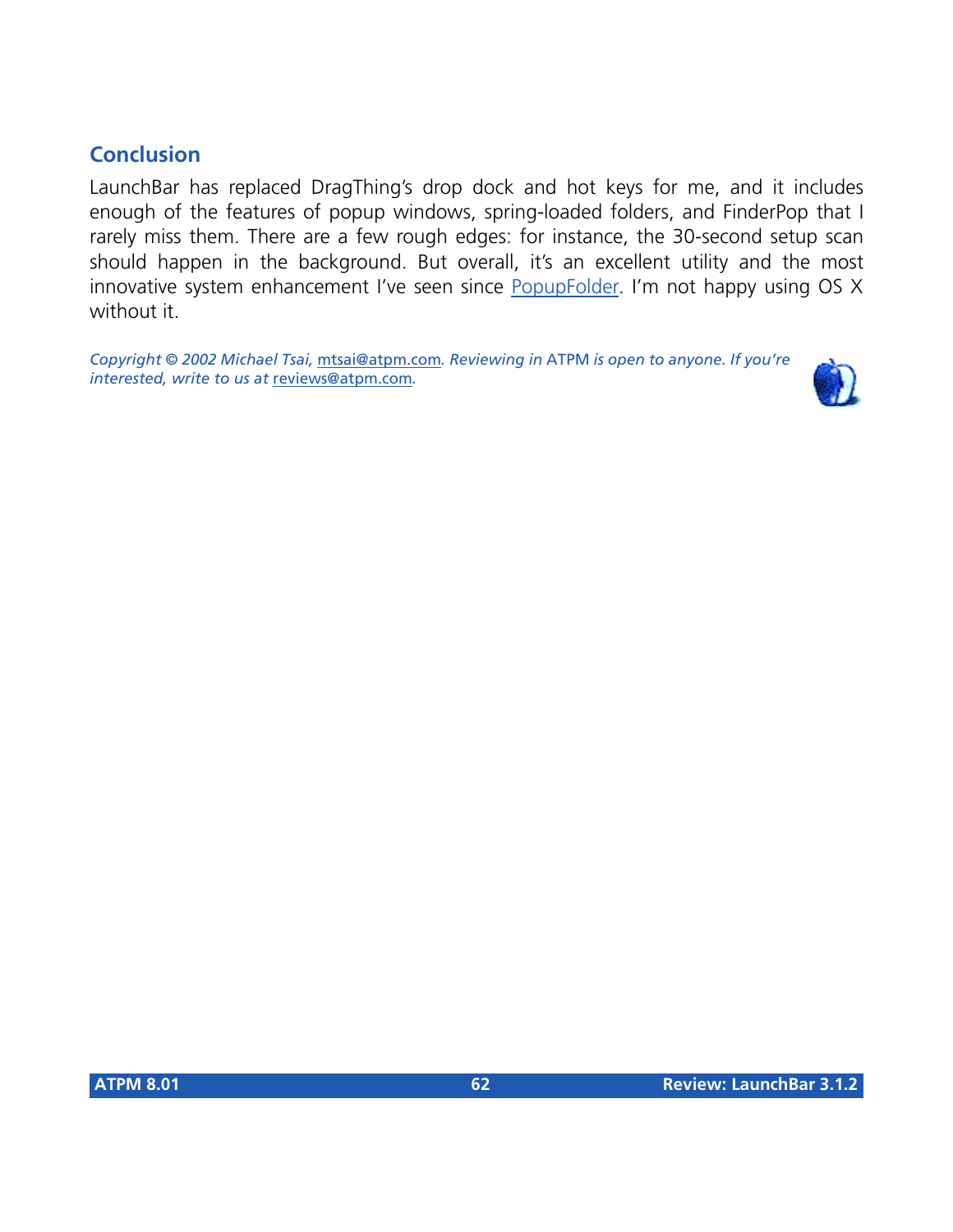**by Eric Blair, [eblair@atpm.com](mailto:eblair@atpm.com)**

**Developer:** [Econ Technologies](http://www.econtechnologies.com/site/pnptmpageoverview.htm) **Price:** \$9.95 (list) **Requirements:** Mac OS X **Trial:** Feature-limited (only four photo cells per template, only one print and save per session)



Last month, I looked at [Portraits & Prints 1.0.1,](http://www.atpm.com/7.12/portraits-and-prints.shtml) an OS X-only application for creating prints from your digital photos. This month, I'm checking out Econ Technologies' companion application, Portraits & Prints Template Maker.

Whereas Portraits & Prints only includes templates for printing out a collection of images in common photographic sizes, P&P Template Maker lets you create the templates used for printing your photos. And although the templates included with Portraits & Prints only include photographs, P&P Template Maker lets you use basic drawing and text tools for creating templates.

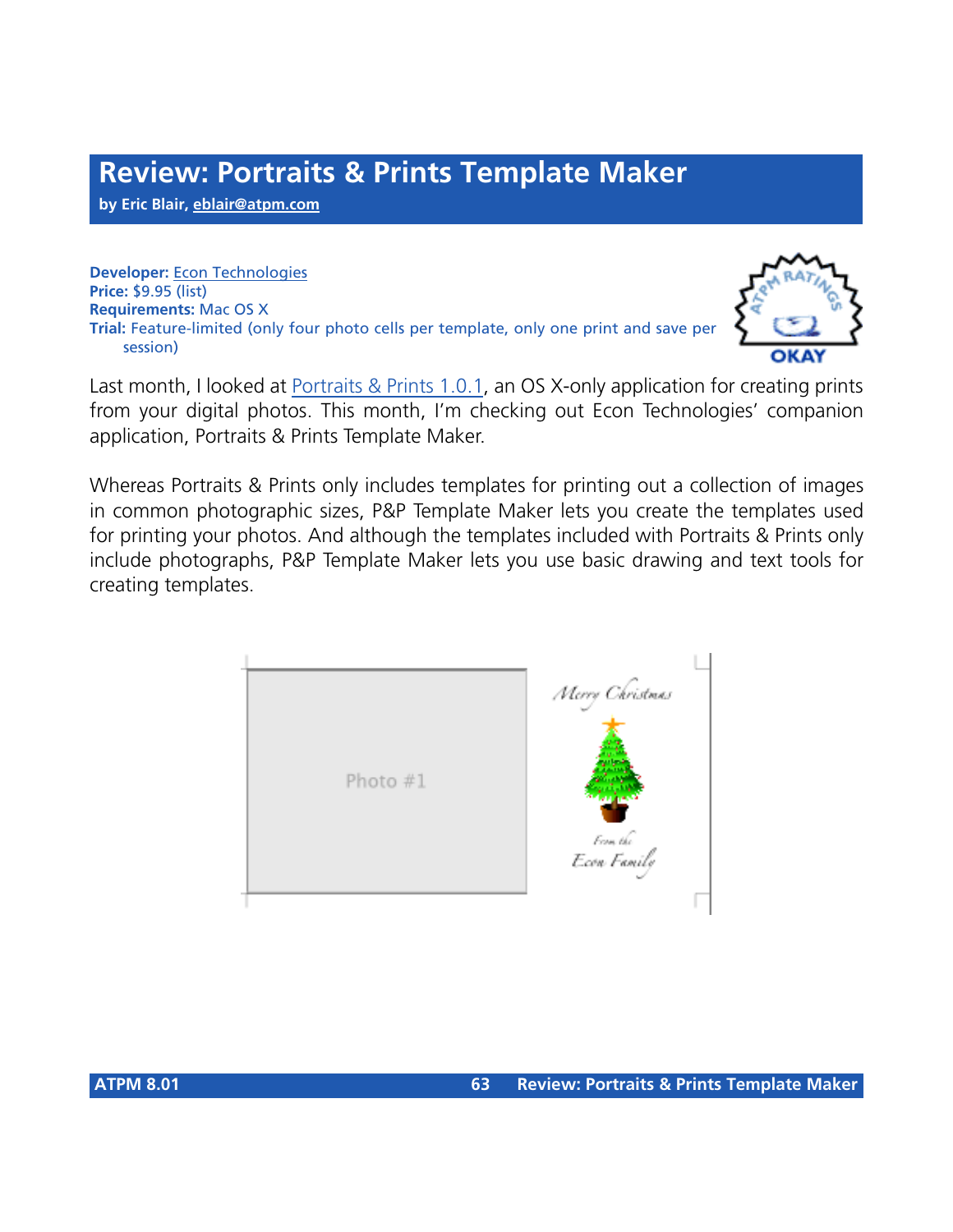## **Laying It Out**

When you create a new template, you are presented with a sheet that asks for a template name, a category, a creator, and a description. This information is used when the template is added to Portraits & Prints. Since the application now has a name for the template, it would make sense for this to be used as a suggestion for the file name, à la Photoshop. However, this is not the case—new files are still named "Untitled."

Photo cells act as placeholders for images in Portraits & Prints. You can place as many as you want on a template and have them be any size that you want. The only restriction is that they be rectangular. On the surface, this may seem like a small restriction; why would you want to print out non-rectangular images? However, if you decide to make more advanced templates, you might feel constrained by this limitation. You can't, for instance, put an oval photo cell inside of a rectangular frame drawn with the image editing tools. Also, you can't have a photo cell that feathers the edge of an image—such an effect might be nice on the holiday card templates available on the [Portraits & Prints Template](http://www.econtechnologies.com/site/templateXchange.htm) [Exchange](http://www.econtechnologies.com/site/templateXchange.htm).

P&P Template Maker provides an Inspector panel for getting information about each object in a template. For photo cells, you can view and edit the cell's dimensions and aspect ratio. If you find an aspect ratio that you like but are still not happy with the cell's size, there is a Constrain option. When constraining the aspect ratio, the resize behavior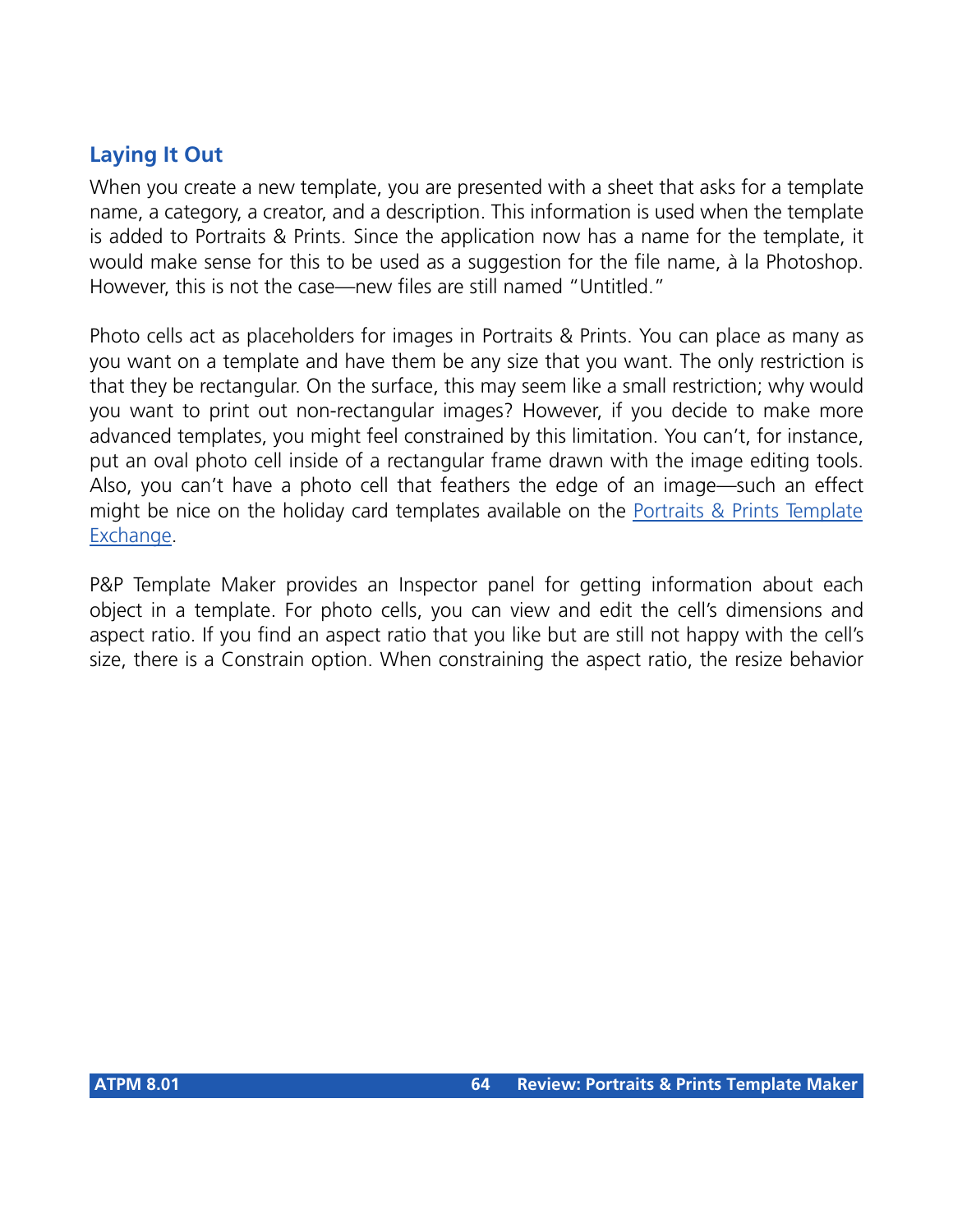becomes erratic. The resize handle in the middle of the cell's bottom does nothing. The resize handle in the middle of the cell's top moves the cell without resizing. Finally, the four corner resize handles both resize the cell and move it vertically along the page.

| 00                      | Inspector                                  |
|-------------------------|--------------------------------------------|
| Object kind: Photograph |                                            |
|                         | Width: $5.00$ $\rightarrow$ x Height: 4.00 |
|                         | Aspect Ratio: 1.25 : 1.00 V Constrain      |
|                         |                                            |
|                         |                                            |
|                         |                                            |
|                         |                                            |
|                         |                                            |

The inspector panel for a photo cell.

As for the basic drawing tools, P&P Template Maker provides a line tool, a rectangle tool, and an oval tool. On the surface, these tools behave like you would expect. However, they have some shortcomings that become apparent with use.

First, there is no way to make a tool selection permanent. After you finish drawing a square, the program reverts to the selection tool. This isn't entirely uncommon; I've seen other programs that do this. Most of these programs, though, allow the user to specify that he wants to keep the drawing tool active—double-clicking or clicking with a modifier are two common examples.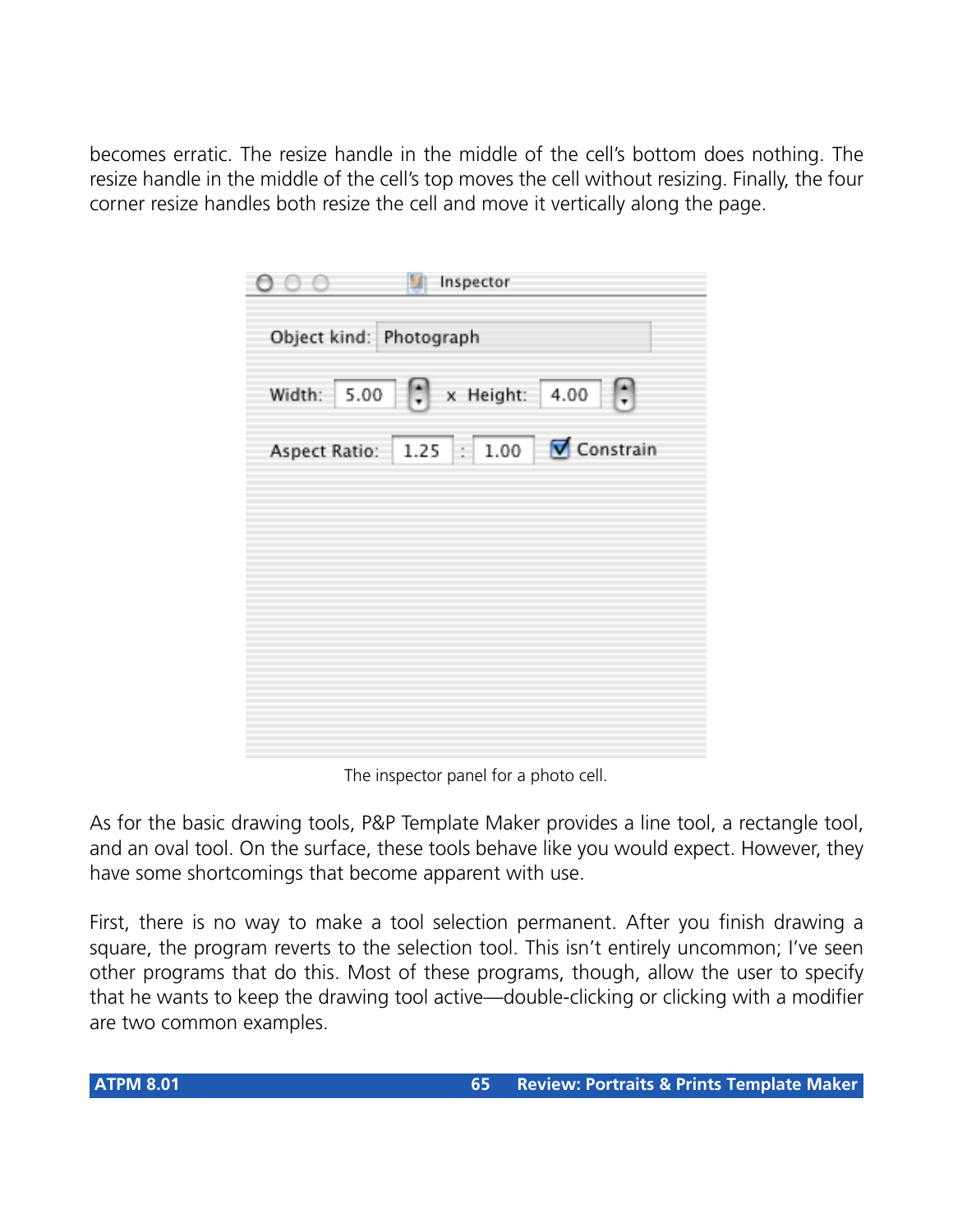Second, shift-dragging does not work. In many programs, shift-dragging will constrain a rectangle to a square, an oval to a circle, or a line to 45° angles. P&P Template maker just ignores the Shift key.

Third, shift-resizing also does not work. Often, shift-resizing is used to constrain the aspect ratio of an image. When you shift-resize in P&P Template Maker, the object is deselected, but still resizes.

The latter problem could be somewhat rectified if the Inspector panel for shapes had a Constrain option, like the photo cell. For rectangles and ovals, you can only modify the line width, line color, and the fill color. For lines, you can only modify the line width and color.

The text tool has slightly more options than the drawing tools, but it too, has shortcomings. When you want to add text, draw a text box to the size you think you will need. You can later resize the text box if you guessed wrong. For the text tool, you can select any font and size you would like. You are limited to one font face and size per text box, so creating something like the ATPM logo as a text object would be fairly difficult—you would need to align three separate text boxes. At the most, you have three options for text styles: bold, underline, and italic. The exact options are dictated by the font face—if a font does not support a style, the option is grayed out. The text can be centered, aligned left, aligned right, or justified.

You can also select a foreground and background color for the text. In the Inspector panel, there is a permanently grayed out and selected checkbox next to the Foreground field. This is used to indicate that the foreground color is always on, but I think that it is misplaced, since it could make the user believe that there was some way to make the foreground transparent. It wasn't until I looked at the help that I found out the checkbox was only a hint to the user. That's too bad, because you could come up with some interesting effects by having some sort of background showing through where the letter would have been.

Finally, you can allow users to edit the text inside of Portraits & Prints. To do this, you give the text field both a name and an identifier. Since text fields in Portraits & Prints are edited in a sheet, the name is used to indicate which field is being edited. The identifier field is used so Portraits & Prints can remember which text is associated with which field when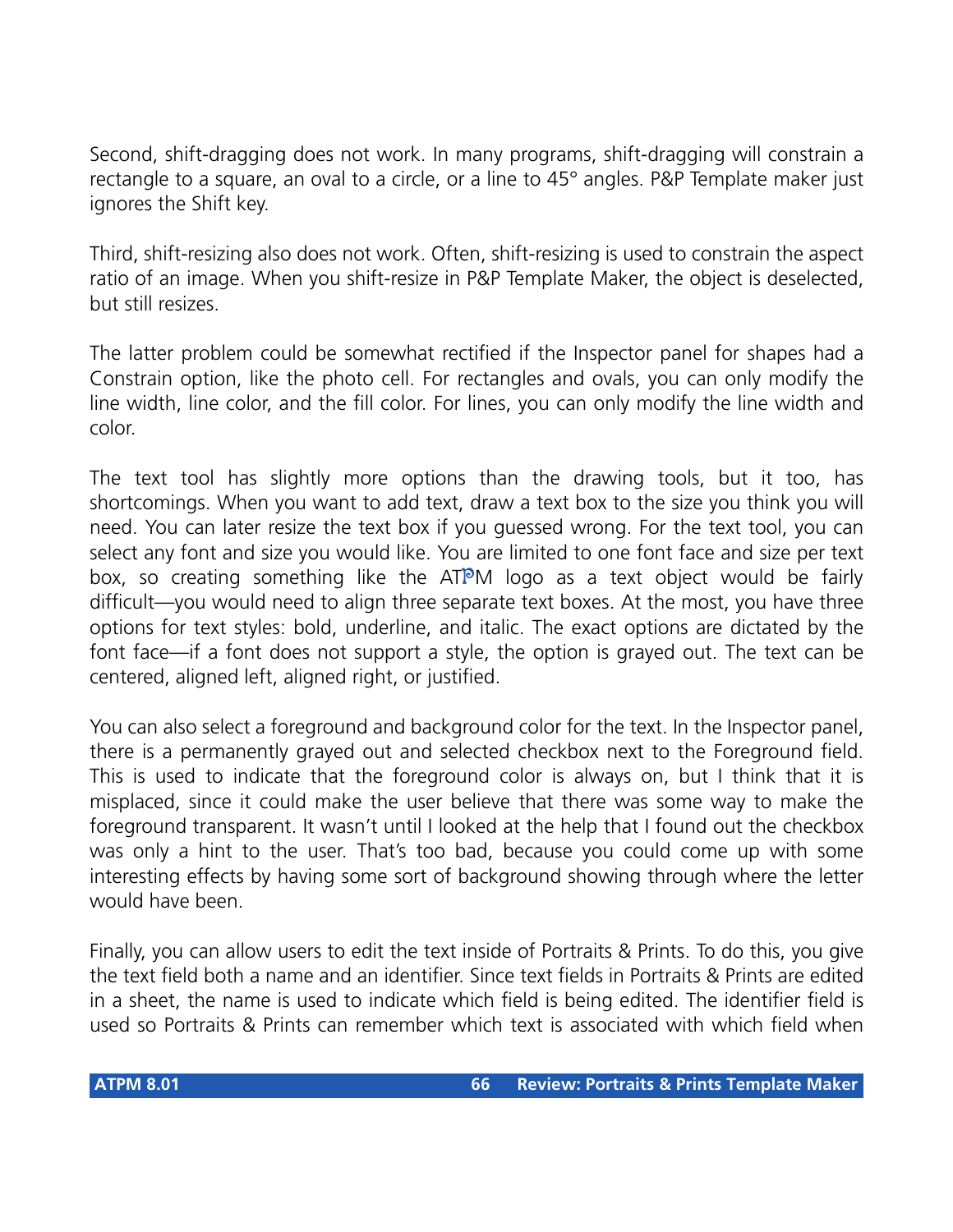the catalog is closed and opened. For some reason, the identifier field is optional while the name field is not. Personally, I think that you should at least be warned as to the consequence of not inputting an identifier.

If you want to create templates that have more complex objects than you could make with P&P Template Maker's basic drawing tools, you are in luck—the application also lets you use clip art. There are four ways to add clip art to a template. The first three are the usual suspects: importing a file, drag-and-drop, and pasting from the clipboard. The fourth option is using Services. By default, the only service included with OS X that is usable with P&P Template Maker is Grab (which takes screenshots). You may extend the functionality of the application by adding additional graphics services.

The Inspector panel for clip art objects lets you change the image's size by entering values for the height and width or using a percentage of the original height and width. Like the Inspector panel for the drawing tools, there is no Constrain option. Likewise, shift-resizing is broken for a clip art object.

### **Falling Short**

As a companion to Portraits & Prints, P&P Template Maker makes an already useful application even more attractive. As an OS X application, though, it fails to impress. The problems with the drawing tools make learning the application difficult for those coming from more standard Macintosh drawing tools. Since you are limited to rectangular photo cells, your freedom in creating templates and extending Portraits & Prints is limited. Additionally, P&P Template Maker fails to use any of the advanced image effects provided by OS X's Quartz layer. There are no automatically calculated drop shadows, the text effects are limited, and there are no transparency or watermark options. If you own Portraits & Prints and are getting tired of the included templates, P&P Template Maker might be worth considering at \$9.95. However, it's obvious that work could still be done to make this a more compelling add-on.

*Copyright © 2002 Eric Blair,* [eblair@atpm.com](mailto:eblair@atpm.com)*. Reviewing in* ATPM *is open to anyone. If you're interested, write to us at* [reviews@atpm.com](mailto:reviews@atpm.com)*.*

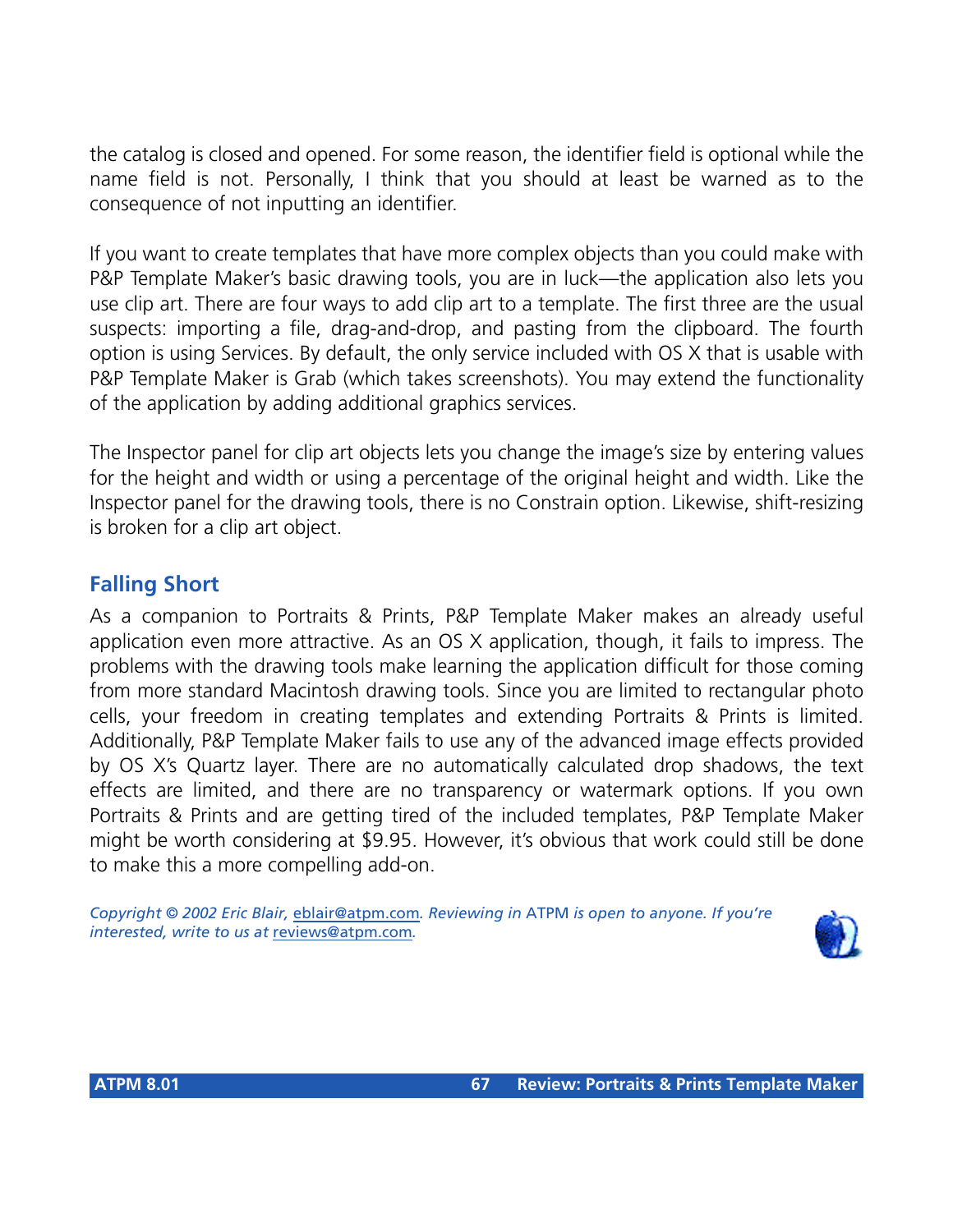# **FAQ: Frequently Asked Questions**

### **What Is ATPM?**

*About This Particular Macintosh* (ATPM) is, among other things, a monthly Internet magazine or "e-zine." ATPM was created to celebrate the personal computing experience. For us this means the most personal of all personal computers—the Apple Macintosh. About This Particular Macintosh is intended to be about your Macintosh, our Macintoshes, and the creative, personal ideas and experiences of everyone who uses a Mac. We hope that we will continue to be faithful to our mission.

## **Are You Looking for New Staff Members?**

We currently need a **Managing Editor**, several **Contributing Editors**, a **Copy Editor**, and a **Publicity Manager**. Please [contact us](mailto:editor@atpm.com) if you're interested.

### **How Can I Subscribe to ATPM?**

Visit the [subscriptions page](http://www.atpm.com/subscribe).

#### **Which Format Is Best for Me?**



The **Online Webzine** edition is for people who want to view ATPM in their Web browser, while connected to the Internet. It provides sharp text, lots of navigation options, and live links to ATPM back issues and other Web pages. You can use Sherlock to [search](http://www.atpm.com/search) all of the online issues at once.



The **Offline Webzine** is a HTML version of ATPM that is formatted for viewing offline and made available in a StuffIt archive to reduce file size. The graphics, content, and navigation elements are the same as with the Online Webzine, but

you can view it without being connected to the Internet. It requires a Web browser.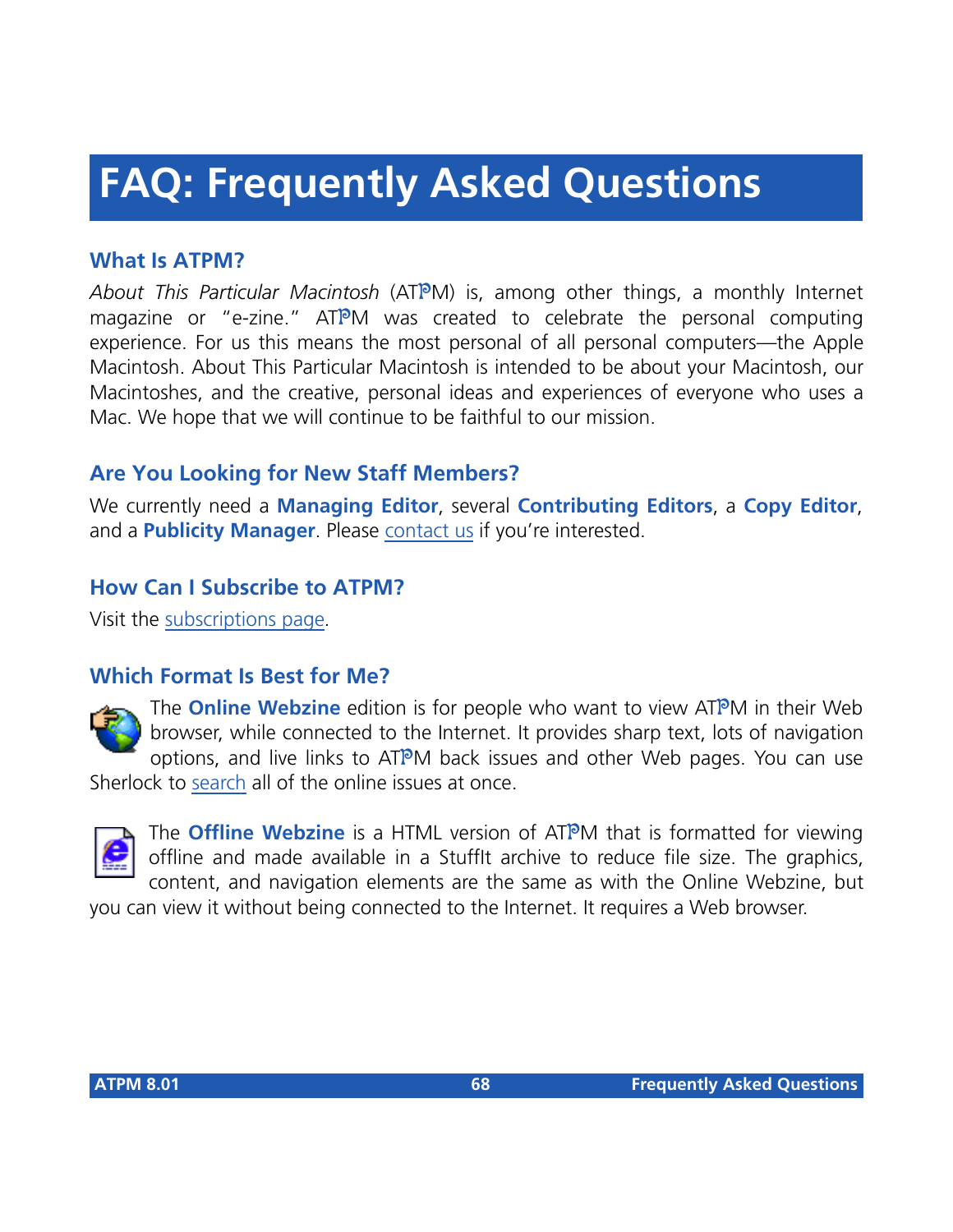

The **Print PDF** edition is saved in Adobe Acrobat format. It has a two-column layout with smaller text and higher-resolution graphics that are optimized for printing. It may be viewed online in a browser, or downloaded and viewed in

Adobe's free Acrobat Reader on Macintosh or Windows. PDFs may be magnified to any size and searched with ease.



**FREE** The **Screen PDF** edition is also saved in Adobe Acrobat format. It's a one-column layout with larger text that's optimized for reading on-screen. It may be viewed online in a browser, or downloaded and viewed in Adobe's free Acrobat Reader on

Macintosh or Windows. PDFs may be magnified to any size and searched with ease.

### **What Are Some Tips for Viewing PDFs?**

- You can [download](http://www.adobe.com/prodindex/acrobat/readstep.html) Adobe Acrobat Reader for free. If you have a Power Macintosh, Acrobat Reader 4 has better quality and performance. ATPM is also compatible with Acrobat Reader 3, for those with 680x0 Macs.
- You can zoom the PDF to full window width and scroll through articles simply by single-clicking anywhere in the article text (except underlined links).
- You can quickly navigate between articles using the bookmarks pane at the left of the main viewing window.
- For best results on small screens, be sure to hide the bookmarks pane; that way you'll be able to see the entire page width at 100%.
- Try turning Font Smoothing on and off in Acrobat Reader's preferences to see which setting you prefer.
- All blue-underlined links are clickable
- You can hold down option while hovering over a link to see where it will lead.
- For best results, turn off Acrobat's "Fit to Page" option before printing.

## **Why Are Some Links Double-Underlined?**

In the PDF editions of ATPM, links that are double-underlined lead to other pages in the same PDF. Links that are single-underlined will open in your Web browser.

### **What If I Get Errors Decoding ATPM?**

ATPM and MacFixIt readers have reported problems decoding MacBinary files using early versions of Stufflt Expander 5.x. If you encounter problems decoding ATPM, we recommend upgrading to [StuffIt Expander 5.1.4 or later](http://www.aladdinsys.com/expander/index.html).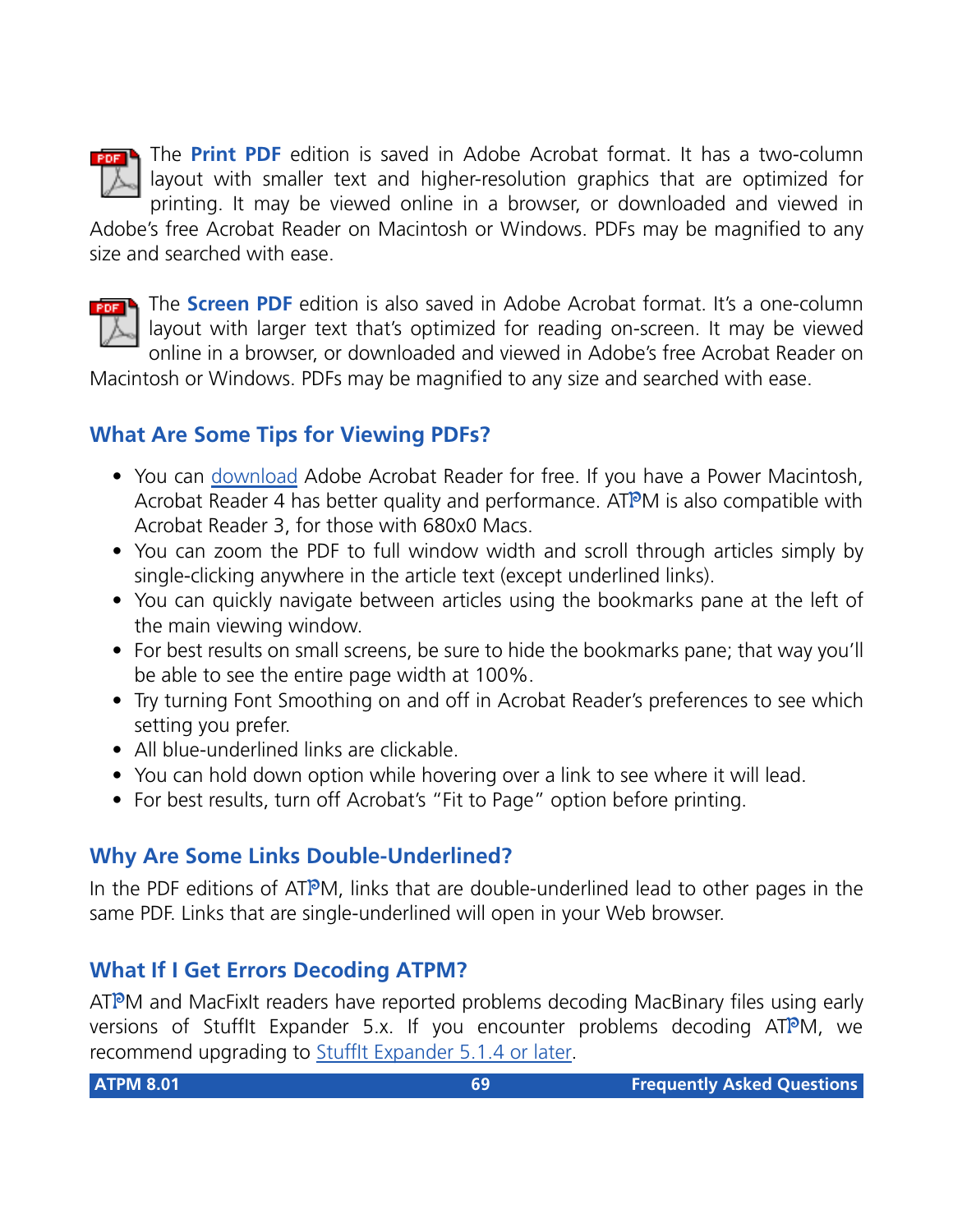#### **How Can I Submit Cover Art?**

We enjoy the opportunity to display new, original cover art every month. We're also very proud of the people who have come forward to offer us cover art for each issue. If you're a Macintosh artist and interested in preparing a cover for ATPM, please e-mail us. The way the process works is pretty simple. As soon as we have a topic or theme for the upcoming issue we let you know about it. Then, it's up to you. We do not pay for cover art but we are an international publication with a broad readership and we give appropriate credit alongside your work. There's space for an e-mail address and a Web page URL, too. Write to [editor@atpm.com](mailto:editor@atpm.com) for more information.

#### **How Can I Send a Letter to the Editor?**

Got a comment about an article that you read in ATPM? Is there something you'd like us to write about in a future issue? We'd love to hear from you. Send your e-mail to [editor@atpm.com.](mailto:editor@atpm.com) We often publish the e-mail that comes our way.

### **Do You Answer Technical Support Questions?**

Of course. Email our Help Department at [help@atpm.com](mailto:help@atpm.com).

#### **How Can I Contribute to ATPM?**

There are several sections of ATPM to which readers frequently contribute:

#### **Segments: Slices from the Macintosh Life**

This is one of our most successful spaces and one of our favorite places. We think of it as kind of the ATPM "guest room." This is where we will publish that sentimental Macintosh story that you promised yourself you would one day write. It's that special place in ATPM that's specifically designated for your stories. We'd really like to hear from you. Several Segments contributors have gone on to become ATPM columnists. Send your stuff to [editor@atpm.com.](mailto:editor@atpm.com)

#### **Hardware and Software Reviews**

 $ATPM$  publishes hardware and software reviews. However, we do things in a rather unique way. Techno-jargon can be useful to engineers but is not always a help to most Mac users. We like reviews that inform our readers about how a particular piece of hardware or software will help their Macintosh lives. We want them to know what works,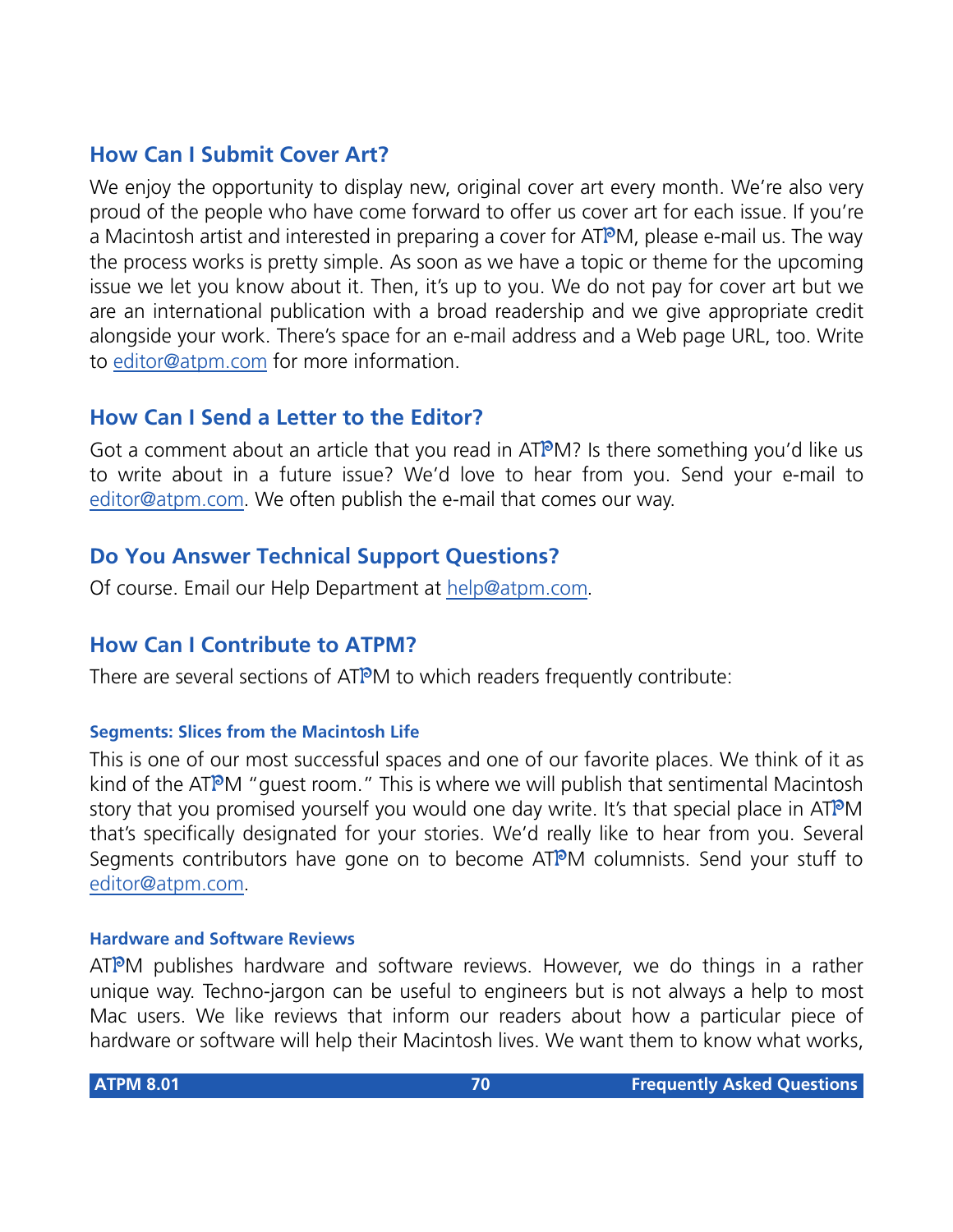how it may help them in their work, and how enthusiastic they are about recommending it to others. If you have a new piece of hardware or software that you'd like to review, contact our reviews editor at [reviews@atpm.com](mailto:reviews@atpm.com) for more information.

#### **Shareware Reviews**

Most of us have been there; we find that special piece of shareware that significantly improves the quality our Macintosh life and we wonder why the entire world hasn't heard about it. Now here's the chance to tell them! Simply let us know by writing up a short review for our shareware section. Send your reviews to [reviews@atpm.com](mailto:reviews@atpm.com).

#### **Which Products Have You Reviewed?**

Check our [reviews index](http://www.atpm.com/reviews) for the complete list.

#### **What is Your Rating Scale?**

ATPM uses the following ratings (in order from best to worst): Excellent, Very Nice, Good, Okay, Rotten.

### **Will You Review My Product?**

If you or your company has a product that you'd like to see reviewed, send a copy our way. We're always looking for interesting pieces of software to try out. Contact [reviews@atpm.com](mailto:reviews@atpm.com) for shipping information.

#### **Can I Sponsor ATPM?**

About This Particular Macintosh is free, and we intend to keep it this way. Our editors and staff are volunteers with "real" jobs who believe in the Macintosh way of computing. We don't make a profit, nor do we plan to. As such, we rely on advertisers to help us pay for our Web site and other expenses. Please consider supporting ATPM by advertising in our issues and on our web site. Contact<advertise@atpm.com>for more information.

### **Where Can I Find Back Issues of ATPM?**

[Back issues](http://www.atpm.com/Back/) of ATPM, dating since April 1995, are available in DOCMaker stand-alone format. In addition, all issues since ATPM 2.05 (May 1996) are available in HTML format. You can [search](http://www.atpm.com/search) all of our back issues.